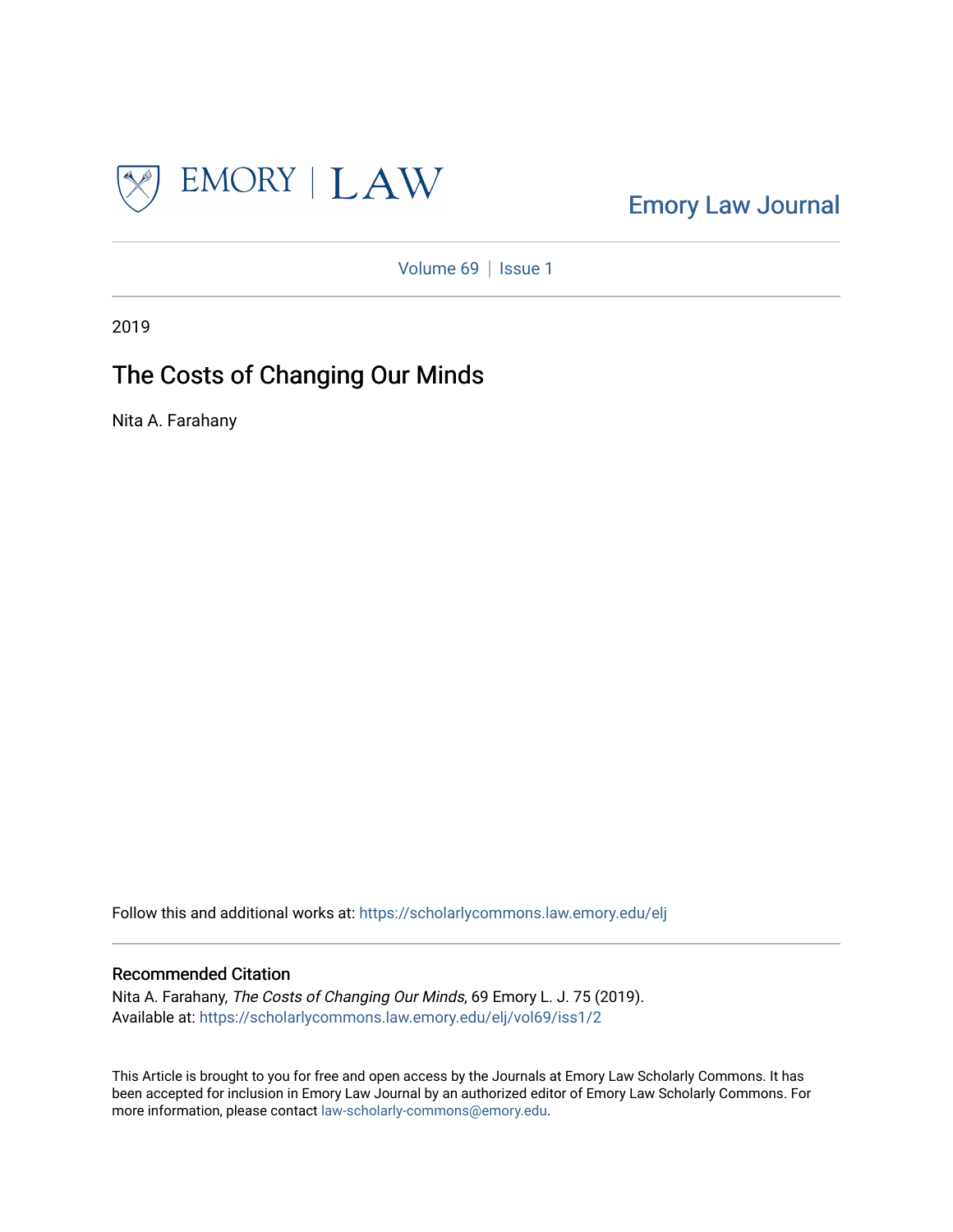# **THE COSTS OF CHANGING OUR MINDS**

## *Nita A. Farahany\**

#### **ABSTRACT**

*The neuroscience revolution poses profound challenges to the doctrine of avoidable consequences in tort law and exposes deep theoretical riddles about the right to our own mental experiences and memories. To address this profound question, this Article begins with a deceptively simple principle of tort law: A victim of tortious wrongdoing by another is held responsible for mitigating her own physical injuries. This Article addresses whether that same doctrine should require a tort victim to likewise mitigate her emotional injuries. The answer to that question is of great and increasing importance because it goes to the heart of how society should address dramatic advances in neuroscience that enable us to change our own minds. This Article proposes a revolutionary way to understand both the answer to this question and to bring daylight to many puzzling doctrines in law—through the right to cognitive liberty. Through an introduction to the groundbreaking concept of cognitive liberty, the confusion plaguing the doctrine of avoidable consequences in tort law for emotional distress injuries is solved and new insights are developed with respect to other doctrines in law. These implications are as far-ranging as the deliberative privilege afforded to judges to the forced competency of prisoners. It quickly becomes apparent that cognitive liberty is the interest upon which many of our most cherished freedoms are secured.*

<sup>\*</sup> Professor of Law & Philosophy, Duke University; BA, Dartmouth College; MA, JD, Ph.D., Duke University; ALM, Harvard University. Thanks to Judge Patricia-Campbell Smith, participants and attendees at the Stanford University Conference on Genetics for Judges, Stanford, CA, January 2019; the Fall 2019 Private Law Workshop at Harvard Law School; the Legal Theory Workshop at Columbia Law School, the Summer Workshop Series at Duke Law School, Henry T. Greely, I. Glenn Cohen, Nicholas Quinn Rosenkranz, John Goldberg, Jeff Pojanowski, and Jane Bahnson.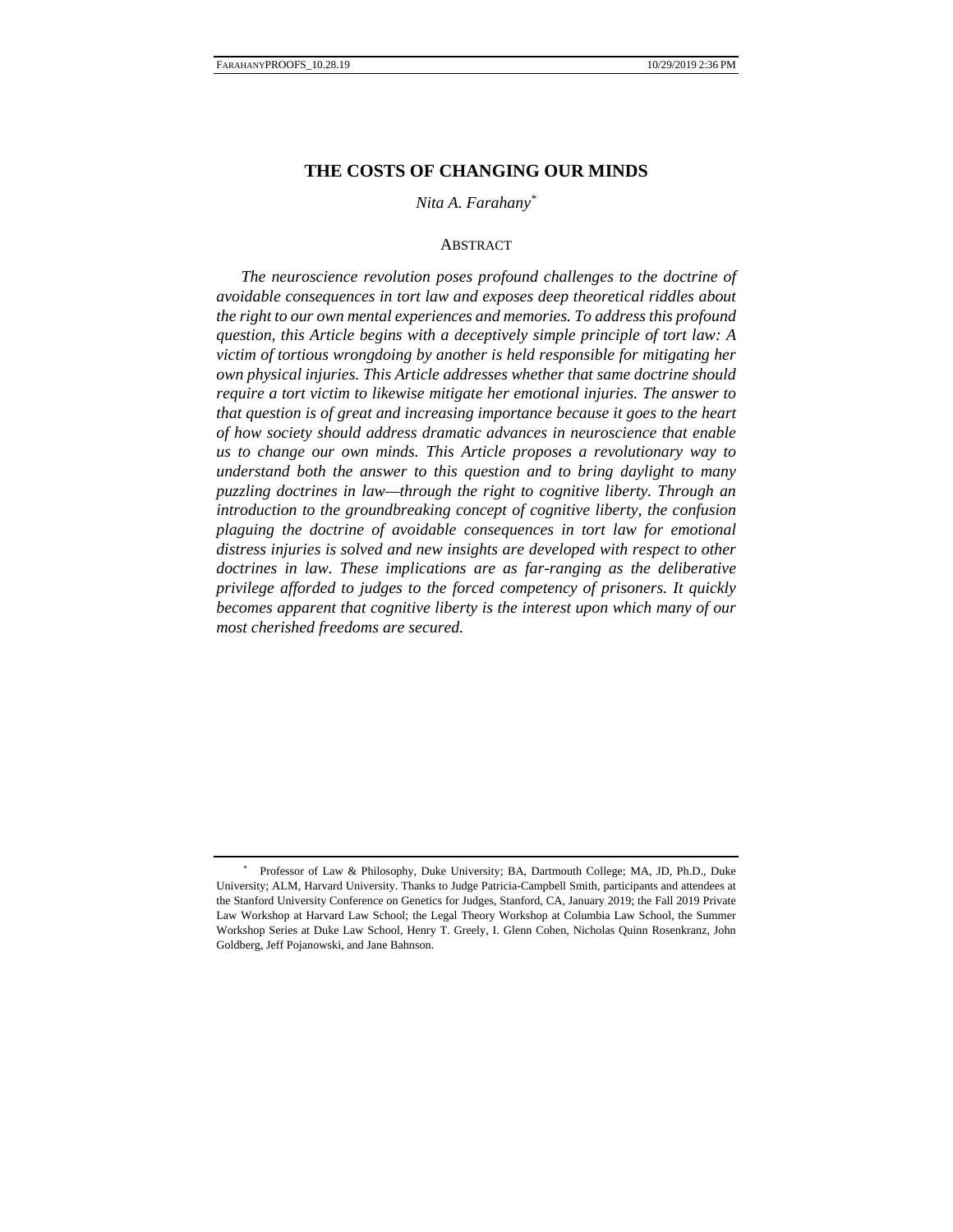|  | A.          |                                                        |  |
|--|-------------|--------------------------------------------------------|--|
|  | В.          |                                                        |  |
|  |             |                                                        |  |
|  | А.          |                                                        |  |
|  | В.          |                                                        |  |
|  | $C_{\cdot}$ |                                                        |  |
|  |             | 1. Treating Emotional Distress Damages Differently  91 |  |
|  |             | 2. Treating Emotional Distress Damages the Same  94    |  |
|  |             |                                                        |  |
|  |             |                                                        |  |
|  | А.          |                                                        |  |
|  | В.          |                                                        |  |
|  | C.          |                                                        |  |
|  |             |                                                        |  |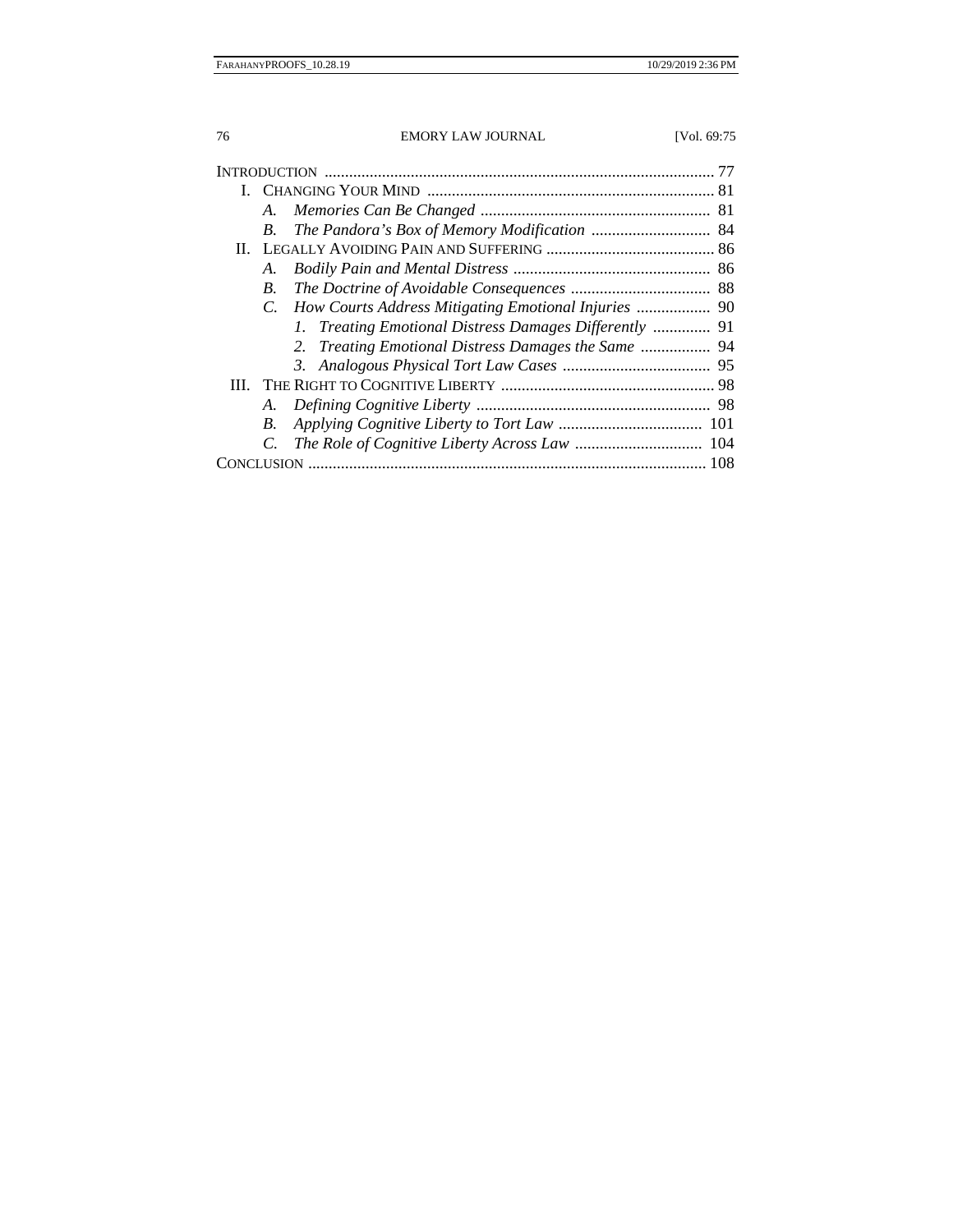#### **INTRODUCTION**

Rape kits do not yet include propranolol, but they soon may. Propranolol, a beta-blocker drug developed in the 1960s as a treatment for high blood pressure, could blunt or even altogether extinguish the fear and emotional memory of a recent rape.<sup>1</sup> When the victim presents in the emergency room just hours after her assault, her physician cannot then predict if she will become one of the onethird of rape victims who will develop post-traumatic stress disorder (PTSD). If she does develop PTSD, then even years later the smallest trigger—a sound, the refrain of a song, a smell—could recall for her in full force the anguish of her attack, as if it were yesterday. While the physician cannot initially predict the victim's likelihood of future psychological trauma, he can know that her memories of the attack, just like all newly formed memories, are extremely fragile<sup>2</sup>—so fragile that if the physician could somehow help her alter her brain activity then and there, she might never form the long-term fear memory associated with her assault.<sup>3</sup>

Propranolol may offer precisely that. If the physician administers propranolol to her in those early hours after her assault, her memory of that horrific experience may soon fade, so that she might come to observe that terrible day as just another day long passed. This may sound like a medical miracle—and it very well may be—but with those prospects, would anyone reasonably refuse the drug? The answer to that question brings daylight to an increasingly critical issue in society—the role of cognitive liberty in our law and lives.

Surely, if the drug is safe, then a rape victim should have the choice to lessen the lasting psychological trauma of her assault. But how should the legal system regard a decision by her to decline the drug? Had she been stabbed during a robbery instead of raped, we would consider it perverse for her to refuse reasonable medical treatment of her wounds. And in a tort suit against the robber, a judge or jury would limit her physical damages because of her failure to mitigate her own injuries. Is her refusal to take propranolol analogous? Or is there some societal and individual value to remembering her attack more clearly? Could blunting her suffering have the paradoxical effect of diminishing societal outrage to, and condemnation of, rape? Could altering her memory

<sup>&</sup>lt;sup>1</sup> Cassandra Willyard, *Remembered for Forgetting*, 18 NATURE 482, 483 (2012).<br><sup>2</sup> Cristina M. Alberini, *Long-term Memories: The Good, the Bad, and the Ugly,* 2010 CEREBRUM 1, 3.<br><sup>3</sup> Id. at 4 ("[M]emory consolidation req

those involved in stress, cell survival, cell-to-cell communication, and the release of several neurotransmitters (chemicals released in the brain to transmit signals across cells).").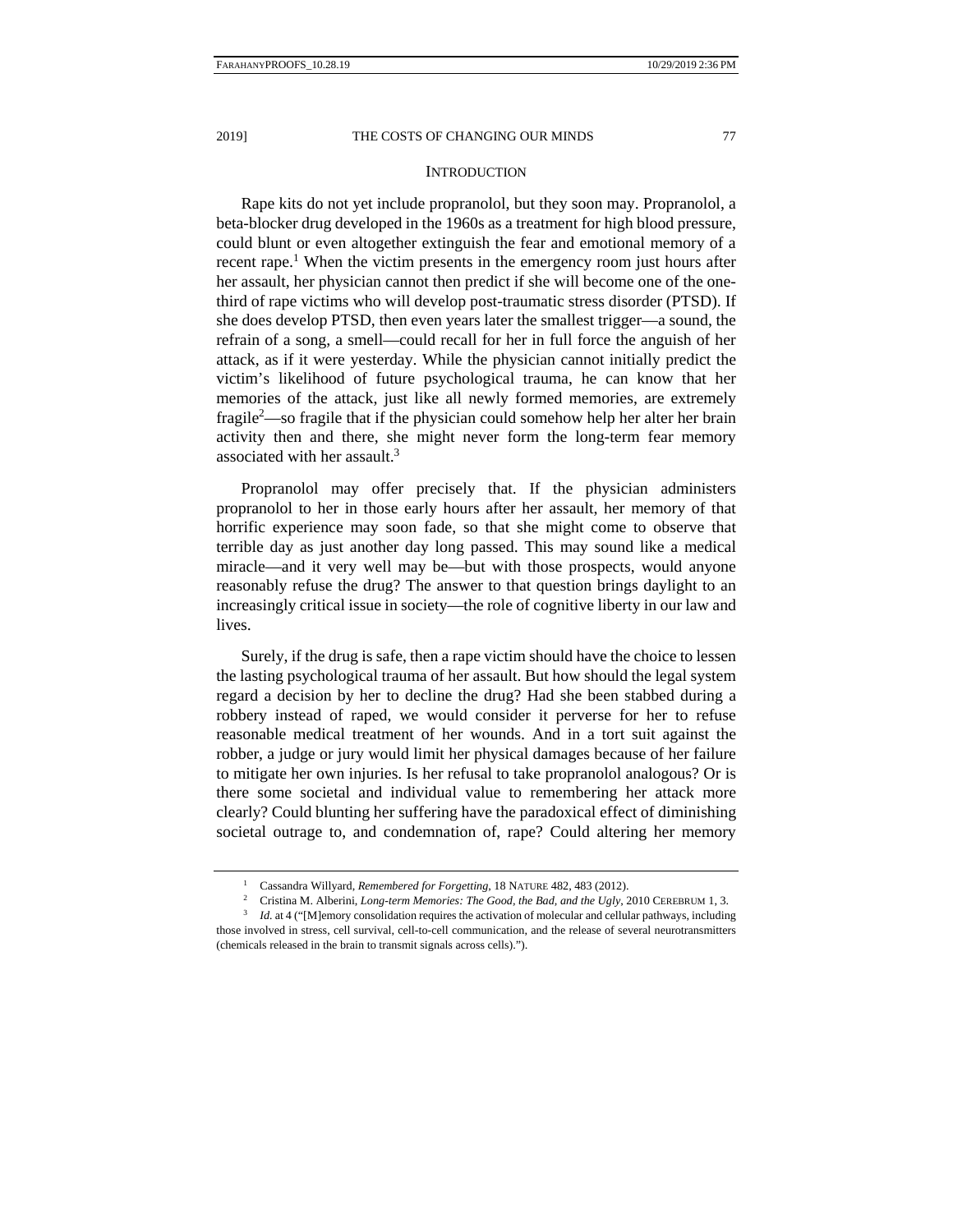#### 78 EMORY LAW JOURNAL [Vol. 69:75]

render her an ineffective witness in the prosecution of the crime? Perhaps the police could take her statement the moment before she ingests propranolol. But would the use of her statement, which she has later partially forgotten, violate the alleged perpetrator's constitutional right to confront witnesses against him? Moreover, would she be better off remembering and then transcending her assault? How would memory modification impact her sense of self and her identity? Writers, public figures, artists, and others speak openly about how overcoming a pivotal adversity in their lives has enabled them to reach a new consciousness, gain new insight, or achieve new courage. Do these stories of transcendence impact how the law should consider her refusal?

This Article begins with a deceptively simple principle of tort law: A victim of tortious wrongdoing by another is held responsible for mitigating her own physical injuries. This Article then addresses whether that same doctrine should require a tort victim to likewise mitigate her emotional injuries. The answer to that question is of great and increasing importance because it goes to the heart of how society should address the dramatic advances in neuroscience that enable us to change our own minds.

Already, new discoveries in neuroscience enable us to selectively remember or forget past experiences by erasing parts of, or even entire memories from, our brains. With the advent of selective forgetting, rape victims, car accident victims, burn victims, and others may soon have to choose whether to numb their memories or have their civil damages reduced for failing to mitigate their own suffering. This prospect poses a deep puzzle that tort law and theory are illequipped to solve. Courts and commentators have almost entirely ignored the increasingly crucial issue of whether the doctrine of avoidable consequences should require a civil plaintiff to mitigate her own pain and suffering. This doctrine requires that an individual injured by the tortious acts of another exercise ordinary care under the circumstances to prevent the aggravation of her injuries.4 Courts and commentators all agree that a plaintiff must take reasonable steps to mitigate her ordinary physical injuries. But they remain utterly perplexed about whether or to what extent a plaintiff must similarly mitigate her pain and suffering.

Pain and suffering are the "invisible" injuries—the fright, anxiety, shock, humiliation, indignity, terror, or loss of enjoyment of life—that a tort victim endures because of the civil wrongdoing of another.<sup>5</sup> While no sum of money

<sup>4</sup> Lawrence J. Ackerman, *The Doctrine of Avoidable Consequences in Disability Insurance*, 4 U. NEWARK L. REV. 8, 9–10 (1938). 5 *See, e.g.*, Capelouto v. Kaiser Found. Hosp., 500 P.2d 880, 883 (Cal. 1972) (describing pain and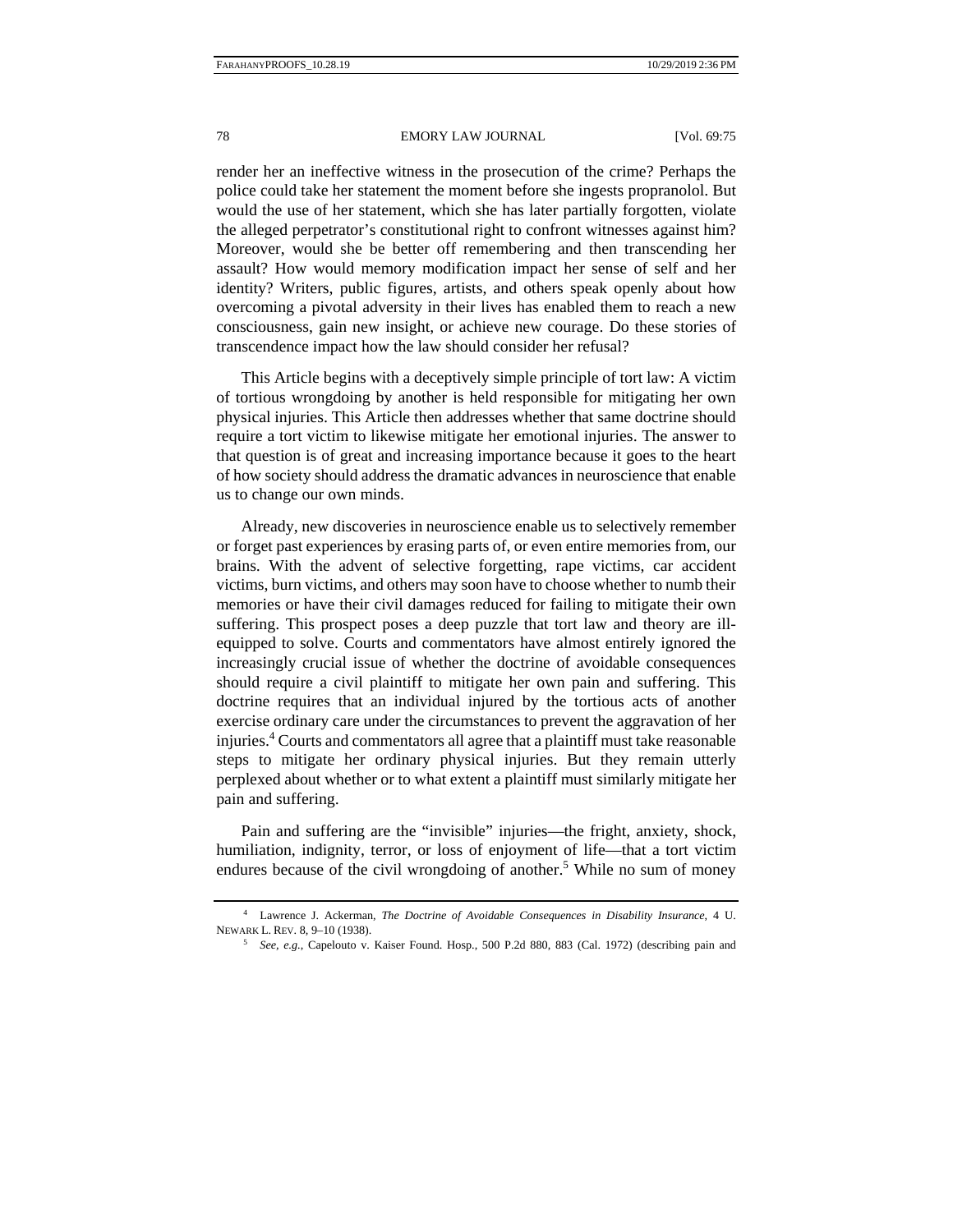can ever restore the peace of mind disturbed by assault, these compensatory damages "give to the injured person some pecuniary return for what he has suffered or is likely to suffer."<sup>6</sup> These damages also reflect societal "disapproval of the harm caused by the tortfeasor," and "promote loss avoidance goals by sending a fuller deterrent signal."<sup>7</sup>

Some important scholarship has already articulated the role of agency in limiting the availability of emotional damages in tort law.<sup>8</sup> But pharmacological advances like propranolol that mitigate invisible injuries by literally changing one's brain pose a theoretical riddle that pushes the issue several layers deeper. Only a few articles have addressed this issue at all, and none have attempted to locate it within its broader scientific, philosophical, and ethical context.

Judges, likewise, have not yet squarely addressed this issue. Those few courts that have considered what measures, if any, a plaintiff must take to mitigate her own emotional pain and suffering express deep ambivalence about the issue.<sup>9</sup> Several courts have found a duty to mitigate emotional distress damages, but none have quite explained what that duty entails or how it might be breached.<sup>10</sup> Other courts have intuited that something more is at stake in these cases—and have invoked concepts like self-determination and autonomy to conclude that the doctrine of avoidable consequences may not apply to pain and suffering. $^{11}$ 

The time has come for a systematic and thoroughgoing inquiry into the issue. Modern neuroscience and medicine have heralded stunning advances in our ability to understand and change the subconscious and conscious human experience—with meditation, psychotherapy, electrical stimulation, drugs, and more. Yet we have made almost no progress on deciding whether our legal regimes will encourage, or even oblige, individuals to alter their brains in such

suffering as encompassing "fright, nervousness, grief, anxiety, worry, mortification, shock, humiliation, indignity, embarrassment, apprehension, terror or ordeal"). 6 RESTATEMENT (SECOND) OF TORTS § 903 cmt. a (AM. LAW INST. 1977); *see also* McDougald v. Garber,

<sup>536</sup> N.E.2d 372, 374–75 (N.Y. 1989) ("[R]ecovery for noneconomic losses such as pain and suffering and loss of enjoyment of life rest on 'the legal fiction that money damages can compensate for a victim's injury' . . . We accept this fiction, knowing that although money will neither ease the pain nor restore the victim's abilities, this device is as close as the law can come in its effort to right the wrong.").<br><sup>7</sup> Lars Noah, *Comfortably Numb: Medicalizing (and Mitigating) Pain-and-Suffering Damages*, 42 U.

MICH. J.L. REFORM 431, 440 (2009).<br>
<sup>8</sup> John C.P. Goldberg & Benjamin C. Zipursky, *Unrealized Torts*, 88 VA. L. REV. 1625, 1685–86 (2002).<br>
<sup>9</sup> See infra Part II.<br>
<sup>10</sup> See infra Part II.<br>
<sup>10</sup> See infra Part II.<br>
<sup>10</sup> S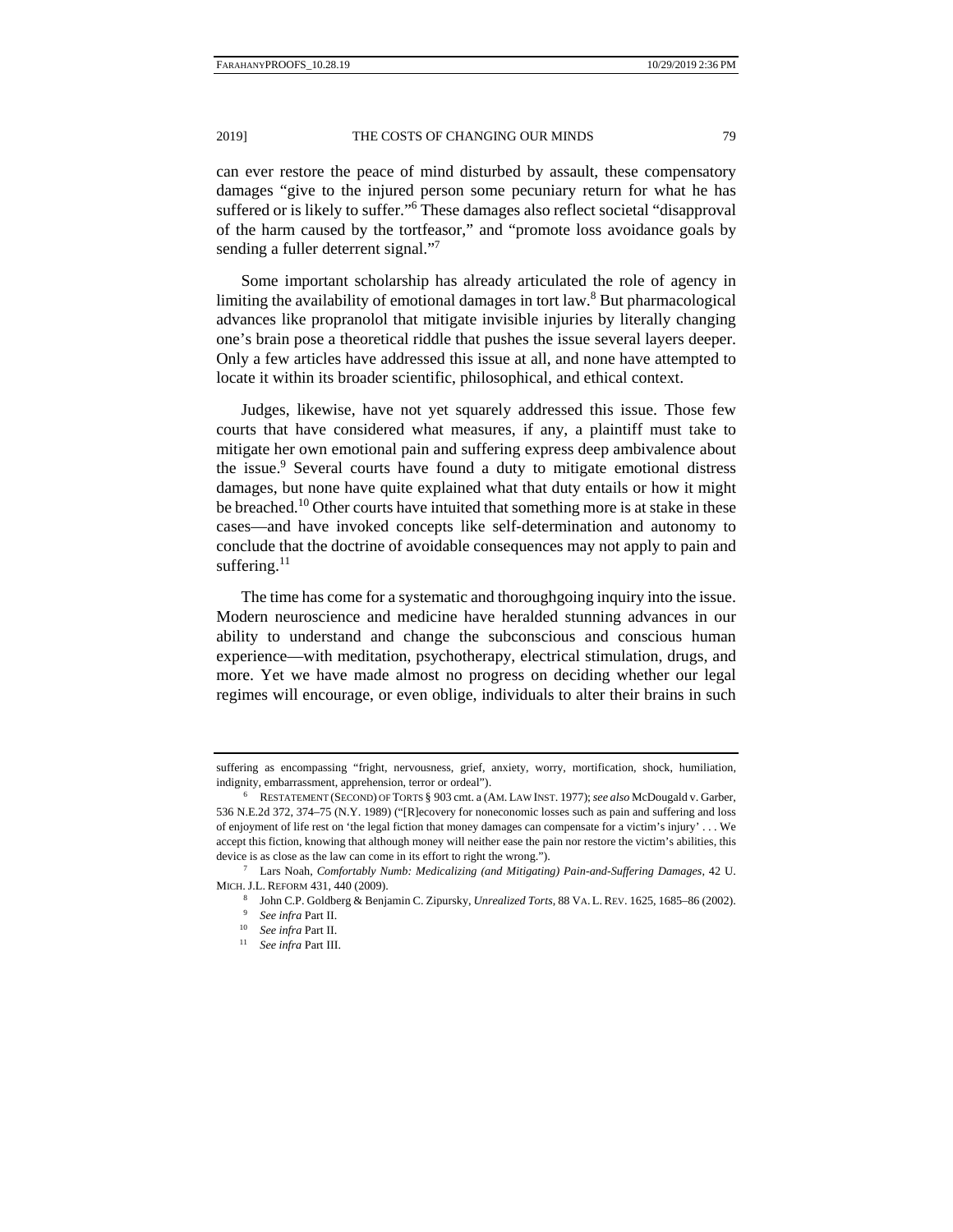ways, lest they be deemed to have wrongfully failed to lessen their own suffering.

The answer to this question bears on far more than just a legal rule governing the apportionment of damages in civil suits. It implicates an interest that is distinct from liberty in the ordinary sense, an interest that is only dimly recognized in the cases and the scholarship, and an interest that is increasingly implicated by dramatic advances in modern science. This is an interest in cognitive liberty.

This value appears (although obliquely) throughout many modern legal debates. Consider, for example, the doctrine of absolute judicial deliberative privilege, which protects the deliberative process a judge uses in decisionmaking from discovery by others. What is the source of this common-law tradition, and can it survive developments in modern neuroscience? What about forcibly medicating prisoners who lack competency to stand trial? Are there contexts in which their cognitive liberty trumps societal interests in bringing those individuals to justice? And what if the victim of a sexual assault provides a statement to the police and then dampens her memory? Can her statement be used in a criminal case, and should we reexamine what this means for a defendant's rights under the Confrontation Clause of the U.S. Constitution?

Although this Article focuses on the legal obligations concerning mitigation of emotional pain and suffering in tort, it does so as a critical foray into this much wider theoretical issue—the role of cognitive liberty in our legal system and in our society. Part I puts the concern in context, explaining the extraordinary advances in modern medicine and neuroscience that enable us to quite literally change our minds, and therefore ourselves. Part II explains the normative underpinnings of the doctrine of avoidable consequences, and how it has been applied to emotional distress injuries in tort law. It illustrates how judges have intuited but not yet articulated that a different interest is at stake, the interest in cognitive liberty. Part III discusses the broader concept of cognitive liberty, and when and how courts should apply it to limit the applicability of the doctrine of avoidable consequences to emotional pain and suffering. It proposes a two-tiered approach to doing this: deeming treatments that clearly impact selfidentity as per se reasonable for a plaintiff to forgo, and submitting to the jury other treatments for emotional distress that may not be identity-changing. Finally, this Part posits that our understanding of cognitive liberty may bring daylight to many other puzzling doctrines in law.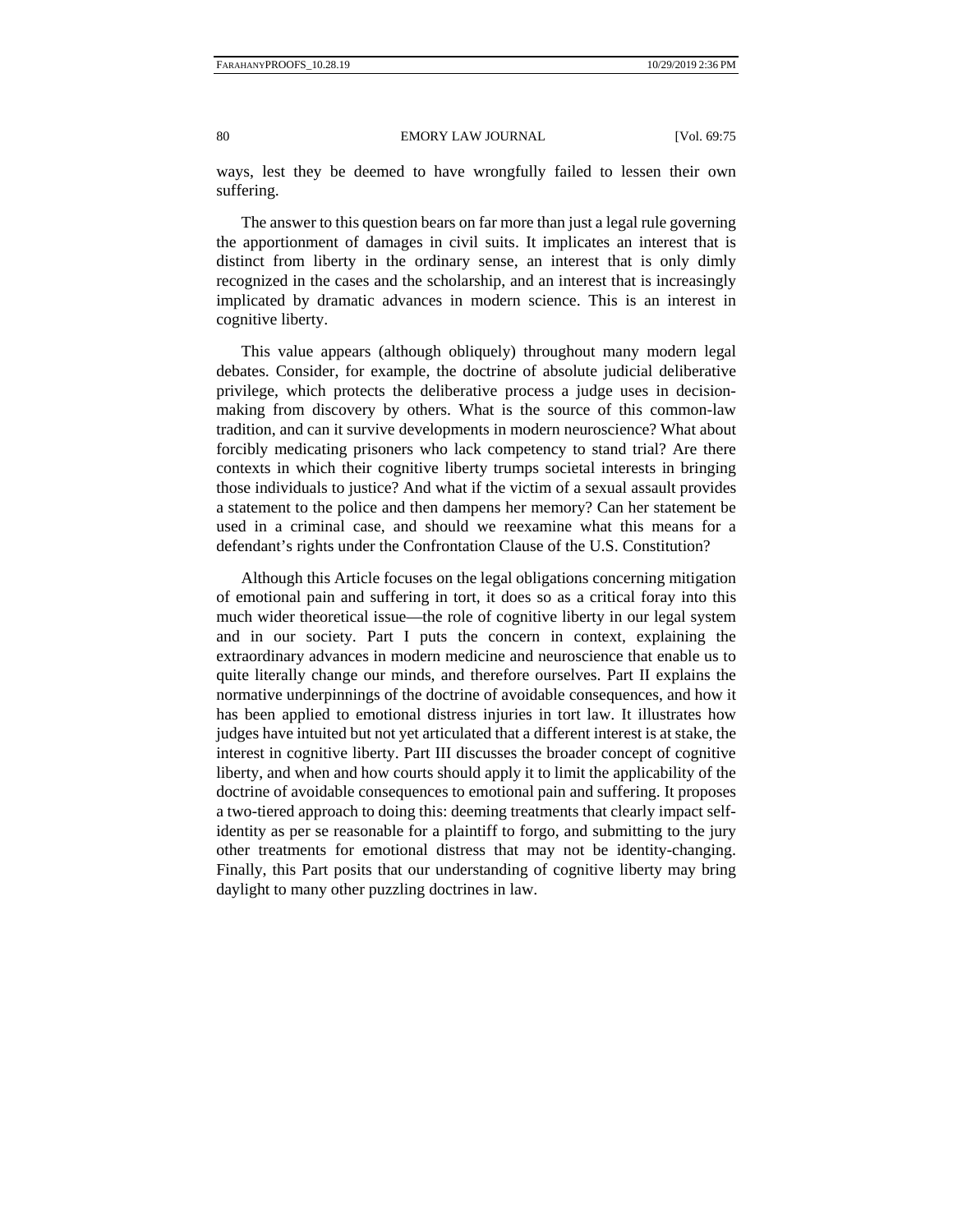#### I. CHANGING YOUR MIND

#### *A. Memories Can Be Changed*

Do you remember where you were on September 11, 2001? Can you recall in vivid detail the events of that day, the emotions you experienced, the people you were with, whom you first called? Millions remember the excruciating details of 9/11 even more strongly than they can remember what they ate for breakfast this morning or where they parked their car. This is because traumatic memories tend to be the strongest memories.<sup>12</sup> The emotional content of a memory enhances the strength with which the memory is stored in the brain, and the degree to which it can be modified by intervention.<sup>13</sup> Because they are so strongly encoded, traumatic memories often haunt the victim weeks, months, or even years after the event, leading to secondary effects such as anxiety, stress, and sometimes post-traumatic stress disorder (PTSD).<sup>14</sup>

Memories do not immediately become permanent upon experiencing events in the world.<sup>15</sup> The common wisdom held by scientists just a few decades ago was that our adult brains are static, fixed, and immutable.<sup>16</sup> By the 1970s, new research dramatically changed our understanding of the human brain. We now understand that the brain is plastic and changeable, and that the memories stored therein are changeable as well.

Newly formed memories remain particularly fragile and changeable as they are initially being stored in the brain.<sup>17</sup> The hippocampus in the brain, like the random-access-memory (RAM) of a computer, processes and temporarily stores a new memory for a short time before that memory is transferred and

<sup>12</sup> Dean G. Kilpatrick et al., *Rape-Related PTSD: Issues and Interventions*, 24 PSYCHIATRIC TIMES 50, 53 (2007) (describing how the emotional charge of traumatic events causes the body to release stress hormones such as adrenaline or epinephrine, which may enhance memory consolidation and the strength of the memory itself). Because of the mechanism by which such memories are stored and the strength of their consolidation, pharmacological interventions that block the effect of stress hormones such as beta-adrenergic antagonists like propranolol may reduce the strength or stability of these memories. *Id.*

<sup>&</sup>lt;sup>13</sup> Alberini, *supra* note 2, at 6. 14 *Id.* at 7 ("Recent studies report that 8 percent of Americans suffer from PTSD and about 15 percent of veterans experience multiple or all PTSD symptoms at some point after returning from combat. Available therapies rarely exceed 60 percent success rates, and no more than 20 to 30 percent of patients achieve full remission.").<br><sup>15</sup> Yutaka Matsuoka, *Clearance of Fear Memory from the Hippocampus Through Neurogenesis by* 

*Omega-3 Fatty Acids: A Novel Preventive Strategy for Posttraumatic Stress Disorder?*, 5 BIOPSYCHOSOCIAL MED. 3, 4 (2011).

<sup>16</sup> Meghan O'Rourke, *Train Your Brain: The New Mania for Neuroplasticity*, SLATE (Apr. 25, 2007, 8:55 PM), http://www.slate.com/articles/life/brains/2007/04/train\_your\_brain.html. 17 Alberini, *supra* note 2, at 3.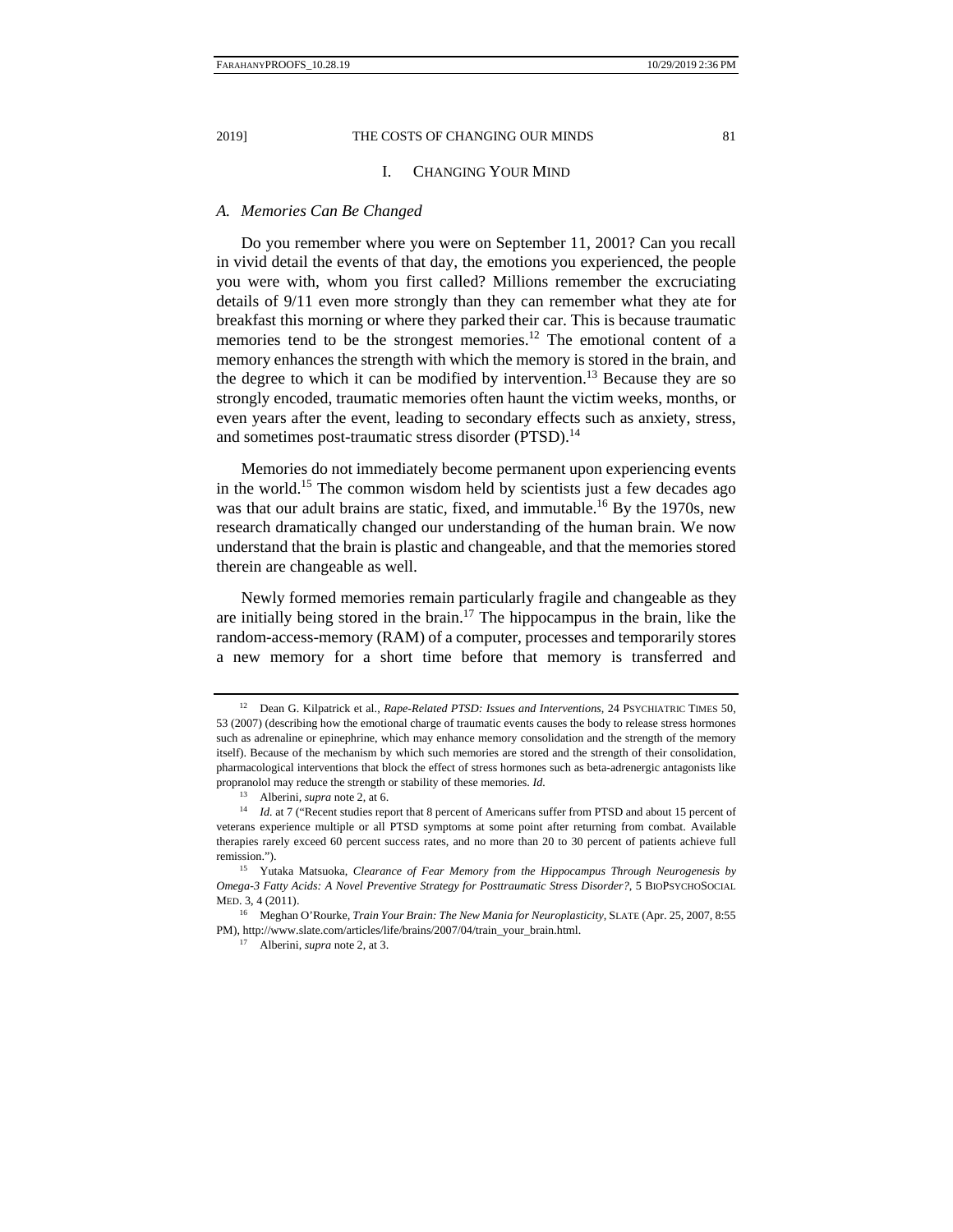consolidated for long-term storage into the hard drive that is the cortex of the brain.18 During this initial window of time that the memory is first in the brain's RAM and has not yet been consolidated, it remains unstable.<sup>19</sup> As the brain moves the memory from short-term to long-term storage, it synthesizes new proteins that strengthen the connections between neurons.<sup>20</sup> After a day or two, the event has been etched into our minds.<sup>21</sup> As a result, each time we recall an experience, it comes out of long-term storage and goes back into the short-term cache. From there, the memory is reconsolidated into long-term storage.<sup>22</sup>

During the fragile period of memory consolidation, if brain activity is tampered with (such as through drug administration), then a long-term memory of the event might never form.<sup>23</sup> It is as though the computer were switched off before clicking save. A drug such as propranolol (long used as a first-line drug therapy for cardiovascular care) may do precisely that, by preventing noradrenaline from binding to its receptors in the amygdala.<sup>24</sup> Several studies have confirmed that administering propranolol within six hours of a traumatic event substantially reduces the likelihood a trauma victim will experience PTSD by disrupting the affective experience of the memory.<sup>25</sup>

This same effect can even be achieved without drugs. One research team has shown that playing the video game *Tetris* (a simple visuospatial task) substantially reduces the flashback symptoms of PTSD when played continuously up to four hours post-trauma.<sup>26</sup> In studies of other species, scientists have selectively erased long-term memories by precisely blocking protein molecules involved in maintaining those memories,  $27$  by weakening the communication between specific neural pathways in the brain, $28$  or by

26 Emily A. Holmes et al., *Key Steps in Developing a Cognitive Vaccine Against Traumatic Flashbacks: Visuospatial Tetris Versus Verbal Pub Quiz*, 5 PLOS ONE 1, 5 (2010). 27 Jiangyuan Hu et al., *Selective Erasure of Distinct Forms of Long-Term Synaptic Plasticity Underlying* 

*Different Forms of Memory in the Same Postsynaptic Neuron*, 27 CURRENT BIOLOGY 1888, 1888 (2017). 28 Woong Bin Kim & Jun-Hyeong Cho, *Encoding of Discriminative Fear Memory by Input-Specific LTP* 

*in the Amygdala*, 95 NEURON 1129, 1129 (2017).

<sup>&</sup>lt;sup>18</sup> Matsuoka, *supra* note 15, at 2–3.<br>
<sup>19</sup> Willyard, *supra* note 1, at 483.<br>
<sup>20</sup> *Id.*<br>
<sup>21</sup> *Id.* at 482.<br>
<sup>22</sup> *Id.*<br>
<sup>23</sup> Alberini, *supra* note 2, at 3.<br>
<sup>24</sup> Willyard, *supra* note 1.<br> *Kilpatrick, supra* note 1 six hours after a traumatic event, 30% in the placebo group and 18% in the propranolol group developed PTSD. *Id.* A subsequent nonrandomized controlled trial of propranolol with survivors of motor vehicle accidents or victims of physical assault yielded similar results. *Id.*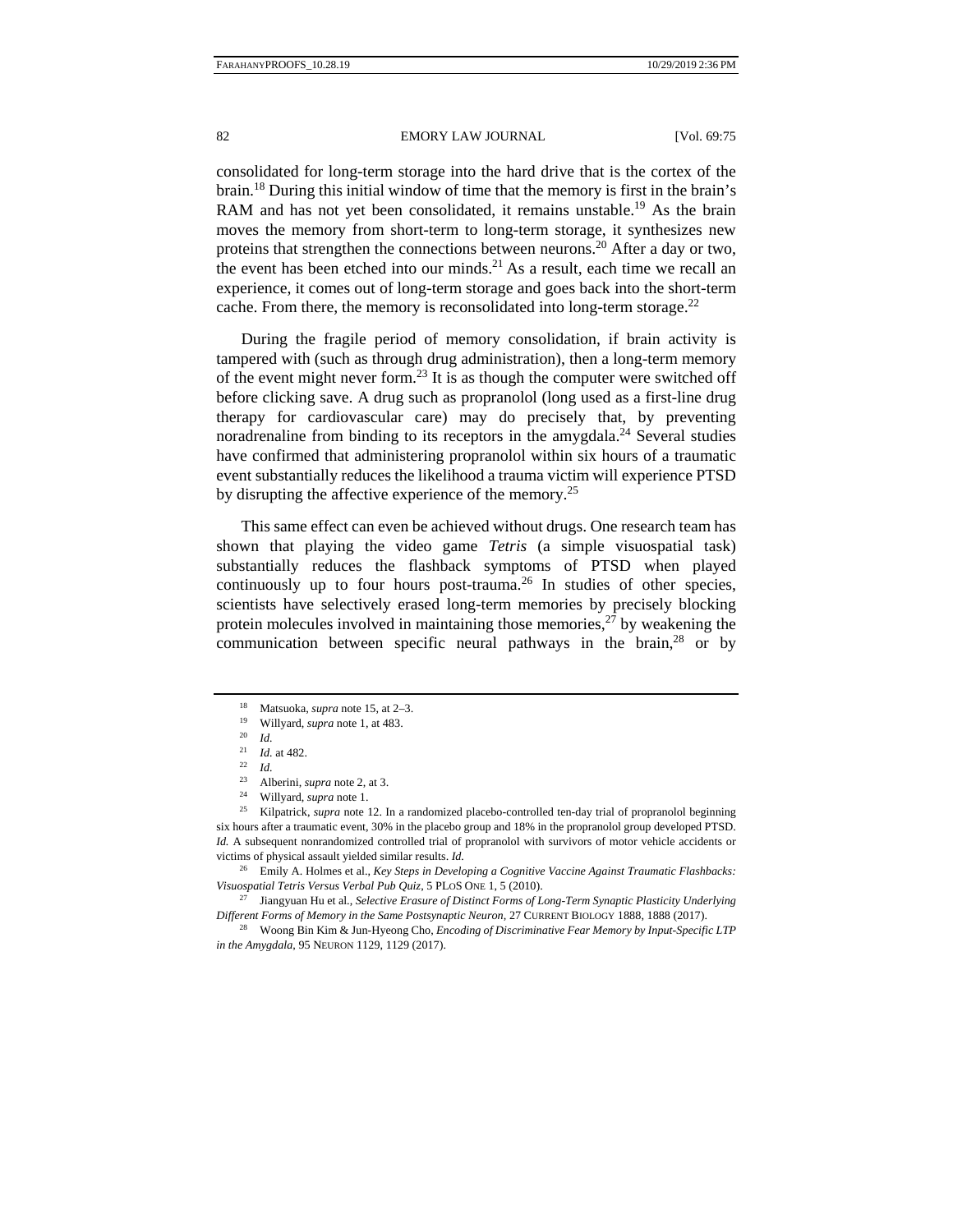administering a toxin that targets the brain cells necessary to maintain a memory.<sup>29</sup>

With these novel interventions, we could one day choose to blunt ourselves from the emotional pain and suffering that accompanies the recall of traumatic experiences. In the case of rape, this decision comes shortly after the traumatic event. But it is also possible to make this choice beforehand. Soldiers, for example, might take a pill before going into battle, to blunt the trauma to come.

Earlier memory modification techniques posed less significant quandaries than those of today by offering wholesale memory dampening. Electroconvulsive therapy (ECT) has long been used to impair the memory of patients.<sup>30</sup> Entire memories from the days and weeks prior to ECT have been permanently degraded.<sup>31</sup> Earlier drug interventions have been used to dampen or extinguish entire memories. The ingestion of alcohol and other mind-altering substances can cause blackouts that prevent conscious awareness and the formation of memories of experiences. These wholesale memory modification techniques bear on the broader value of cognitive liberty but have never become widespread in use. $32$ 

The brain interventions of today are importantly different. They offer the possibility of *selective* forgetting, by disassociating the pain and suffering from the factual content of the experience itself. The fear and emotion associated with the memory of a traumatic event could be lessened, while the factual content would be preserved.<sup>33</sup> For our hypothetical rape victim, propranolol would allow her to recall the facts of the sexual assault that she endured, but not the emotional fear and trauma she suffered. This decreases her risk of developing PTSD, which is akin to reliving emotional trauma over and over again each time a memory is

<sup>29</sup> Jin-Hee Han et al., *Selective Erasure of a Fear Memory*, 323 SCIENCE 1492, 1492 (2009). 30 Jan-Otto Ottosson, *Experimental Studies of Memory Impairment After Electroconvulsive Therapy*, 35

ACTA PSYCHIATRICA SCANDINAVICA 103, 103 (1960); *see, e.g.*, Maximilian Gahr, *Electroconvulsive Therapy and Posttraumatic Stress Disorder: First Experience with Conversation-Based Reactivation of Traumatic Memory Contents and Subsequent ECT-Mediated Impairment of Reconsolidation*, 26 J. NEUROPSYCHIATRY & CLINICAL NEUROSCIENCES E38, E38 (2014); Marijn C W Kroes et al., *An Electroconvulsive Therapy Procedure Impairs Reconsolidation of Episodic Memories in Humans*, 17 NATURE NEUROSCIENCE 204, 204 (2014). 31 Anne B. Donahue, *Electroconvulsive Therapy and Memory Loss: A Personal Journey*, 16 J. ECT 133,

<sup>134, 138 (2000). 32</sup> Reagan R. Wetherill & Kim Fromme, *Alcohol-Induced Blackouts: A Review of Recent Clinical* 

*Research with Practical Implications and Recommendations for Future Studies*, 40 ALCOHOLISM CLINICAL & EXPERIMENTAL RES. 922, 922 (2017). 33 Stephen Maren, *Seeking a Spotless Mind: Extinction, Deconsolidation, and Erasure of Fear Memory*,

<sup>70</sup> NEURON 830, 836 (2011); *see* Lars Schwabe & Oliver T. Wolf, *New Episodic Learning Interferes with the Reconsolidation of Autobiographical Memories*, 4 PLOS ONE e7519, e7519 (2009).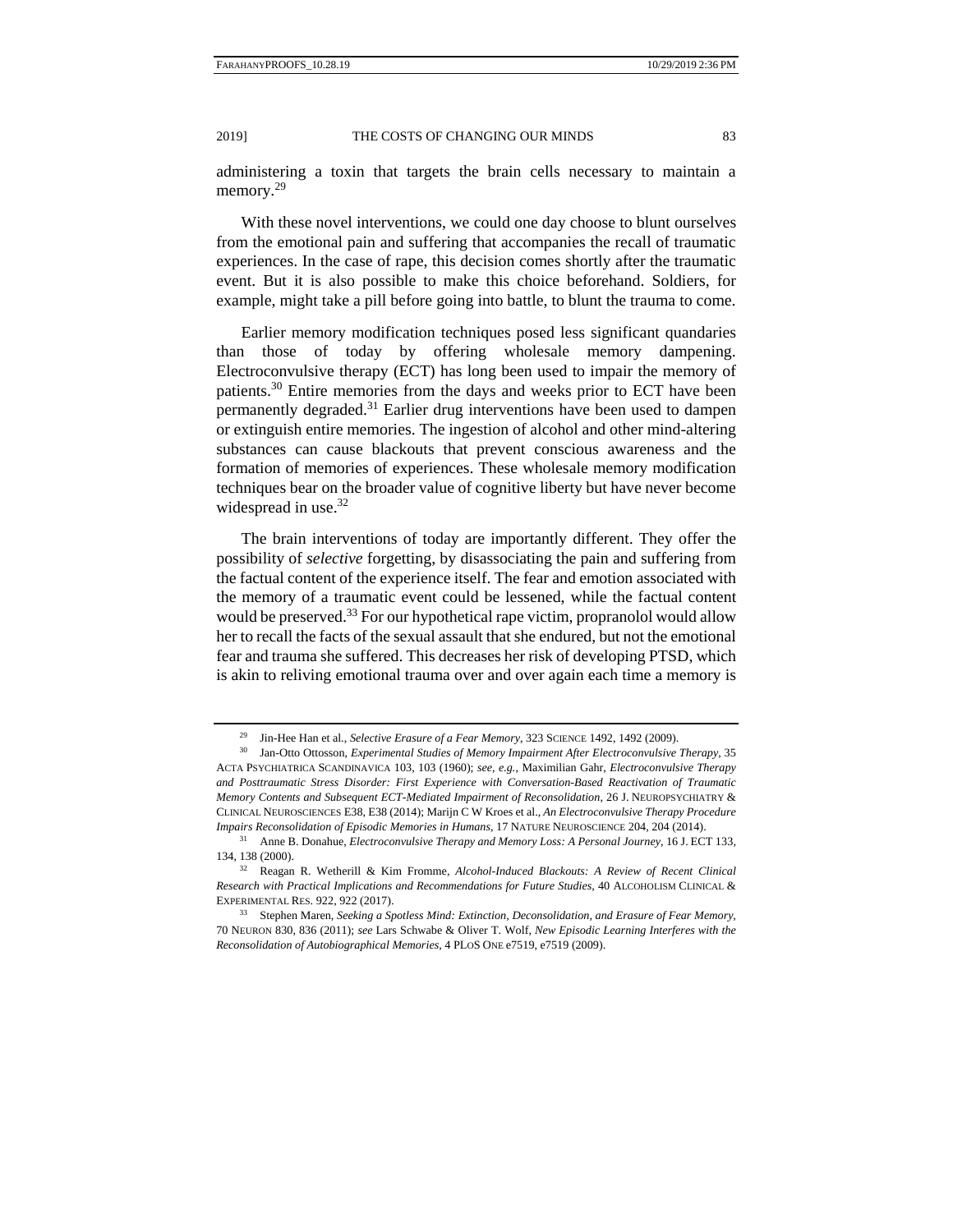evoked. By remembering the facts alone, she would remember the rape, perhaps, as though it were a movie she had once seen. Her relationship to that memory would be forever changed.

There are serious consequences to disaggregating emotions from facts. Reducing the emotional charge associated with a memory might weaken the strength of the declarative memory itself. The strength—and therefore the longterm accuracy—of memories are enhanced when the emotional stimuli accompanying that memory is consolidated along with it. Would a weakened memory impair a victim's ability to testify against her perpetrator?

Weakened declarative memory is just one of the consequences to changing our memories. Our self-identities and societal norms are challenged by these changes. The ability to selectively shape and change the brain opens a Pandora's box of legal, ethical, and social concerns.34

#### *B. The Pandora's Box of Memory Modification*

Our legal norms ought to treat choices that preserve the narrative thread of our own lives as reasonable. An essential element of narrative self-identity is that our sense of self cohere with reality.<sup>35</sup> Even narratives that are factually correct can seem clearly wrong if an individual has a bizarre interpretation or reaction to the facts. When a person is paranoid, for example, their interpretation of the facts may be utterly at odds with reality.<sup>36</sup> A person may be depressed or angry, by contrast, which would not make their interpretation incomprehensible. Therapies that would tamper with memories to selectively eliminate or blunt an individual's emotional response may violate this coherence with reality because one's memory will be at odds with how that person *really* felt at the time, and how a person would *actually* experience and remember a traumatic event.<sup>37</sup>

Our affective experiences of past events enable us to learn about ourselves and predict how we will navigate future circumstances. They help us understand how we may act when confronted with traumatic events in the future, and perhaps give us greater emotional fortitude to face life events knowing that we

<sup>&</sup>lt;sup>34</sup> For an elegant and extensive discussion of the ethical, legal, and social implications of memory modification, see Adam J. Kolber*, Therapeutic Forgetting: The Legal and Ethical Implications of Memory Dampening,* 59 VAND. L. REV. 1561, 1566 (2006).

<sup>35</sup> MARYA SCHECHTMAN, THE CONSTITUTION OF SELVES 108, 112, 119–25 (1996). At the heart of philosophical accounts of personhood or self-identity, too, from John Locke onwards is the role of memory.; Stanley B. Klein & Shaun Nichols, *Memory and the Sense of Personal Identity*, 121 MIND 677, 677 (2012).<br><sup>36</sup> SCHECHTMAN, *supra* note 35, at 126.<br><sup>37</sup> *Id.* at 128.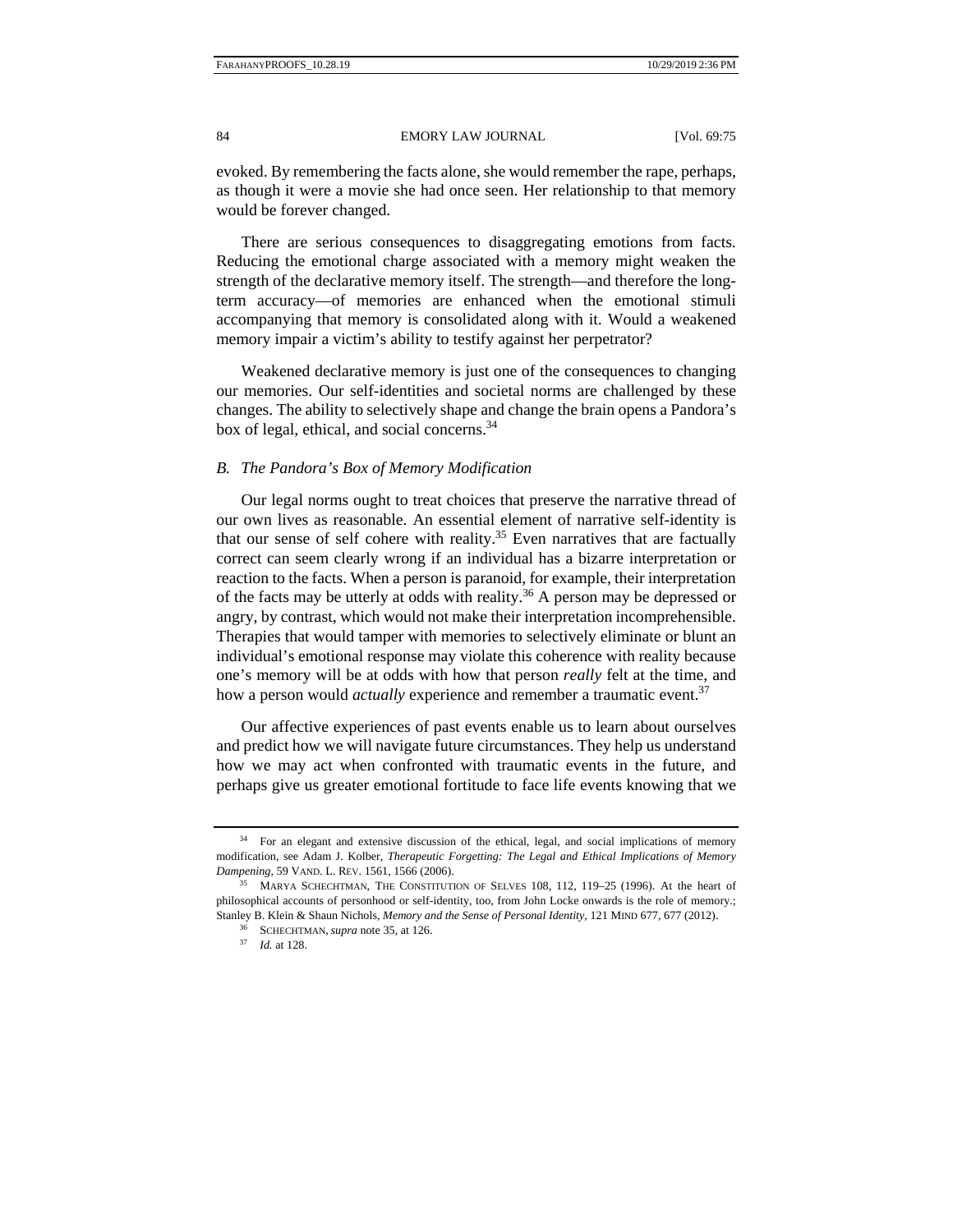have survived past ones. Facing legal pressure to modify or forget past experiences may deprive us of this learning.

Memory modifications that change our affective experience and reaction to trauma may also fundamentally reshape our moral response to a significant life event. Matthew Liao, Anders Sandberg, and Julian Savulescu illustrate this idea:

Suppose that you are hit by a drunk driver and given a treatment to soften the emotional memory at the hospital. Later you reencounter the driver. Looking back at the event you certainly feel that it was a bad event, but you do not feel the anguish you would perhaps otherwise have felt. When the driver asks for forgiveness, is there a risk that you would forgive him too easily?<sup>38</sup>

Similarly, would changing the affective experience of a tortious wrong lead individuals to forgive wrongdoers too easily by changing their moral reactions to the wrongs they endured? Should a legal norm exist that encourages this?

Consider the implications for society beyond the individual tort victim. There is social value to memory, particularly where witnessing and remembering major life events, such as the September 11th attacks on the World Trade Center or landing the Mars Curiosity Rover, may be critical to individual and ultimately societal development of social norms.

One scholar gives a powerful example by considering Martin Luther King Jr.'s childhood, which was marked with traumatic experiences arising from racial discrimination. Had King blunted the emotional experience associated with these memories rather than using his affective experience to inspire his fight for equality, King may never have become the great civil rights advocate that he did, and the world would have been far worse off for it.<sup>39</sup>

Legal norms should not be at odds with the preservation of self-narratives. And we should not refuse to compensate an individual who suffers emotionally at the hands of another for continuing their own life story. But courts are decidedly unsure of when and if emotional distress injuries should be modified, lest the damages of an individual be diminished.

<sup>38</sup> S. Matthew Liao et al., *Should We Be Erasing Memories?*, PRAC. ETHICS BLOG (Nov. 3, 2008), http://blog.practicalethics.ox.ac.uk/2008/11/should-we-be-erasing-memories.

<sup>&</sup>lt;sup>39</sup> Joseph Yukov, *Enduring Questions and the Ethics of Memory Blunting*, 3 J. AMER. PHIL. ASS'N 227, 246 (2017).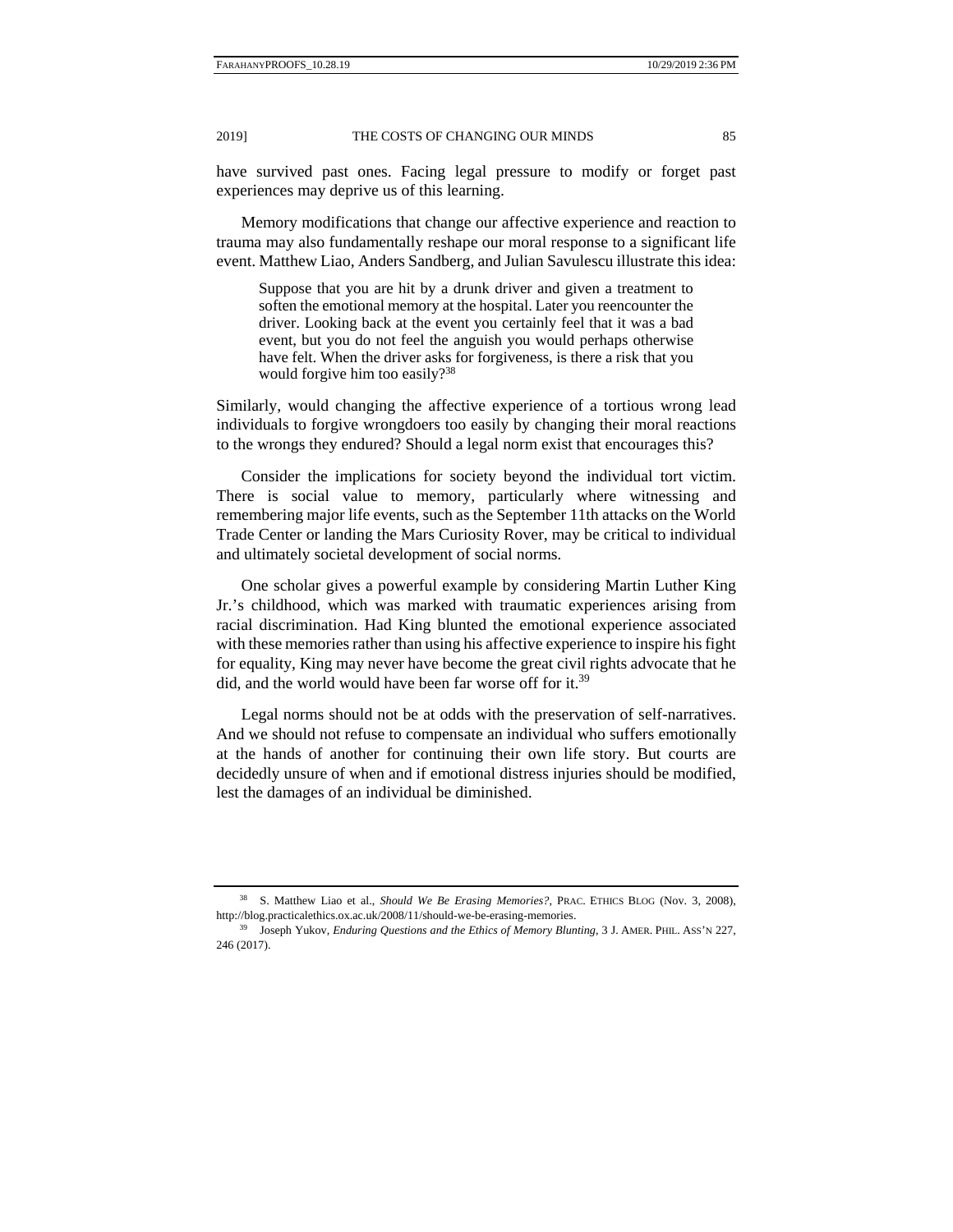#### 86 EMORY LAW JOURNAL [Vol. 69:75]

#### II. LEGALLY AVOIDING PAIN AND SUFFERING

Compensation in tort law for ordinary bodily pain is treated differently than the mental distress that follows. $40$  The reasons for this, as discussed below, are myriad, including that emotional distress injuries have traditionally been viewed as difficult to prove, quantify, and justify. $41$ 

Although the discussion that follows on the historical compensation for physical versus emotional distress injuries sheds light on current tort law doctrine for damages, that history still leaves unresolved whether a plaintiff's recovery for emotional distress injuries should be limited by the doctrine of avoidable consequences. For ordinary physical injuries, courts weigh the risks of a recommended treatment, such as the likelihood and severity of pain it may cause, the risks of further injury, and the likelihood of its success.<sup>42</sup> Do these same factors apply equally to the mitigation of invisible injuries like the emotional suffering and pain of rape? The opinions below reveal that the answer to that question remains altogether unclear.

#### *A. Bodily Pain and Mental Distress*

For the rape victim who sues her attacker, the physical and emotional injuries she suffered when attacked are compensable, but so is the emotional distress that follows from the memory.<sup>43</sup> And yet the compensation for her bodily pain is treated differently than the mental distress she suffers.<sup>44</sup>

<sup>40</sup> Rick Swedloff & Peter Huang, *Tort Damages and the New Science of Happiness*, 85 IND. L.J. 553, 579 n.135 (2010). For a discussion of the historical evolution of awarding mental distress damages, see Betsey J. Grey, *Neuroscience and Emotional Harm in Tort Law: Rethinking the American Approach to Free-Standing Emotional Distress Claims* 1, *in* 13 LAW AND NEUROSCIENCE: CURRENT LEGAL ISSUES (Michael Freeman, ed.,

<sup>2011). 41</sup> *Id.*; Deirdre M. Smith, *Diagnosing Liability: The Legal History of Posttraumatic Stress Disorder*, 84 TEMP. L. REV. 1, 15 (2011). 42 *See, e.g.*, Hayes v. United States*.*, 367 F.2d 340, 341 (2d Cir. 1966) (finding it unreasonable to select

the longer treatment rather than the shorter course of treatment, which would have involved pain and minor surgery, and reducing pain and suffering awards to make consistent with the shorter course of treatment); Rounds v. Rush Trucking Corp*.*, 51 F. Supp. 2d 374, 383 (W.D.N.Y. 1999) (finding that, absent evidence medical treatment would have been superior to chiropractic manipulations used, award of damages was not excessive); Young v. Am. Exp. Ibrandsten Lines, Inc*.*, 291 F. Supp. 447, 450 (S.D.N.Y. 1968) (examining the risks of the surgical procedure, the physical condition of the plaintiff and deeming it unreasonable to refuse surgical treatment); Collova v. Mutual Serv. Cas. Ins. Co*.*, 99 N.W.2d 740, 743 (Wis. 1959) ("No injured person is required to undergo surgery or treatment that is hazardous or unduly expensive but one injured by the wrong of another is obliged to exercise reasonable care to minimize damages."). 43 Swedloff & Huang, *supra* note 40, at 579. 44 *Id*. at 579 n.135; *see also* Grey, *supra* note 40, at 1.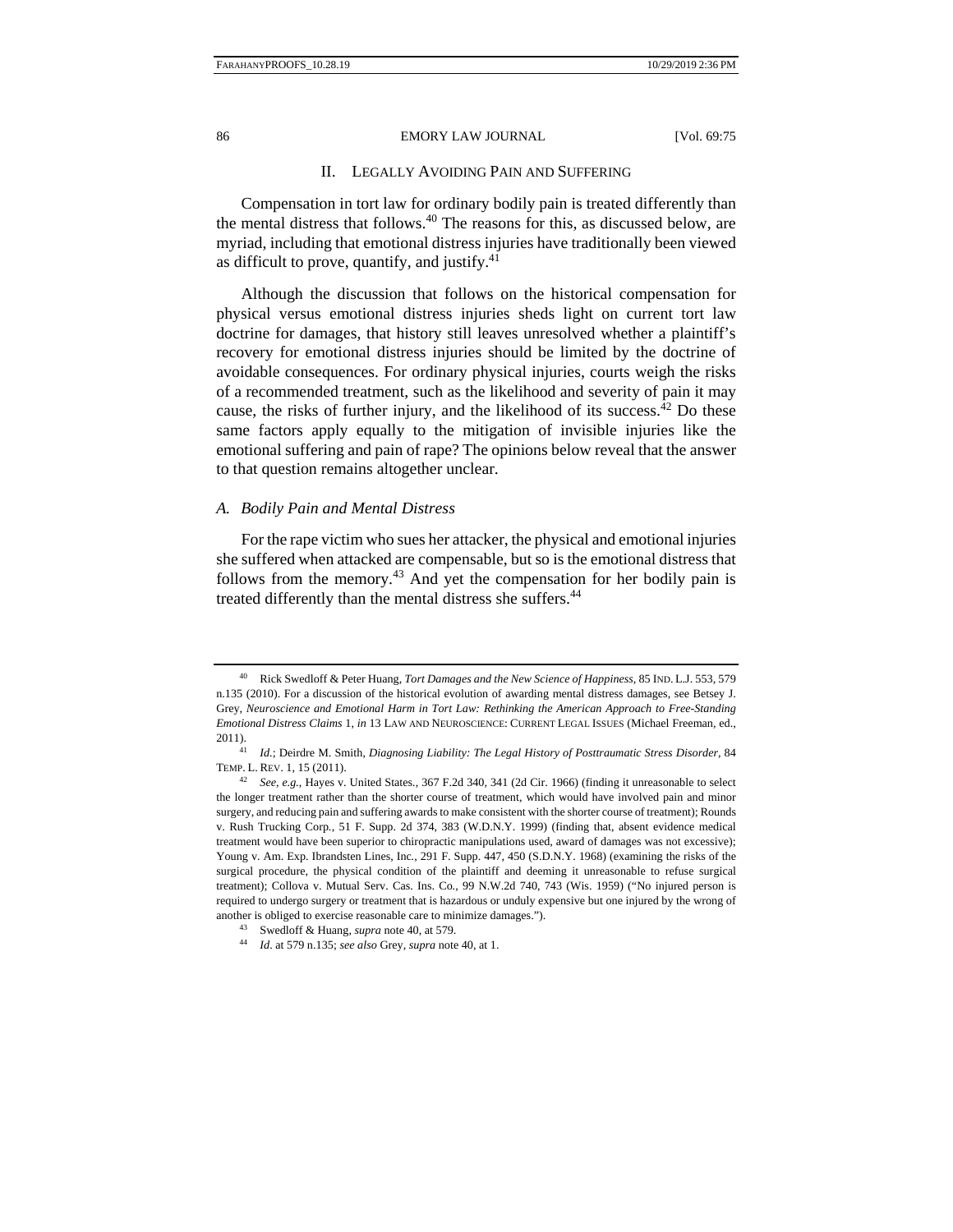Other scholars have explained well the bodily/mental divide in tort law:

As a start, physical harm, or bodily injury, could be defined as injury to any part of the body that is not the brain, plus injury to the structures of the brain through trauma or tumor, independent of changes in neural circuitry. Purely emotional harm could be defined as changes to one's neural pathways or balance of neurotransmitters that impact one's moods, thoughts, feelings, and cognition, and are not the immediate, direct result of physical trauma or structural changes within the body. At the margins, there may be difficulties classifying a particular injury as physical or emotional. However, this definition captures what the Restatement terms as 'the ordinary distinction between bodily harm and emotional harm.' Fright, shame, anger, and schizophrenia are all considered emotional and psychological concerns, while brain tumors, broken bones, and inflammation of the brain are all physical injuries.45

Courts have historically regarded emotional distress injuries with skepticism, purportedly because such injuries were so hard to prove, quantify, and justify.46 Professors John Goldberg and Benjamin Zipursky argue that courts are engaged in legal norm-setting "of fostering the thick-skinned response of getting on with life, rather than dwelling in one's upset," and recognizing that the plaintiff "bears responsibility for the depth of emotional harm she feels."<sup>47</sup> Nevertheless, since the beginning of the twentieth century, U.S. courts have recognized emotional distress damages for a wide array of actions, including deceit, invasion of privacy, defamation, malicious prosecution, false imprisonment, and more.<sup>48</sup>

But these sorts of damages remain controversial, $49$  and continue to face scrutiny by courts and commentators.<sup>50</sup> Professor Erica Goldberg, for example, argues that because emotions are more within our control than other physical injuries, the law ought to limit compensation for emotional injuries because individuals have the ability to protect their own minds.<sup>51</sup> Others argue that the valuations of emotional distress are so variable that they confound predictable deterrence *ex ante* and reasonable settlement of claims *ex post*. 52 How can we

<sup>45</sup> Erica Goldberg, *Emotional Duties*, 47 CONN. L. REV. 809, 846 (2015) (quoting RESTATEMENT (THIRD) OF TORTS: LIAB. FOR PHYSICAL & EMOTIONAL HARM § 4 cmt. b (AM. LAW INST. 2010)).<br><sup>46</sup> Id.; Smith, *supra* note 30, at 15.<br><sup>47</sup> Goldberg & Zipursky, *supra* note 8, at 1681.<br><sup>47</sup> Goldberg & Zipursky, *supra* note 8, at 1681.

<sup>(2001);</sup> *Developments in the Law of Damages*, 61 HARV. L. REV. 113, 139 (1947)<br><sup>49</sup> Noah, *supra* note 7, at 439.<br><sup>50</sup> See, e.g., Goldberg, *supra* note 45.<br><sup>51</sup> Id. at 841.<br>Noah, *supra* note 7, at 441–42.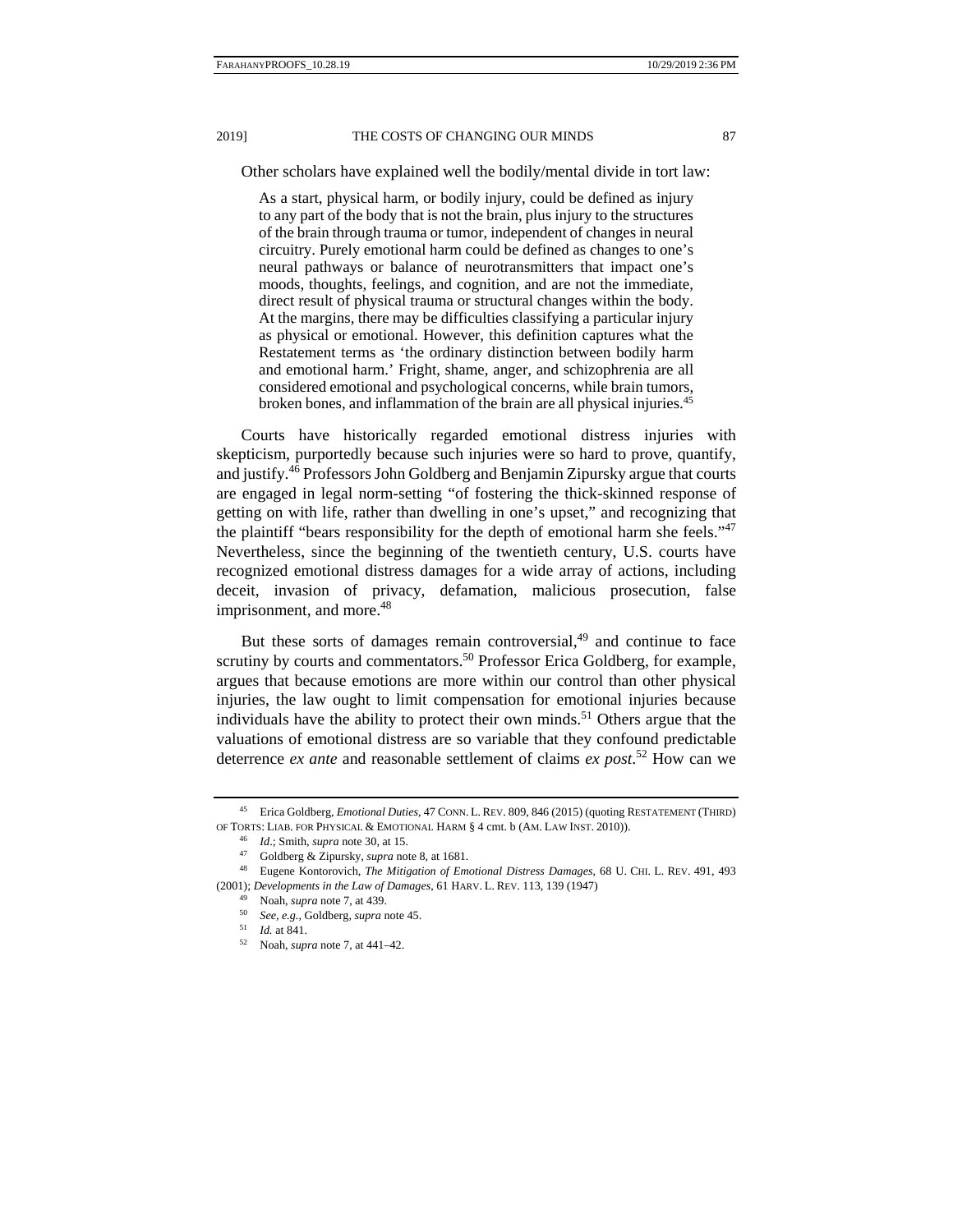determine, for example, the financial equivalent of PTSD that develops from being sexually assaulted?

For at least some injuries, tort compensation for emotional suffering has broad support, where no reasonable person could be expected to endure a particular kind of insult.<sup>53</sup> Tort compensation for the emotional suffering following intentional wrongs such as rape may do more. Acknowledging these sorts of damages may help reify social norms against the wrongdoing and in support of the plaintiff's bodily integrity.<sup>54</sup> These damages recognize the enduring impact of the assault on the victim, and express additional social condemnation of the act and its consequences.

#### *B. The Doctrine of Avoidable Consequences*

Wherever one draws the line about what is compensable as an emotional distress injury, that line still leaves unresolved whether a plaintiff's recovery should be limited by the doctrine of avoidable consequences. This doctrine (sometimes inaptly called a "duty" to mitigate injuries) is a widely accepted principle in law that limits the amount of damages a plaintiff can recover for her injuries in a civil case.<sup>55</sup> Victims of tortious wrongdoing are awarded damages to restore them to the position they would otherwise have enjoyed absent the wrongdoing.<sup>56</sup> But the doctrine limits the damages a defendant must pay for losses the plaintiff reasonably could have avoided based on their own actions after being injured.<sup>57</sup> If someone breaks your arm, they are liable for pain, suffering, and medical bills associated with the broken arm. But if you unreasonably refuse any treatment, and so the arm gets gangrene and must be

<sup>53</sup> Goldberg & Zipursky, *supra* note 8, at 1686–88 (recognizing that there are circumstances under which one has a visceral response to "extreme imperilment or serious injury to another" or where it is unreasonable for a court to send the message of "'get over it'" or "'keep a stiff upper lip'" because of the severity of the circumstances giving rise to the injury). 54 Noah, *supra* note 7, at 440 (also noting the greater deterrent signal such damages offer, as well as

compensation for attorneys to bring such claims). 55 RESTATEMENT (SECOND) OF TORTS § 918(1) (AM. LAW INST. 1977); Yehuda Adar, *Comparative* 

*Negligence and Mitigation of Damages: Two Sister-Doctrines in Search of Reunion*, 31 QUINNIPIAC L. REV. 783, 792 (2013) (citing RESTATEMENT (SECOND) OF CONTRACTS § 350(1) (AM. LAW INST. 1979)). Note also that despite the call in the Third Restatement of the Apportionment of Liability to abolish the mitigation of damages doctrine from tort law in the year 2000, this call has gone unheeded and unacknowledged by courts and commentators alike. *Id.* at 793–94. 56 John C.P. Goldberg, *Two Conceptions of Tort Damages: Fair v. Full Compensation*, 55 DEPAUL L.

REV. 435, 435 (2006).

<sup>57</sup> JOSEPH CHITTY, CHITTY ON CONTRACTS 1478–79 (Hugh G. Beale Gen. ed., 29th ed. 2004); HARVEY MCGREGOR, MCGREGOR ON DAMAGES 235–36 (18th ed. 2009).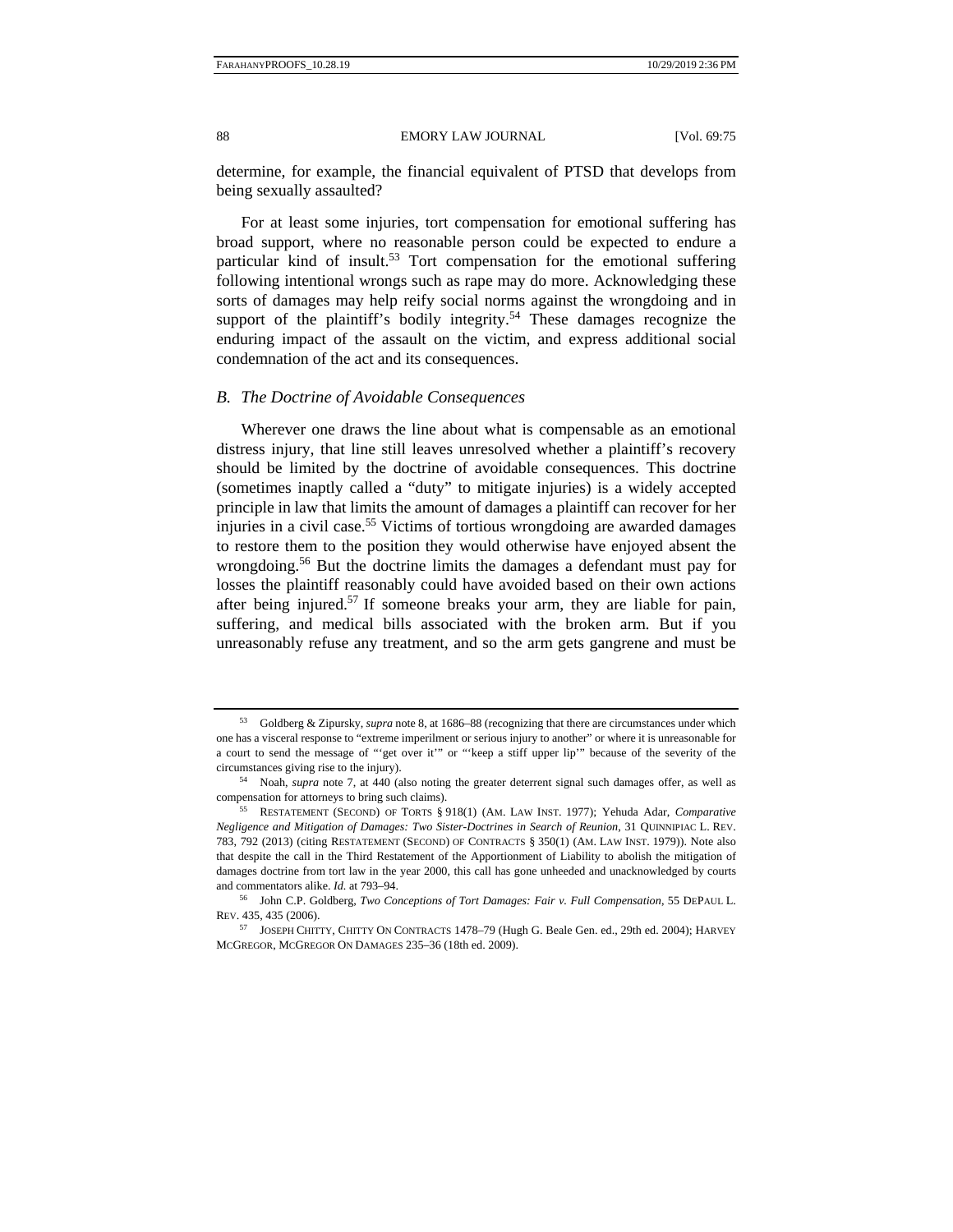amputated, the defendant is only liable for an ordinary broken arm, not an amputated one.<sup>58</sup>

This rule promotes self-reliance as societally efficient. Injured individuals are often in the best position to mitigate their injuries, and society benefits from decreasing the costs of accidents.<sup>59</sup> For these reasons, modern tort law continues to impose a social duty on plaintiffs to make reasonable efforts to prevent the worsening of their injuries. $60$ 

The doctrine is not without limits. Individuals need only act reasonably to mitigate their damages, and are "not ordinarily required to surrender a right of substantial value in order to minimize loss."61 What constitutes reasonable effort and substantial value, however, are often contested.<sup>62</sup> A plaintiff is not required to go beyond what an average, prudent individual would do to minimize her injuries.63 For ordinary physical injuries, courts weigh the risks of a recommended treatment, such as the likelihood and severity of pain it may cause, the risks of further injury, and the likelihood of its success.<sup>64</sup> A plaintiff could reasonably forgo serious, major, or critical surgical interventions,<sup>65</sup> or treatments

- 
- 
- 
- 

the longer treatment rather than the shorter course of treatment, which would have involved pain and minor surgery, and reducing pain and suffering awards to make consistent with the shorter course of treatment); Rounds v. Rush Trucking Corp*.*, 51 F. Supp. 2d 374, 383 (W.D.N.Y. 1999) (holding that, absent evidence medical treatment would have been superior to chiropractic manipulations used, award of damages was not excessive); Young v. Am. Exp. Ibrandsten Lines, Inc*.*, 291 F. Supp. 447, 450 (S.D.N.Y. 1968) (examining the risks of the surgical procedure, the physical condition of the plaintiff and deeming it unreasonable to refuse surgical treatment); Collova v. Mutual Serv. Cas. Ins*.* Co., 99 N.W.2d 740, 743 (Wis. 1959) ("No injured person is required to undergo surgery or treatment that is hazardous or unduly expensive but one injured by the wrong of another is obliged to exercise reasonable care to minimize damages.").<br><sup>65</sup> Aetna Life Ins. Co. v. Sanders, 178 S.W.2d 4, 6 (Ark. 1936) ("The rule of general application seems to

be that a person is not required to undergo a major surgical operation against his will for the purpose of freeing another from consequent damages; on the other hand, a simple minor surgical operation may be compelled only where a reasonably prudent person would submit thereto."); White v. Chi. & Nw. Ry. Co., 124 N.W. 309, 311 (Iowa 1910) (holding no right more sacred than the right of an individual to be free from restraint or interference with others, and so unless small risk and small inconvenience it is reasonable to refuse surgery); Louisville Taxicab & Transfer Co. v. Byrnes, 178 S.W.2d 4, 6 (Ky. 1944) (finding that an individual is not required to submit to an operation or suffer a reduction in damages if there are serious risks and possible failure); Williams v. Campbell, 185 So. 683, 688–89 (La. App. 1938) (holding that a an injured person is not required to undergo

<sup>58</sup> Walter v. Wal-Mart Stores, Inc., 748 A.2d 961, 970 (Me. 2000).

<sup>59</sup> Kontorovich, *supra* note 48, at 496–97 (explaining that the doctrine reduces the moral hazard created by tort insurance that might otherwise incentivize a tort victim to allow her injuries to worsen for greater compensation); *Developments*, *supra* note 48, at 131 ("[I]n the interest of conserving human and material resources, a plaintiff should not be permitted to recover for losses which accumulate while he sits idly by.").<br>
<sup>60</sup> Adar, *supra* note 55, at 814.<br>
<sup>61</sup> RESTATEMENT (SECOND) OF TORTS § 918 cmt. j (AM. LAW INST. 1977).<br>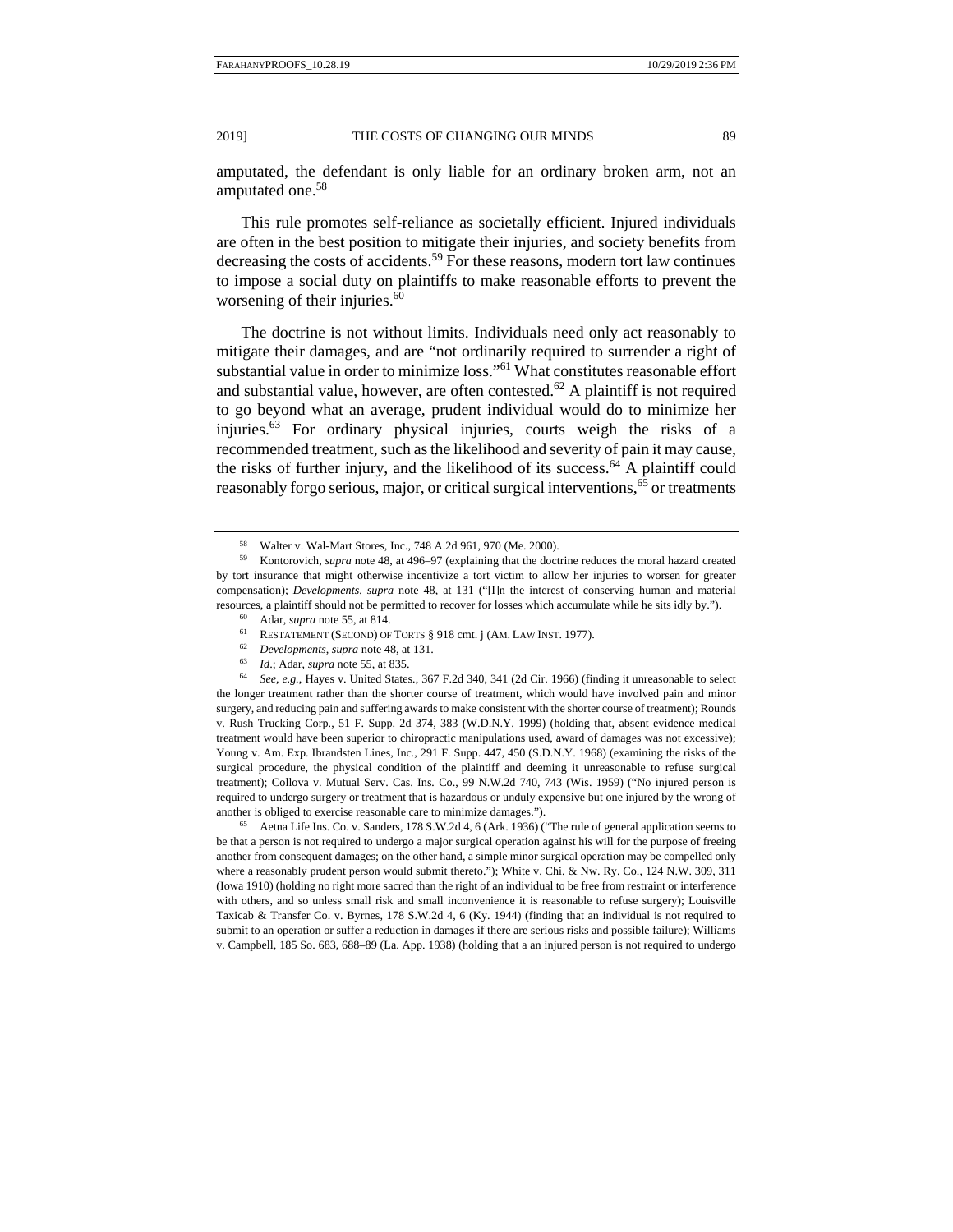## unlikely to be effective.<sup>66</sup>

Do these same factors apply equally to the mitigation of invisible injuries, like the emotional suffering and pain of rape? Does society similarly benefit from placing a social expectation upon victims to decrease their emotional suffering? Based on current doctrine, the answers to these questions remain unclear.

# *C. How Courts Address Mitigating Emotional Injuries*

There has been scant little theoretical work done on whether the doctrine of avoidable consequences should apply to emotional distress injuries.<sup>67</sup> Much of the scholarship that has been written favors applying the doctrine equally to these injuries. Professor Lars Noah, for example, has argued that advances in treatment of emotional distress favor applying the avoidable consequences doctrine to those damages as well.<sup>68</sup> Other scholars have made similar arguments about how advances in neuroscience and psychology support limiting recovery for emotional distress injuries based on the mitigation employed.<sup>69</sup> Professor Noah focused on the favorable effects of this approach: The cost to mitigate the damages could provide a baseline from which to calculate noneconomic damages,70 and further encourage victims to take reasonable steps to reduce the severity of their emotional injuries, by rewarding mitigating efforts over persistent complaints of enduring pain.71 He argues that it might also improve clarity over the role of rewarding noneconomic damages by limiting those rewards to the category of untreatable pain and suffering, such as the loss of

an amputation because of the risks of doing so and the hope that the limb might be saved).<br><sup>66</sup> Jennifer Parobek, *God v. the Mitigation of Damages Doctrine: Why Religion Should be Considered a Pre-Existing Condition*, 20 J.L. & HEALTH 107, 112 (2006). <sup>67</sup> *Cf.* Kontorovich, *supra* note 48, at 493 (2001) (focusing on the moral hazard created by a psychiatric

mitigation rule, where there is a value to psychiatric treatment use apart from the mitigation itself).<br><sup>68</sup> Noah, *supra* note 7, at 474.<br><sup>69</sup> E.g., Grey, *supra* note 40, at 204 (arguing, using developments in neuroscie

distinction between physical and emotional distress claims should be abandoned in favor of a unitary view of damages); Kevin C. Klein & G. Nicole Hininger, *Mitigation of Psychological Damages: An Economic Analysis of the Avoidable Consequences Doctrine and Its Applicability to Emotional Distress Injuries*, 29 OKLA. CITY U. L. REV. 405, 414–15 (2004) (reviewing new treatment options for depression and pain as evidence that the historic distinction between emotional distress and physical damages should be abandoned); *cf.* Goldberg, *supra* note 45, at 848 (while arguing in favor of a duty to cope with the emotional stress on sufferers, states that fashioning this as "an actual duty to mitigate, however, would be unwieldy and require proof of steps taken to mitigate emotional damages that could compromise plaintiffs' autonomy and privacy interests in their medical and mental health decisions"). 70 Noah, *supra* note 7, at 474. 71 *Id.* at 476.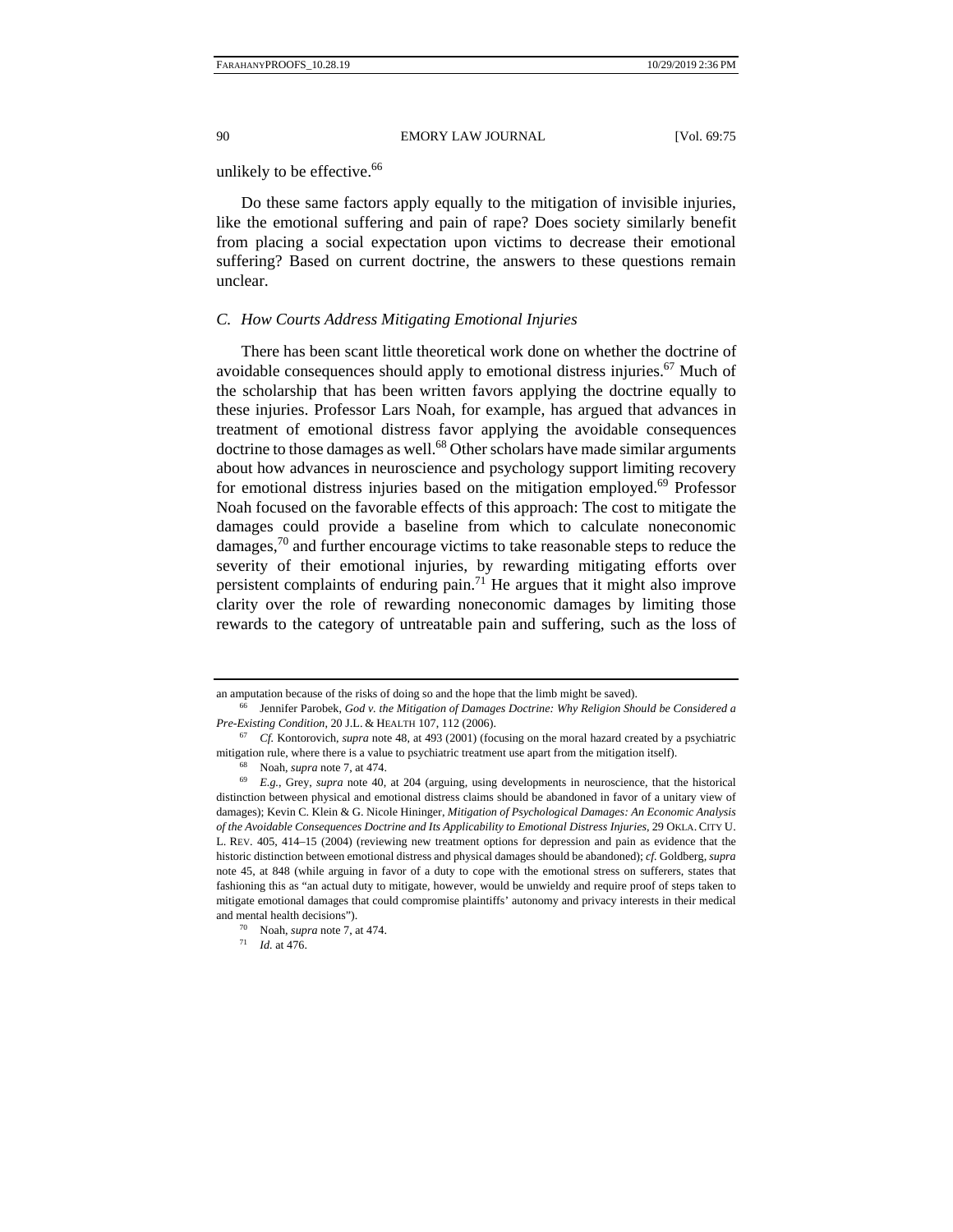enjoyment of life or pain and suffering unresponsive to modern medical interventions.72

Courts are not nearly as certain about whether the doctrine of avoidable consequences applies to emotional distress injuries.<sup>73</sup> Across the board they issue exceedingly tentative and often inconsistent opinions about its applicability to emotional pain and suffering. Perhaps this is because at least some courts intuit that rather different costs are at stake in these cases: the impact of the proposed treatment on the personality, self-identity, and the dignity of plaintiffs.74 In other words, some courts at least implicitly recognize its impact on cognitive liberty.

#### *1. Treating Emotional Distress Damages Differently*

Some courts express serious discomfort with requiring plaintiffs to undertake mitigating treatments that change their brain states and affect their personality, self-identity, and personal autonomy. These courts also recognize that emotional distress could render a Plaintiff unable or unwilling to seek treatment because of its effect on individual agency.<sup>75</sup> The more intrusive upon personality a method of treatment seems, the less likely these courts will find a plaintiff unreasonable for refusing it.

a jury determination that plaintiff had not failed to mitigate his damages, when, inter alia, he refused to cooperate with a psychological treatment plan for depression, even though the expert physician believed that appropriate medication and psychotherapy would have cured his depression. His lack of insight into his own problems precluded him from seeking the treatment he needed); Stemple v. Bores, 2005 WL 4186814 at \*1, \*8 (N.J. Super. Ct. App. Div. July 19, 2006) (finding that the jury should not have been instructed on the duty to mitigate emotional distress injuries. The emotional distress that plaintiffs suffered as a result of defendant's negligence led them to reject the needed counseling so there was no factual basis for having submitted the issue of mitigation to the jury); Feld v. Merriam, 461 A.2d 225, 234 n.12 (Pa. Super. Ct. 1983). This case concerned the rape of plaintiff at gunpoint, in front of her husband, the court rejected the defendant's contention that the husband failed to mitigate his own damages by failing to seek professional counseling. *Id.* The court found that because the rejection of psychiatric treatment was a manifestation of his emotional injuries, he was not precluded from recovering damages. *Id.*

<sup>72</sup> *Id.* at 477. 73 *See, e.g.*, Klein and Hininger, *supra* note 69, at 407; Kontorovich, *supra* note 48, at 493–94; Noah, *supra* note 7, at 448 (arguing that with advances in treatment of pain and suffering, judicial hesitance to apply the doctrine makes little sense).<br><sup>74</sup> *E.g.*, Pool v. City of Oakland, 728 P.2d 1163, 1172 (Cal. 1986) (finding a duty to mitigate emotional

distress damages when police had wrongfully arrested him for passing counterfeit currency, but that defendant introduced no evidence that the suggested failure to mitigate—making a phone call from jail—would have reduced his time in jail and therefore emotional suffering that resulted); Panion v. United States, 385 F. Supp. 2d 1071, 1088 (D. Haw. 2005). After plaintiff was sexually assaulted by a nurse while unable to defend herself in the hospital, she suffered debilitating psychological injuries including PTSD. *Id.* She did not participate in a full regiment of counseling but she had an "understandable mistrust of medical personnel after she was assaulted in a hospital by a nurse." *Id.* 75 *E.g.*, Templeton v. Chicago & N.W. Transp. Co*.*, 628 N.E.2d 442, 453–54 (Ill. App. Ct. 1993) (finding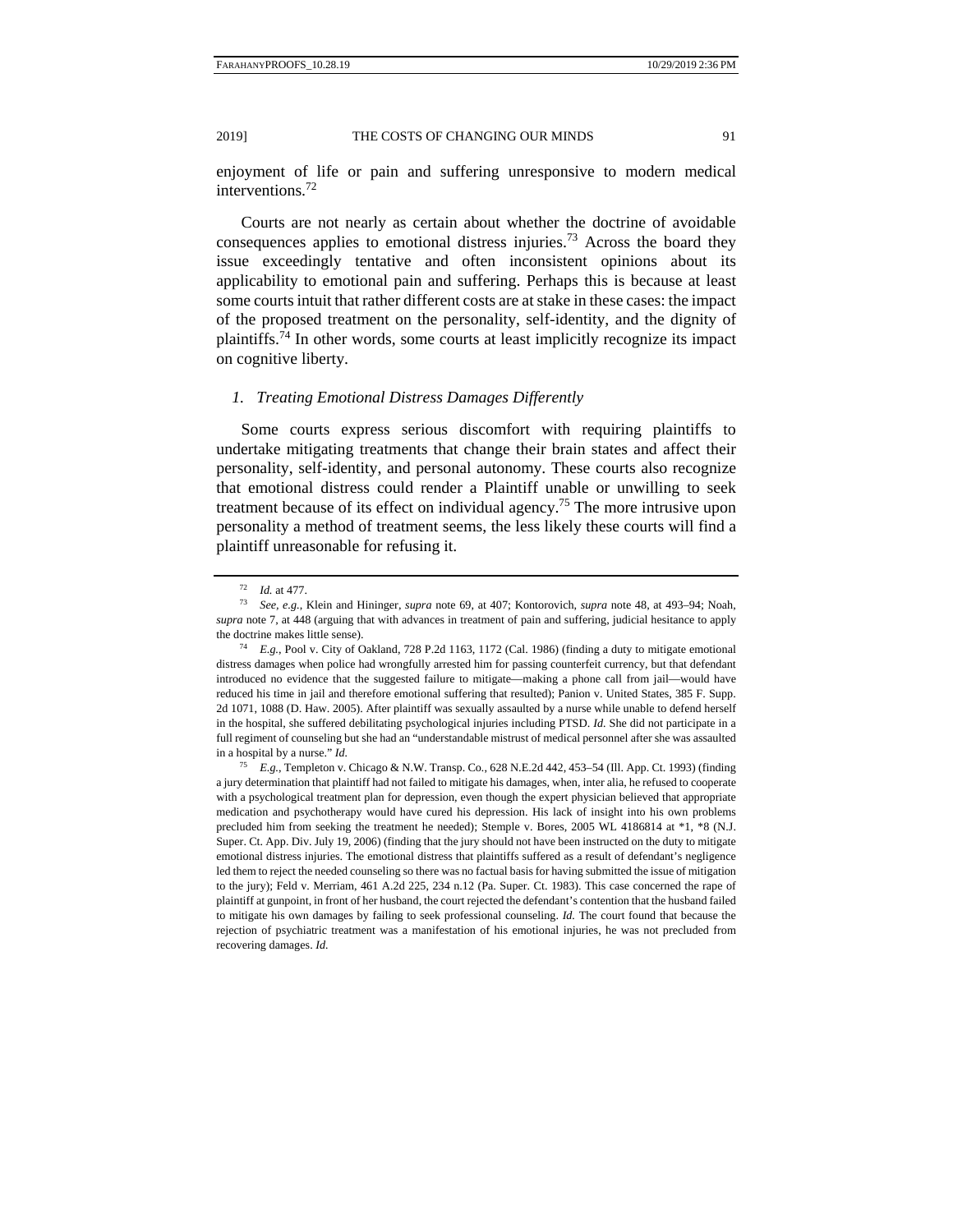Consider, for example, treatments that cause a change in personality such as electroshock therapy for the treatment of depression. In *Dohman v. Richard*, 76 a plaintiff who had been negligently struck by a truck suffered pain in his left leg, hip, head, neck, and testicles. Although his ordinary physical injuries were "not overly serious," he suffered significant depression following the accident.<sup>77</sup> He was initially treated with high doses of tranquilizers and antidepressants, but eventually had no further hope for improvement of his mental condition with continued treatment of that kind.<sup>78</sup> His physician then recommended electroshock treatment for the plaintiff, claiming the treatment had an 80–90% chance of successfully treating the depression.<sup>79</sup> The defendant unsuccessfully sought to limit the plaintiff's damages for refusing that treatment.<sup>80</sup> In rejecting the defendant's claim, the court distinguished "treatment[s] of the mind" from treating other physical injuries: "Plaintiff is not being asked to have a fractured bone placed in a cast, a hernia repaired, or any other conventional form of surgery. Instead it is proposed that he subject himself to electro-shock, a form of treatment designed to work a change in his personality."81 Recognizing that personality-impacting interventions are different from other forms of self-care, the court was "not prepared to hold at this time that psychiatric therapy of this sort falls within the spirit, or the letter, of that line of jurisprudence which requires injured persons to mitigate their damages."82

On occasion, treatments that insult the personal dignity of the plaintiff have also been rejected. In *Carnival Cruise Lines, Inc. v. Goodin*, 83 a wheelchairbound individual went on a four-day cruise with the prior assurance by Carnival Cruise Lines that it had wheelchair-accessible bathrooms and showers on board.84 In fact, not a single bathroom on the entire ship was wheelchair accessible.<sup>85</sup> The plaintiff had to rely upon others to help him into and out of the bathrooms, causing him significant emotional distress and embarrassment.<sup>86</sup> He

<sup>86</sup> *Id.*

<sup>76 282</sup> So. 2d 789, 792 (La. Ct. App. 1973).<br>  $77$  Id

<sup>77</sup> *Id*. 78 *Id*. 79 *Id.* at 793. 80 *Id*. at 794. 81 *Id.* at 793. 82 *Id.* at 794; *see also* Gottfried v. Ill. Cent. R.R. Co., 1995 WL 12478 at \*1, \*2 (N.D. Ill. Jan. 10, 1995), where the defendant argued Plaintiff had failed to mitigate his damages by refusing to undergo electroshock treatment as recommended by his treating psychiatrist. The court allowed the affirmative defense to go forward because while electroshock treatment may involve risks, "[W]e do not agree with the plaintiffs that [plaintiff's] refusal to undergo electric shock therapy is, as a matter of law, reasonable." *Id.*

<sup>535</sup> So. 2d 98, 100 (Ala. 1988).

 $\frac{84}{85}$  *Id.* 

<sup>85</sup> *Id.*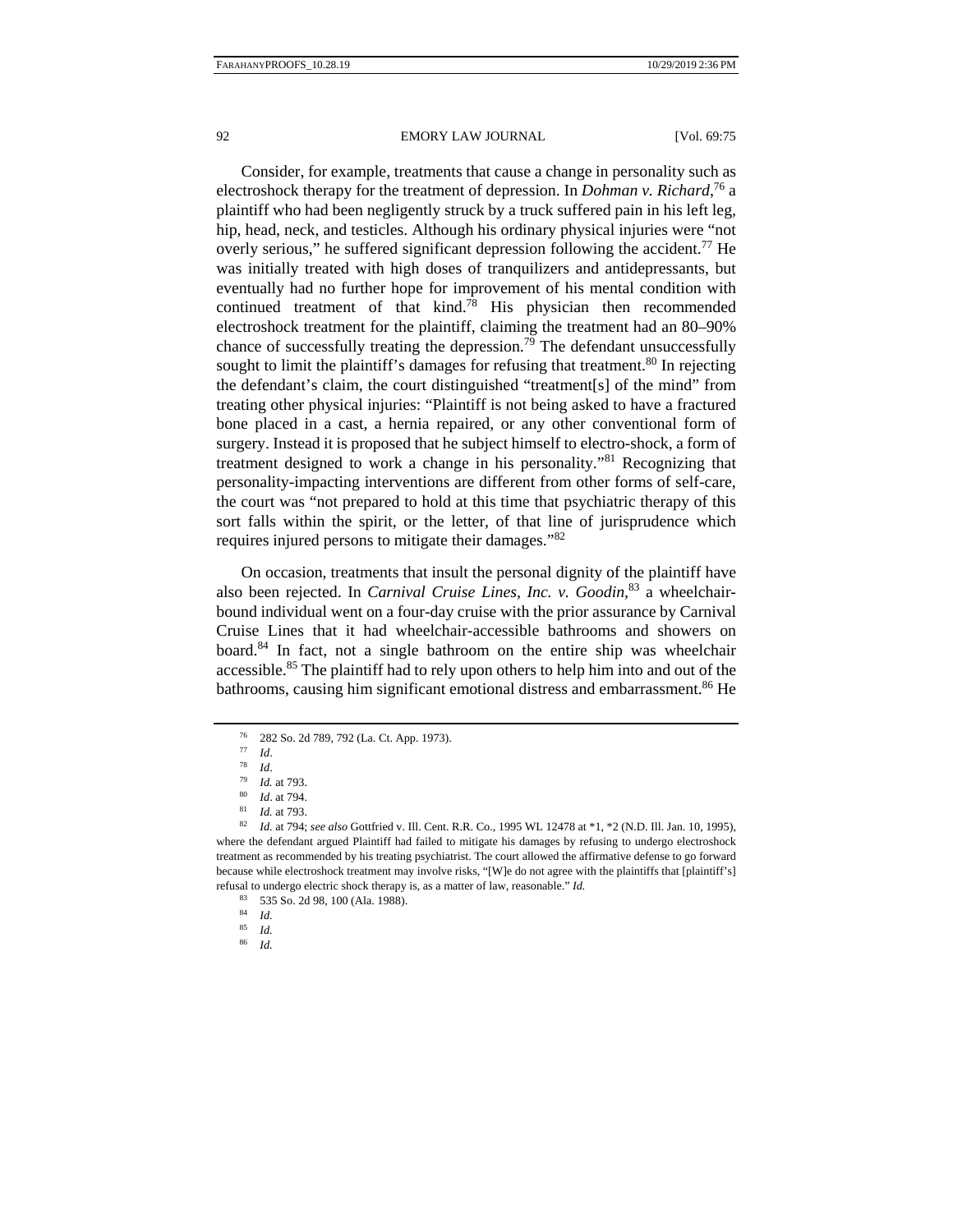felt so deeply humiliated by the situation that he refused to allow stewards onboard to assist him.87 In response to his suit against Carnival Cruise Lines, the defendants argued he should have accepted such assistance to mitigate his own injuries.88 The court concluded that his refusal to accept assistance "was not unreasonable" because of "the delicate matter of [plaintiff's] dignity involved."<sup>89</sup>

Sometimes, courts recognize the value of self-reliance and selfdetermination of plaintiffs in overcoming their emotional injuries over medical interventions. When a flight attendant who survived a commercial airline crash sued for emotional injuries, the court validated his choice to rely on self-help instead of antidepressant medication to mitigate his depression as consistent with his personality.<sup>90</sup> Traumatized by what he witnessed after the crash charred and decapitated bodies, bodies with missing body parts—he had also labored under the fear of his own probable death. $91$  Since the accident, plaintiff had made substantial efforts to regain a normal life, but he experienced depression and PTSD, irritability and anxiety, and an overall flat affect.<sup>92</sup> He attended therapy for over two years, but experts opined that he was unlikely to fully recover to his pre-accident self.<sup>93</sup> Although defendant had refused taking antidepressant medication, the court found his refusal "not a wholly unreasonable choice."94

The language in each of the above cases is exceedingly tentative. "Under the present circumstances" and "not prepared to hold at this time" speak of uncertainty and caution. These are the words of judges unsure of how to legally recognize their uneasy sense that mitigating the mind may be different in kind.

<sup>87</sup> *Id.*

<sup>88</sup> *Id*. at 103. 89 *Id*.

<sup>&</sup>lt;sup>90</sup> *In re* Air Crash Disaster at Charlotte, N.C. on July 2, 1994, 982 F. Supp. 1101, 1112 (D.S.C. 1997).<br><sup>91</sup> *Id.* at 1105.<br><sup>92</sup> *Id.* at 1106.<br><sup>93</sup> *Id.* at 1106–07.<br><sup>94</sup> *Id.* at 1112 ("He has, instead, made major ef

medication based on the same attitude of self-reliance and determination that have brought him thus far in his recovery. Therefore, the court does not find this personal choice to be a failure to mitigate damages under the present circumstances."). Even in Title VII cases pertaining to statutory duties to mitigate loss of front pay by an employee, at least one court has recognized that a refusal to attend therapy and take medications is a reasonable choice, because "[i]t would be unreasonable for the Court to require Plaintiff to take medications that impair her cognitive ability." Pollard v. E.l. Dupont de Nemours, Inc*.*, 338 F. Supp. 2d 865, 879 (W.D. Tenn. 2003).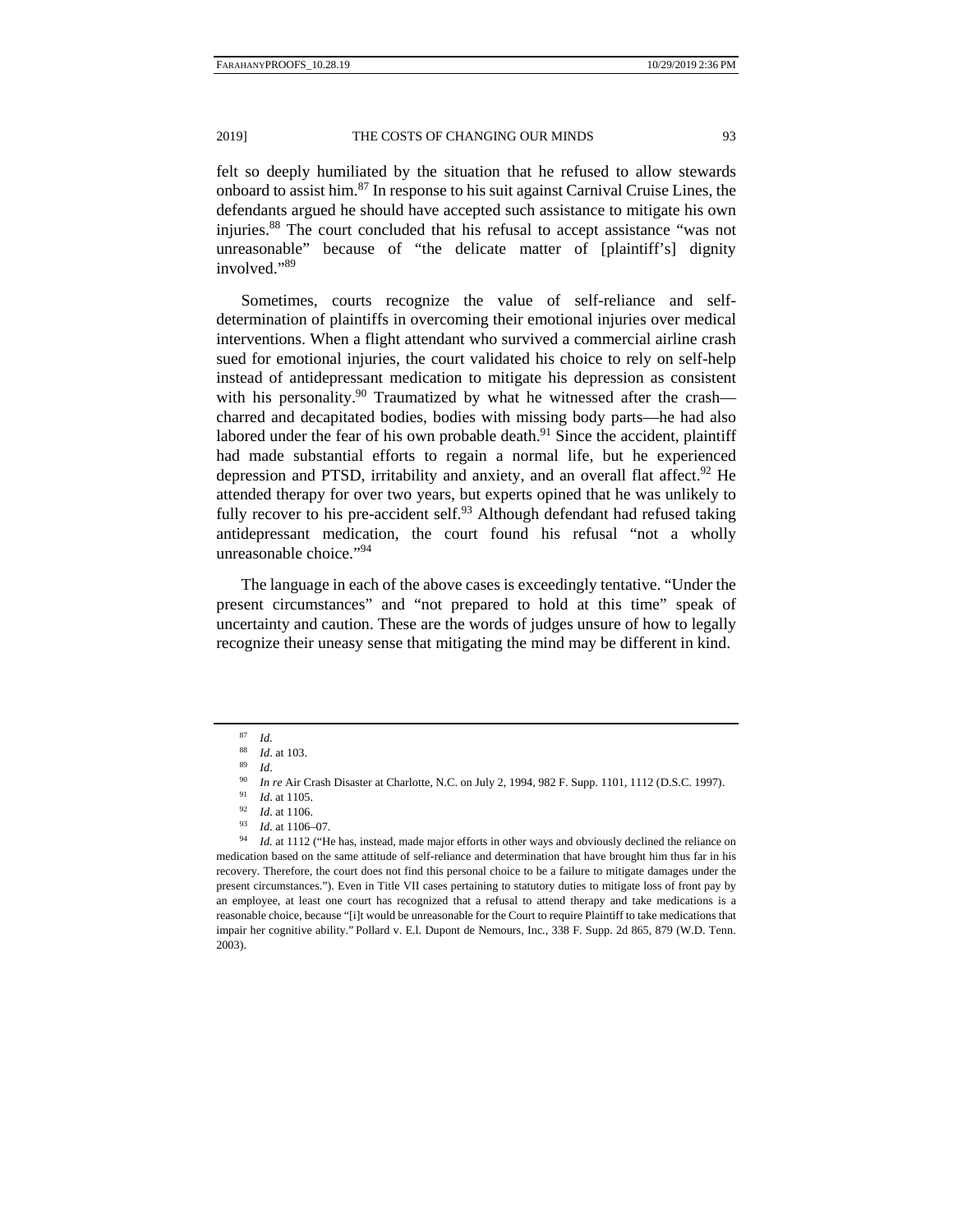## *2. Treating Emotional Damages the Same*

Other courts draw no distinction whatsoever between physical and emotional distress injuries, holding that the doctrine of avoidable consequences applies equally to both. These courts embrace treatments of the mind as relevant to whether a plaintiff reasonably mitigated her emotional distress injuries and give jury instructions on the same.

In an employment discrimination case, for example, an Oregon district court judge held that there was a genuine issue of material fact as to whether plaintiffs, who alleged the defendant created a sexually hostile work environment, ought to have had their damages reduced for failing to seek psychological counseling.<sup>95</sup> The court relied on a long line of other cases that had applied the doctrine of avoidable consequences to emotional distress damage to justify its decision.<sup>96</sup>

For some courts, a duty to mitigate emotional distress in principle might include an obligation to take antidepressant medications, seek psychotherapy, or even undergo electroshock treatment.<sup>97</sup> Applying the same standard for

<sup>95</sup> *See* EEOC v. Fred Meyer Stores, Inc*.*, 954 F. Supp. 2d 1104, 1115 (D. Or. 2013) (on reconsideration in part). 96 *Id*. at 1114–15 (first citing Petroci v. Transworld Sys., Inc*.*, No. 12-00729, 2012 WL 5464597, at \*4

<sup>(</sup>W.D.N.Y. Oct. 19, 2012) (applying the doctrine of avoidable consequences to emotional distress injuries by holding that defendants should be given the opportunity to determine through discovery in a Fair Debt Collection Practices Act violation case whether plaintiff failed to mitigate her actual—not statutory—damages, by, for example, failing to seek medical or psychological counseling for her alleged emotional distress); then citing Neal v. Dir., D.C. Dep't of Corr., No. 93-2420, 1995 WL 517249, at \*15 (D.D.C. Aug. 9, 1995) (reducing plaintiffs damages for refusal to take antidepressants to mitigate her depression following injury); then citing *In re* Air Crash Disaster at Charlotte, N.C. on July 2, 1994, 982 F. Supp. 1101, 1111 (D.S.C. 1997) (in holding that even though plaintiff refused to take antidepressants, he did not fail to mitigate damages, the court explained that a plaintiff has the duty to mitigate damages and the "court can consider whether that person has failed to follow the advice of their physician or other treating professional") (citation omitted); then citing Salas v. United States, 974 F. Supp. 202, 211 (W.D.N.Y. 1997) (implicitly finding a duty to mitigate by concluding that plaintiff cannot be charged with a failure to mitigate damages because she made reasonable efforts to treat and cure her condition); then citing Baker v. Dorfman, 1999 WL 191531, at \*6 (S.D.N.Y. Apr. 6, 1999) (holding that a jury could have reasonably concluded, after receiving an instruction on mitigation of damages related to pain and suffering, that plaintiff took reasonable steps to alleviate his distress); then citing Rogan v. Lewis, 975 F. Supp. 956, 966 n. 14 (S.D. Tex. 1997) (explaining that plaintiff's failure to exhaust administrative remedies may be relevant to plaintiff's failure to mitigate emotional damages); and then citing Chuy v. Phila. Eagles Football Club, 431 F. Supp. 254, 263–64 (E.D. Pa. 1977) (upholding a jury instruction on mitigation of emotional

damages), *aff'd*, 595 F.2d 1265 (3d Cir. 1979)). 97 *See, e.g.*, Maynard v. Ferno-Washington, Inc., 22 F. Supp. 2d 1171, 1173, 1176 (E.D. Wash. 1998) (finding a genuine issue of disputed fact as to whether plaintiff, a volunteer EMT thrown from an ambulance while unloading a patient, had failed to mitigate her own emotional distress injuries because "she failed to seek psychiatric intervention or the prescription of anti-depressants"); Gottfried v. Ill. Cent. R.R. Co*.*, No. 94 C 5249, 1995 WL 12478, at \*2 (N.D. Ill. Jan. 10, 1995) ("[T]here is nothing before us regarding the nature of [electric shock therapy]. Thus, we do not agree with the plaintiffs that [plaintiff's] refusal to undergo electric shock therapy is, as a matter of law, reasonable."); *see also* Hetzel v. County of Prince William, 89 F.3d 169, 172–73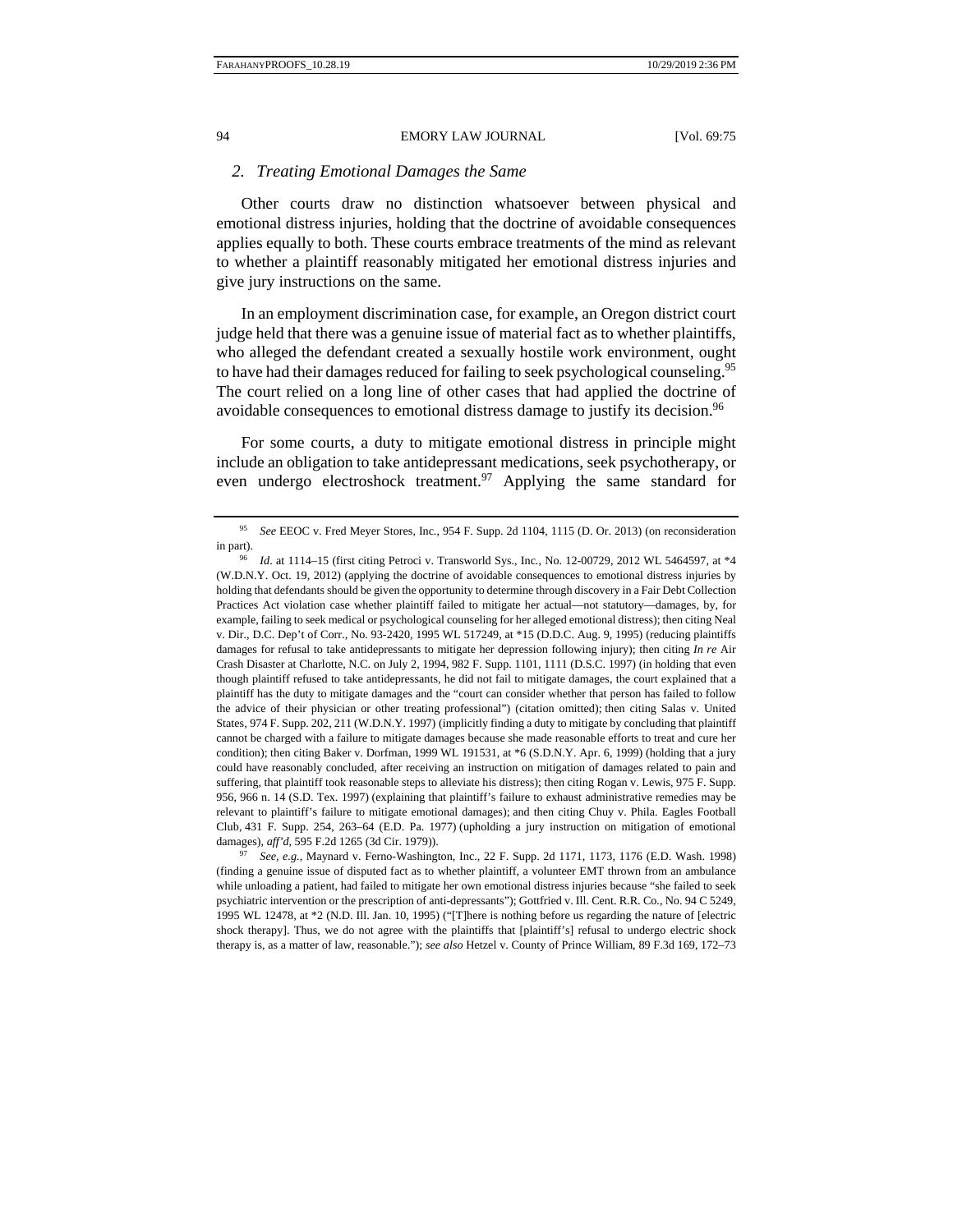reasonable mitigation to emotional and ordinary physical injuries, courts have reduced plaintiffs' damages with the judgment that they unreasonably failed to mitigate their emotional distress.<sup>98</sup>

#### *3. Analogous Physical Tort Law Cases*

A plaintiff's personality and identity can also be impacted by treatments of ordinary physical injuries. Courts have similarly struggled with whether the doctrine of avoidable consequences should apply when a plaintiff raises religious or procreative concerns about proposed treatments.

Jurors have been instructed to consider the tort doctrine of avoidable consequences when plaintiffs have raised a religious objection to a treatment, such as a refusal by a Jehovah's Witness to accept a blood transfusion in a lifethreatening situation.<sup>99</sup> In these cases, courts have instructed jurors to consider

In *Skaria v. State*, Skaria suffered severe emotional distress and became phobic of leaving the house after being raped. 442 N.Y.S.2d 838, 841 (Ct. Cl. 1981). She lost her desire to resume sexual relations with her husband, and suffered from long-lasting emotional trauma, likely a form of PTSD. *Id.* Because of her fears, she and her husband relocated from New York to Texas. *Id.* Following the initial rape, she was treated by a clinical psychologist for the severe emotional disorder and fear that prevented her from functioning. *Id.* Although the psychologist advised her to continue her treatments when she went to Texas, lest her condition become permanent, Mrs. Skaria did not seek treatment because she did not want anyone else to know about her rape. *Id.* at 841–42. The court restricted its award of damages for long-term suffering she experienced, holding that she unreasonably failed to mitigate her emotional distress because had had an affirmative duty to seek out and follow a physician's advice. *Id.* at 842. *See also* Gomez v. Am. Empress Ltd. P'ship, 1999 WL 595330, at \*2 (9th Cir. Aug. 9, 1999) (finding that the court appropriately reduced both economic and non-economic damages when plaintiff unreasonably failed to mitigate his damages, including harm to his psychological well-being from being unemployed); Saad's Healthcare Servs. Inc. v. Meinhardt, 19 So. 3d 847, 856–57 (Ala. Civ. App. 2007) (holding compensation benefits in a worker's compensation claim should be suspended for an eighteen-month period, during which time plaintiff did not follow up with psychiatric treatment and medication for depression, constituting unreasonable refusal for treatment), *aff'd sub nom. Ex parte* Saad's Healthcare Servs., Inc*.*, 19 So. 3d 862 (Ala. 2008), *as modified on denial of reh'g* (Apr. 3, 2009); Grieff v. Par. of Jefferson, 780 So. 2d 425, 435 (La. Ct. App. 2000) (reducing the amount of damages because Plaintiff failed to seek timely psychiatric assistance which extended his inability to return to full employability); Munoz v. City of Perth Amboy Police Dep't, No. A-6254-06T1, 2009 WL 2244035, at \*22 (N.J. Super. Ct. App. Div. July 29, 2009*)* (finding that the trial court properly reduced damages to a police officer who suffered emotional distress from being subject to a hostile work environment because of his national origin, because he failed to engage in psychotherapy recommended by a family physician and experts at trial). 99 *See Medical Care, Freedom of Religion, and Mitigation of Damages*, 87 YALE L.J. 1466 (1978).

<sup>(4</sup>th Cir. 1996) (vacating emotional distress award in a discrimination case as excessive because the plaintiff did not suffer noticeable physical injuries and never saw a doctor or a therapist for his claimed emotional distress, and remanding for reconsideration). In *Fox v. Evans*, 111 P.3d 267, 268–69, 271 (Wash. App. 2005), the court affirmed the trial court's instruction to the jury on failure to mitigate regarding the plaintiff's refusal to accept a diagnosis of depression, undergo psychotherapy, or take antidepressants to lessen her emotional pain and suffering resulting from a car accident. On appeal, the plaintiff did not present as an issue and the court did not explore whether the doctrine of avoidable consequences applies to emotional distress injuries*. Id*.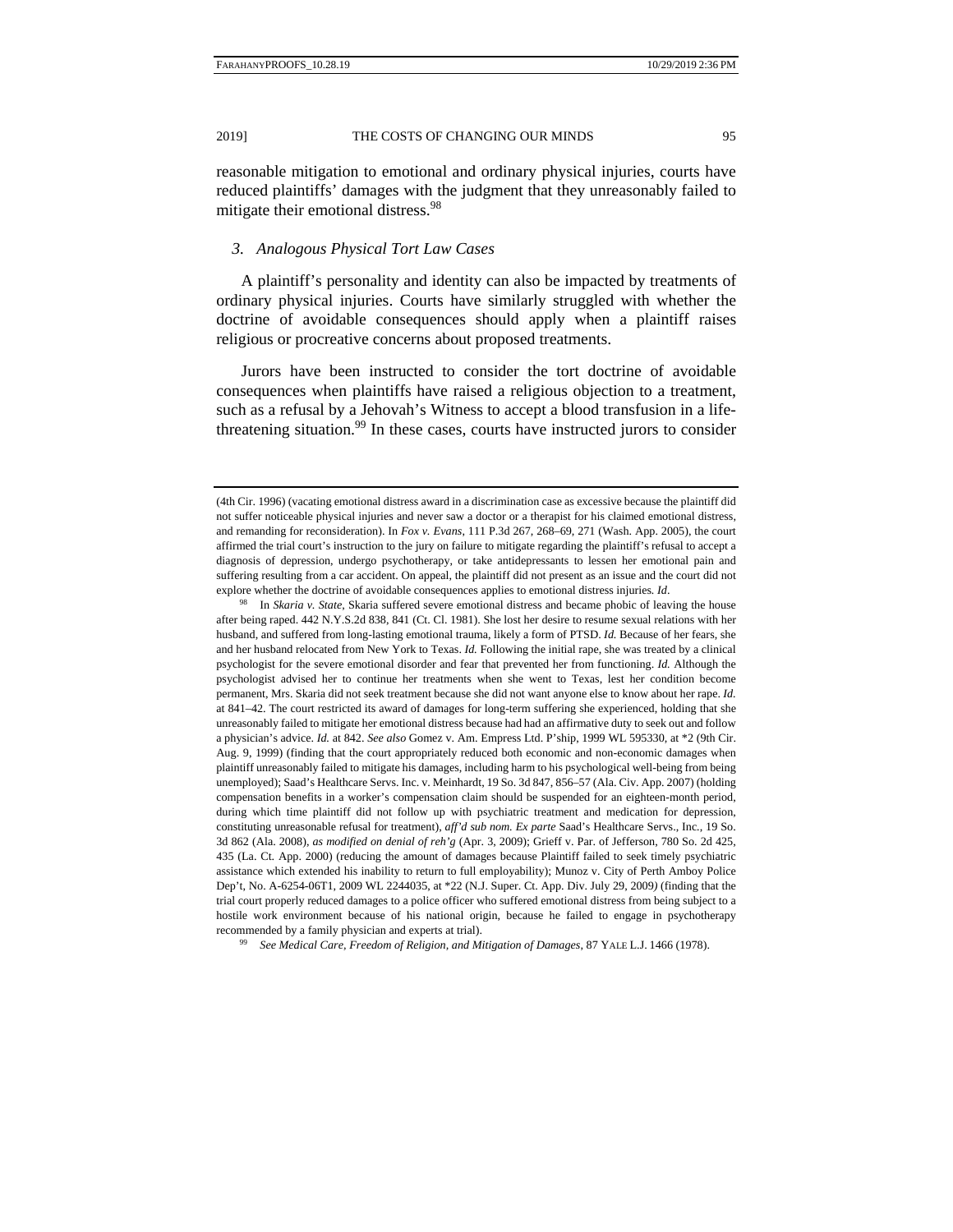the reasonableness of the plaintiff's refusal on a case-by-case basis.<sup>100</sup> The opinion in the case of *Corlett v. Caserta* advances the rationale of this approach, finding that the voluntary practice of one's religion does not necessarily entitle one to impose tort liability upon another:

The freedom to act upon one's religious convictions does not encompass the privilege of imposing tort liability on another for injuries resulting not from another's tortious conduct, but rather from the voluntary practice of one's religious convictions.101

The court in *Corlett* reasoned that a plaintiff remains free to conscientiously refuse treatments and therefore can still freely exercise her religion, but that, in rendering its judgment on compensation, a jury need not financially reward the plaintiff's exercise of religious beliefs.<sup>102</sup> Other courts have similarly instructed juries to consider on a case-by-case basis the plaintiff's religious beliefs together with all other evidence in determining whether the plaintiff acted reasonably in caring for her injuries. $103$ 

Conversely, some courts have ruled as a matter of law on the doctrine of avoidable consequences in suits concerning the wrongful birth of children.<sup>104</sup> Because the "treatments" available—abortion or adoption—are such profound, life-altering choices, courts have near-universally held that defendants cannot use plaintiffs' choices as a reason to reduce plaintiffs' damages.<sup>105</sup>

<sup>&</sup>lt;sup>100</sup> For a detailed discussion of whether the case-by-case approach violates the First Amendment, see *Munn v. Algee,* 924 F.2d 568 (5th Cir. 1991), *cert. denied*, 502 U.S. 900 (1991) (recognizing that weighing a plaintiff's religious objections could result in impermissible evaluation of the reasonableness of plaintiff's

religion, running afoul of the Establishment Clause).<br>
<sup>101</sup> 562 N.E.2d 257, 262 (Ill. App. Ct. 1990).<br>
<sup>102</sup> *Id. See* Wilcut v. Innovative Warehousing, 247 S.W.3d 1, 7 (Mo. Ct. App. 2008) (finding that a decision by an employee to refuse a blood transfusion based on sincerely held religious beliefs was not unreasonable in light of his beliefs, so his dependents were owed death benefits); Williams v. Bright, 658 N.Y.S.2d 910, 912 (App. Div. 1997) (noting that the trial jury considered the Plaintiff's beliefs as a factor in determining whether the Plaintiff "acted as a reasonable prudent person, under all the circumstances confronting her," when she refused a blood transfusion consistent with her religious beliefs as a Jehovah's Witness following a car accident); Rozewicz v. N.Y.C. Health & Hosps. Corp*.*, 656 N.Y.S.2d 593, 595–96 (Sup. Ct. 1997) (explaining in dicta that if the case were about mitigation of damages, it would be proper to instruct the jury to ask if refusal of treatment was based on a sincerely held religious belief and, if so, to not reduce the damages by reason of the injured party's refusal). 104 *See* Comras v. Lewin, 443 A.2d 229, 230 (N.J. Super. Ct. App. Div. 1982). 105 *See, e.g.*, Troppi v. Scarf, 187 N.W.2d 511, 520 (Mich. Ct. App. 1971) (a personal choice that the

Plaintiff may suffer more by the choice to abort is not an unreasonable refusal to mitigate damages, and the weighing of the psychological impact of giving the child up for adoption rather than rearing them cannot be used as the basis for reducing damages); *see also* Univ. of Ariz. Health Scis. Ctr. v. Superior Court, 667 P.2d 1294, 1301 (Ariz. 1983) (holding parents in a wrongful pregnancy action cannot have their damages offset by not choosing abortion or adoption); Chaffee v. Seslar, 751 N.E.2d 773, 788 (Ind. Ct. App. 2001) ("We believe the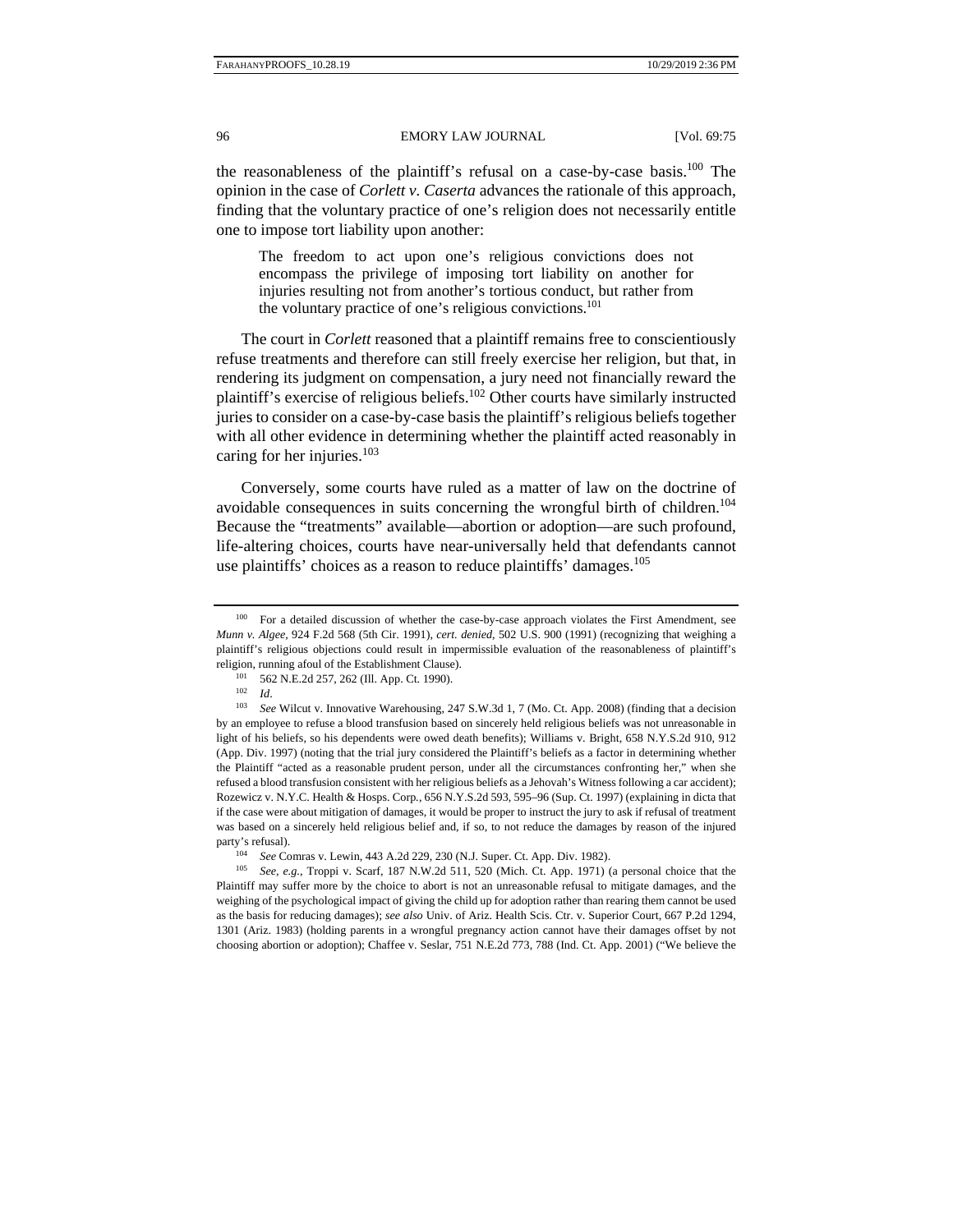Even choices between competing values that involve procreation are often excepted, although not with the same absolute terms. When a fourteen-year-old plaintiff chose to forgo a surgery with a 93% success rate but a risk of life-long impotence, the Supreme Court of New Jersey held that the trial jury should not have been instructed on the doctrine of avoidable consequences.<sup>106</sup> Instead, it affirmed that individuals have a common law right to self-determination and control over their own bodies.<sup>107</sup> Any individual, and in particular a fourteenyear-old boy, could reasonably choose to forgo surgery rather than risk life-long impotence, so the defendant was not entitled to jury instruction on the issue.<sup>108</sup>

In all of these cases, courts intuit that something different is at stake, but there is little consistency to guide other courts or litigants about what is driving that difference. What is lacking is a proper philosophical lens through which to view and resolve this theoretical puzzle. The diverging approaches taken by courts even within the same jurisdiction leave plaintiffs unable to anticipate what measures, if any, they must take to mitigate emotional distress. The case-by-case approach leaves the entirety of the decision in the hands of juries about when it is reasonable or not to undergo a wide variety of treatments aimed at the mind. And still unresolved is what social duties we impose upon tort victims who suffer emotionally from the wrongdoing of others.

There is indeed more at stake in whether damage reductions should apply to emotional distress injuries in tort law.<sup>109</sup> Treatments differ in their impact upon personality, identity, dignity, and the privacy of individuals.110 This interest is

requirement of considering an abortion or placing the child up for adoption [as a form of mitigation in a tort suit] is unreasonable. We see no reason why a parent who is threatened by future harm by a tortious act should subject herself to emotional or physical pain of a different kind in order to prevent future harm."); Smith v. Gore, 728 S.W.2d 738, 751–52 (Tenn. 1987) ("In regard to the extent of damages, a number of courts have discussed the reasonableness of the alternatives to rearing, i.e., abortion or adoption, as part of the duty to mitigate damages. Generally, courts seem to have rejected consideration of these alternatives as part of the duty to mitigate. We think that not only would imposing these choices upon a plaintiff impermissibly infringe upon Constitutional rights to privacy in these matters, but the nature of these alternatives are so extreme as to be unreasonable, especially when the recoverable damages do not include the expenses of rearing the child.").<br><sup>106</sup> *See* Cannon v. N.J. Bell Tel., 530 A.2d 345, 346, 348, 352 (N.J. Super. Ct. App. Div. 1987). Cannon

was injured by a dangling telephone wire, which threw him off of his bicycle in a residential neighborhood. *Id.* at 346. The seat of the bicycle landed on his groin area. *Id.* He suffered an urethra bulbous stricture, which required periodic painful dilation of his urethra as treatment for the rest of his life. *Id.* at 348. An urologist other than his treating physician recommended a surgical procedural known as a visual urethrotomy with a 93% success rate, which, if successful, would relieve his physician and future psychological trauma from the injury. *Id.* But the surgery also carried with it the risk of lifetime of psychological or psychogenic impotence. *Id.* <sup>107</sup> *Id.* at 351.

<sup>&</sup>lt;sup>108</sup> *Id.* at 352.<br><sup>109</sup> Kontorovich recognizes the impact on autonomy and privacy concerns with psychiatric mitigation while "will power mitigation" would be difficult to administrate. Kontorovich, *supra* note 48, at 507–13.<br><sup>110</sup> *Id.* at 509–10 (noting that the side effects of psychiatric mitigation are upon the "mind and mood of the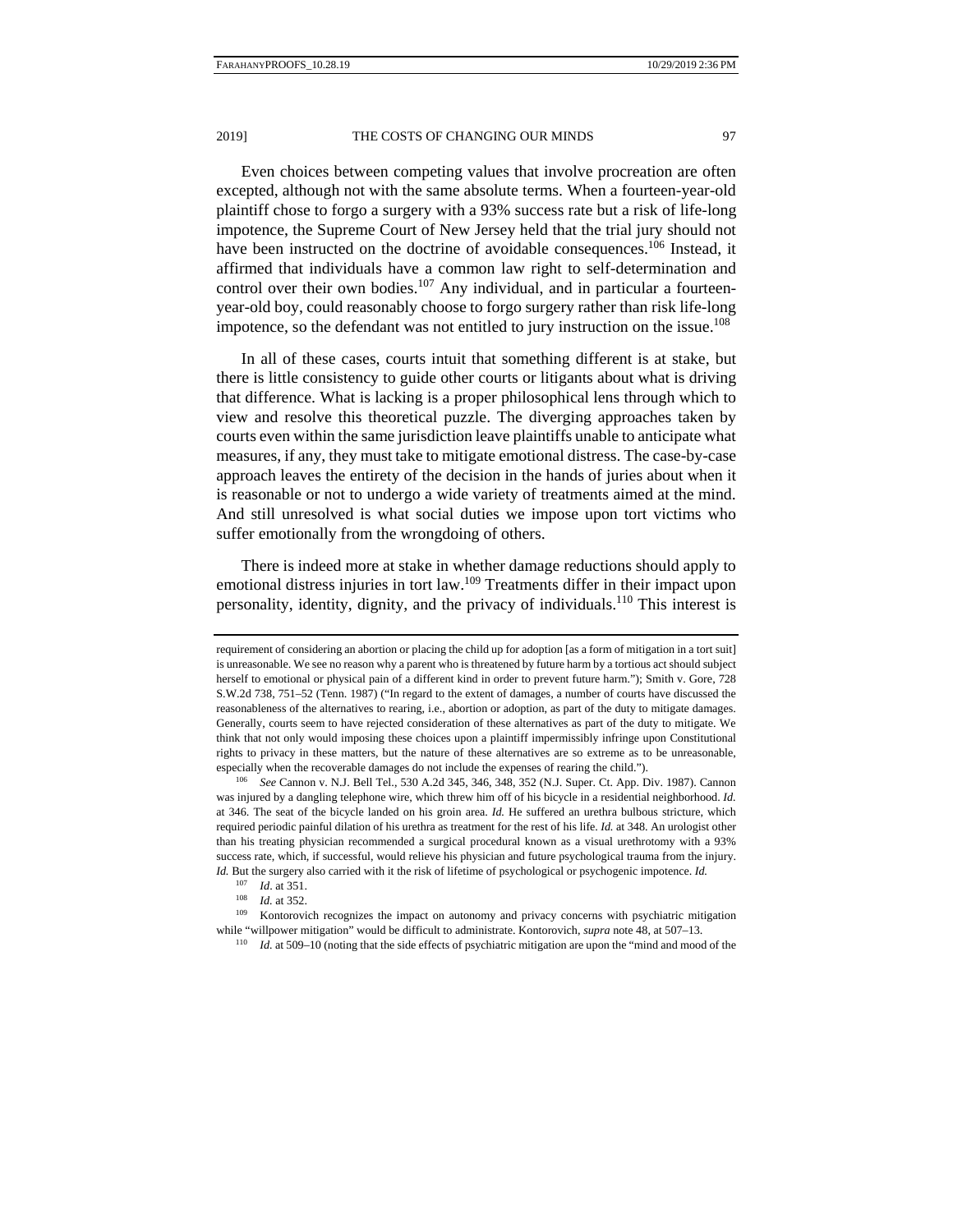not captured by "reasonableness" or autonomy alone. Instead, it is captured by an uncharted kind of liberty in law and in our lives—an interest in cognitive liberty.

#### III. THE RIGHT TO COGNITIVE LIBERTY

Cognitive liberty, herein defined, is an interest that ought to be considered when evaluating the reasonableness of a plaintiff's refusal or failure to mitigate their emotional distress injuries. Once defined, it becomes possible to apply to once-difficult questions in tort law about the applicability of the doctrine of avoidable consequences to emotional distress injuries. And it can then shed light on many existing riddles across law.

#### *A. Defining Cognitive Liberty*

The right to self-determination over our brains and mental experiences—the right to cognitive liberty—has not yet been articulated in any legal case, but courts and scholars have intuited its existence.<sup>111</sup> Although this short Article does not explore all of the facets of cognitive liberty, its contours must be established to understand its role in tort law.

Cognitive liberty encompasses freedom of thought and rumination, the right to self-access and self-alteration, and to consent to or refuse changes to our brains and our mental experiences.<sup>112</sup> Like all individual interests, it is not absolute, but must be balanced against the societal costs it introduces.

When any part of a person's conduct affects prejudicially the interests of others, society has some jurisdiction over the conduct. A plaintiff's exercise of her cognitive liberty to preserve her memories of her experiences can impact the

patient" and therefore impact autonomy and that mitigation would become part of the public record).<br><sup>111</sup> See infra Part III.C. See generally J. Braxton Craven, Jr., *Personhood: The Right To Be Let Alone*, 1976

DUKE L.J. 699 (1976) (discussing the right to personhood); Paul A. Freund, Annual Dinner Address (May 23, 1975), *in* 52 AM. LAW INST. ANN. MEETING SPEECHES 31, 42–43 (1975) ("The theme of personhood is . . .emerging. It has been groping, I think, for a rubric. Sometimes it is called privacy, inaptly it would seem to me; autonomy perhaps, though that seems too dangerously broad. But the idea is that of personhood in the sense of those attributes of an individual which are irreducible in his selfhood. We all know the agonizing judgments that have had to be made and that will have to be made in such diverse areas as abortion and the death penalty, which it seems to me are aspects of this issue of personhood. In the future, this issue is likely to loom ever larger as we see advances in the biomedical sciences that will lead to genetic engineering and the kinds of precise behavior control that will test our conceptions of individual responsibility and individuality."). 112 *See, e.g.*, Stanley v. Georgia, 394 U.S. 557, 566 (1969) ("Whatever the power of the state to control

public dissemination of ideas inimical to the public morality, it cannot constitutionally premise legislation on the desirability of controlling a person's private thoughts.").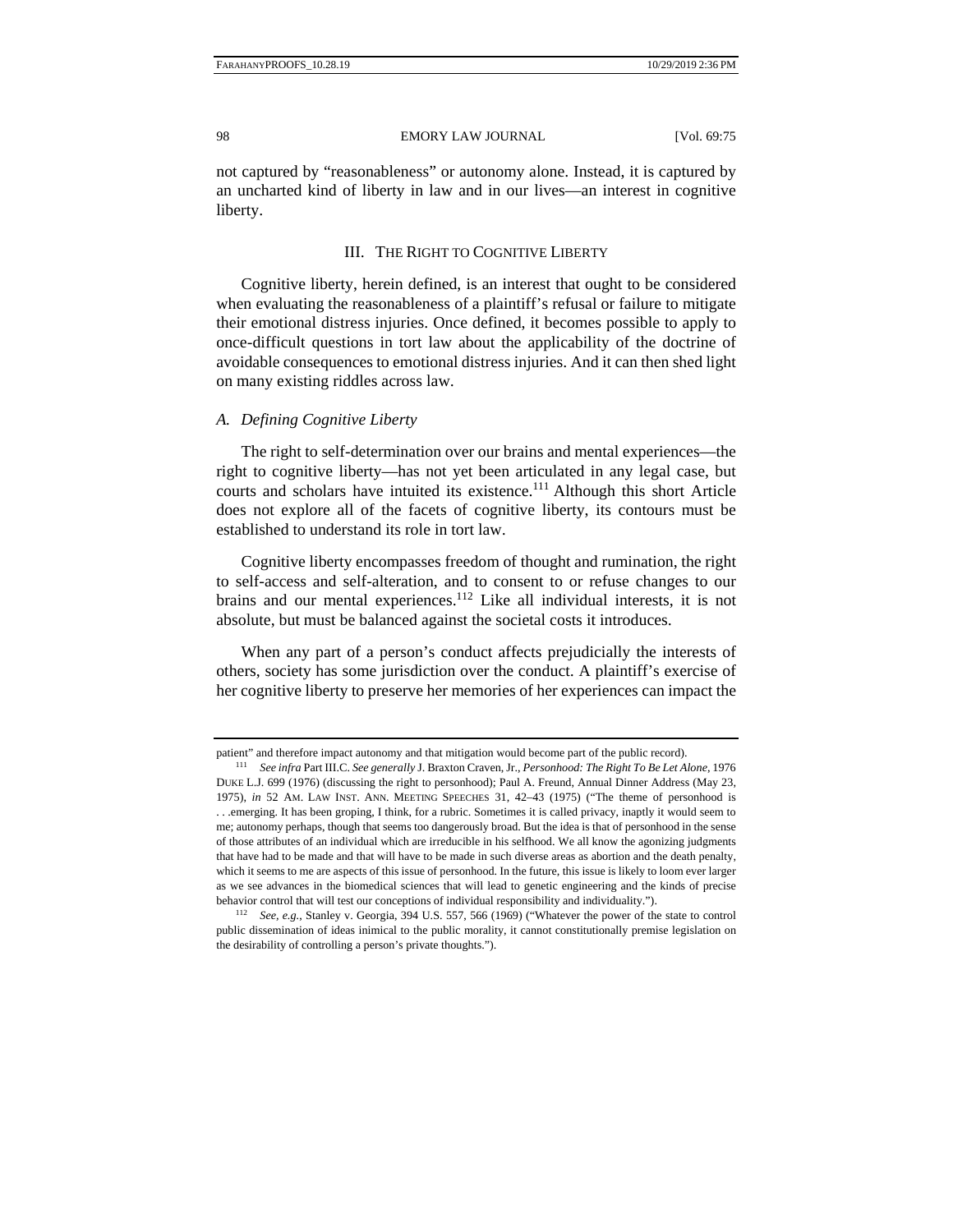interests of defendants and society. Consequently, there are limits to how it can and should apply in tort law. And yet, cognitive liberty is so fundamental to all other freedoms we enjoy that we ought to incorporate strong legal norms that preserve rather than undermine it.

Cognitive liberty secures authority to individuals over actions essential to their self-determination.<sup>113</sup> Self-determination requires the autonomy to control one's own destiny, the competence to do so, and relatedness or connection to others.114 Through self-determination, individuals can make and remake themselves in relation to others.<sup>115</sup> Self-determination must include deciding when and how one will alter their own memories and affective experiences.

Like other laws or norms, tort law acts as controlled motivation over individuals (in contrast to autonomous motivation that arises internally or from external sources with which an individual identifies their sense of self). That controlled motivation can serve useful societal functions, but it comes at a cost to individual freedom. A legal norm that reduces damages for refusing to change one's own mental experiences undermines self-determination.

Cognitive liberty secures freedom of individual thought. John Stuart Mill cautioned against tyranny of thought imposed by society—of trying to shape and control personal thought through societal use of legal norms and penalties such as tort law.<sup>116</sup> Courts, too, often note that freedom of thought is the scaffold upon which all other freedoms rely.<sup>117</sup> Thoughts arise in our brains as ideas, ruminations, reactions, reflections, and in images, music, memories, and more.

<sup>113</sup> Jane Dryden, *Autonomy*, INTERNET ENCYCLOPEDIA OF PHIL., https://www.iep.utm.edu/autonomy (last visited Aug. 14, 2019). 114 RICHARD M. RYAN & EDWARD L. DECI, SELF-DETERMINATION THEORY: BASIC PSYCHOLOGICAL

NEEDS IN MOTIVATION, DEVELOPMENT, AND WELLNESS (2017). 115 *See generally* Anne Donchin, *Autonomy and Interdependence: Quandaries in Genetic Decision* 

*Making*, *in* RELATIONAL AUTONOMY: FEMINIST PERSPECTIVES ON AUTONOMY, AGENCY, AND THE SOCIAL SELF 236–58 (Catriona Mackenzie & Natalie Stoljar eds., 2000).<br><sup>116</sup> JOHN STUART MILL, ON LIBERTY 22–79 (Henry Regnery Co. 1955) (1859).<br><sup>117</sup> *See, e.g.*, Ashcroft v. Free Speech Coal., 535 U.S. 234, 253 (2002) (noting that th

of the First Amendment "are most in danger when the government seeks to control thought," because "[t]he right to think is the beginning of freedom, and speech must be protected from the government because speech is the beginning of thought"); Palko v. Connecticut, 302 U.S. 319, 326–27 (1937) ("[F]reedom of thought . . . is the matrix, the indispensable condition, of nearly every other form of freedom. With rare aberrations a pervasive recognition of this truth can be traced in our history, political and legal."); Olmstead v. United States, 277 U.S. 438, 478 (1927) (Brandeis, J., dissenting) ("The makers of our Constitution undertook to secure conditions favorable to the pursuit of happiness. They recognized the significance of man's spiritual nature, of his feelings and of his intellect. They knew that only a part of the pain, pleasure and satisfactions of life are to be found in material things. They sought to protect Americans in their beliefs, their thoughts, their emotions and their sensations. They conferred, as against the government, the right to be let alone—the most comprehensive of rights and the right most valued by civilized men.").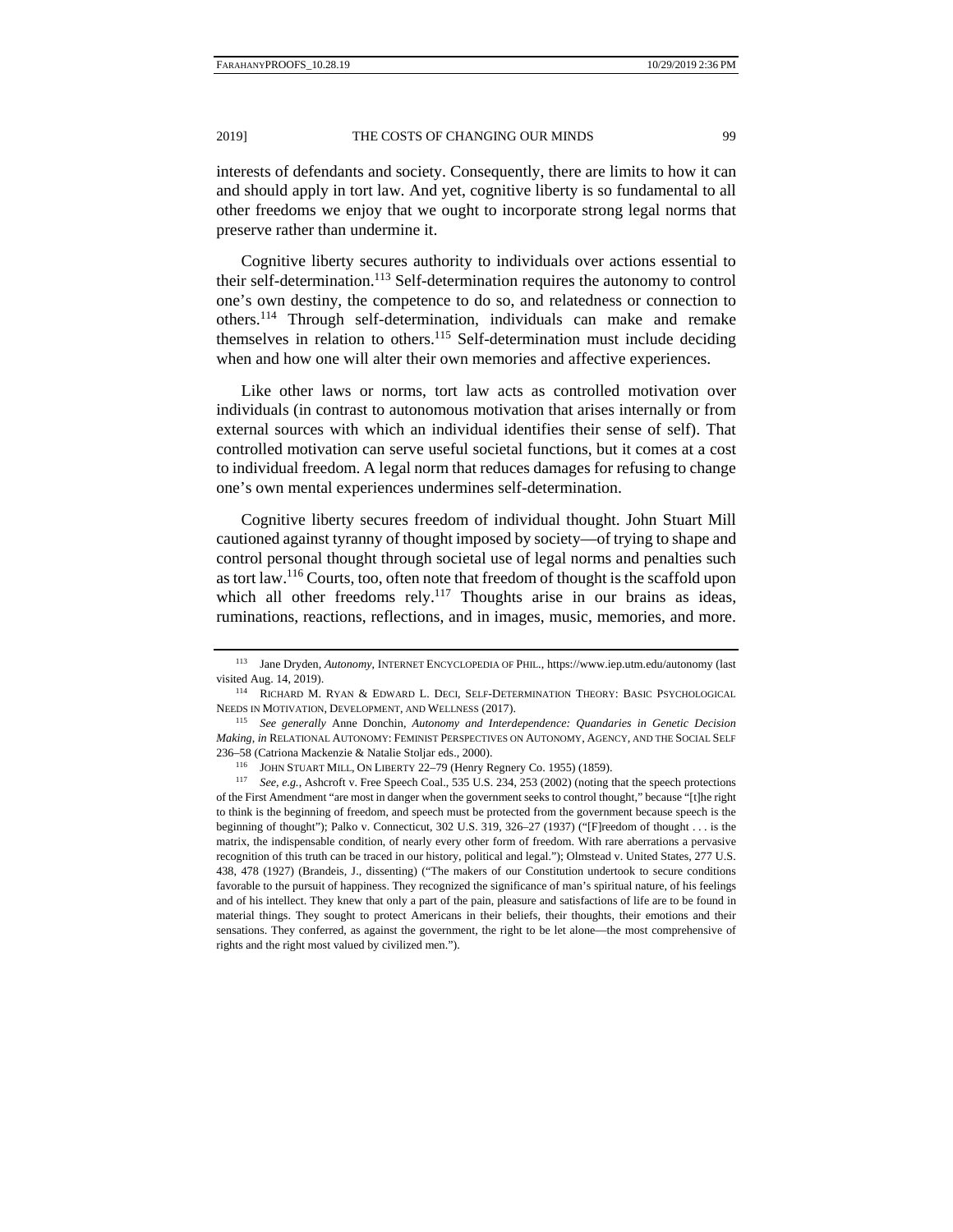Thoughts—discrete events in our minds—allow us to create our autobiographical self-narrative and interweave the story of who we are.

Advanced technology will soon enable our mental processes to be accessed by others.<sup>118</sup> When that happens, in the absence of cognitive liberty, would anyone dare have a politically dissident thought—or even an unusually creative one? The fear of reprisal, censorship, embarrassment, or even retaliation by others could have a terrifying and chilling effect on individual thought. A legal norm in tort law that would deem as unreasonable a refusal to modify one's memories, thoughts, and emotional reaction to past experiences is precisely the kind of tyranny of thought we should safeguard against.

Cognitive liberty secures to individuals the right to access their own brains and the authority to preserve or alter the thoughts, memories, and experiences contained therein. Self-access and control over self-alteration are crucial to the cultivation of our personality and individuality.<sup>119</sup> New technologies from neuroscience uniquely enable us to access and alter our memories and experiences in ways never before possible.

Without self-access, we lack self-awareness, and without self-awareness, we lack the ability to create and maintain our narrative self-identity. Applying the doctrine of avoidable consequences to emotional distress injuries would create an inducement to tort victims to self-alter their mental experiences and would cast a choice to preserve one's memories and emotional experiences as an unreasonable action.

Such a norm would also be at odds with the right of individuals to freely consent to or refuse treatment, including those that would mitigate one's emotional injuries. Tort law can have a subtle and not-so-subtle coercive effect on individuals.120 The ability to change our minds and have them changed requires our consent. That consent can take an explicit or implicit form—either expressed or inferred from the facts and circumstances of the specific situation. Cognitive liberty embraces consent as a fundamental part of self-determination over our brains. Consent requires a clear appreciation and understanding of the

<sup>118</sup> Although discussion of brain access is beyond the scope of this Article, access and decoding of brain content is discussed at length in Nita A. Farahany, *Incriminating Thoughts*, 64 STAN. L. REV. 351 (2012) and Nita A. Farahany, *Searching Secrets*, 160 U. PENN. L. REV. 1239 (2012)*; see also* Nita Farahany, *When Technology Can Read Our Minds, How Will We Protect Our Privacy?*, TED (Nov. 27, 2018), https://www.ted.com/talks/nita\_farahany\_when\_technology\_can\_read\_minds\_how\_will\_we\_protect\_our\_priv acy?language=en. 119 JOHN STUART MILL, ON LIBERTY 52–69 (Batoche Books 2001) (1859). 120 *See* Jules L. Coleman, *The Structure of Tort Law*, 97 YALE L.J. 1233, 1246 (1988) (book review).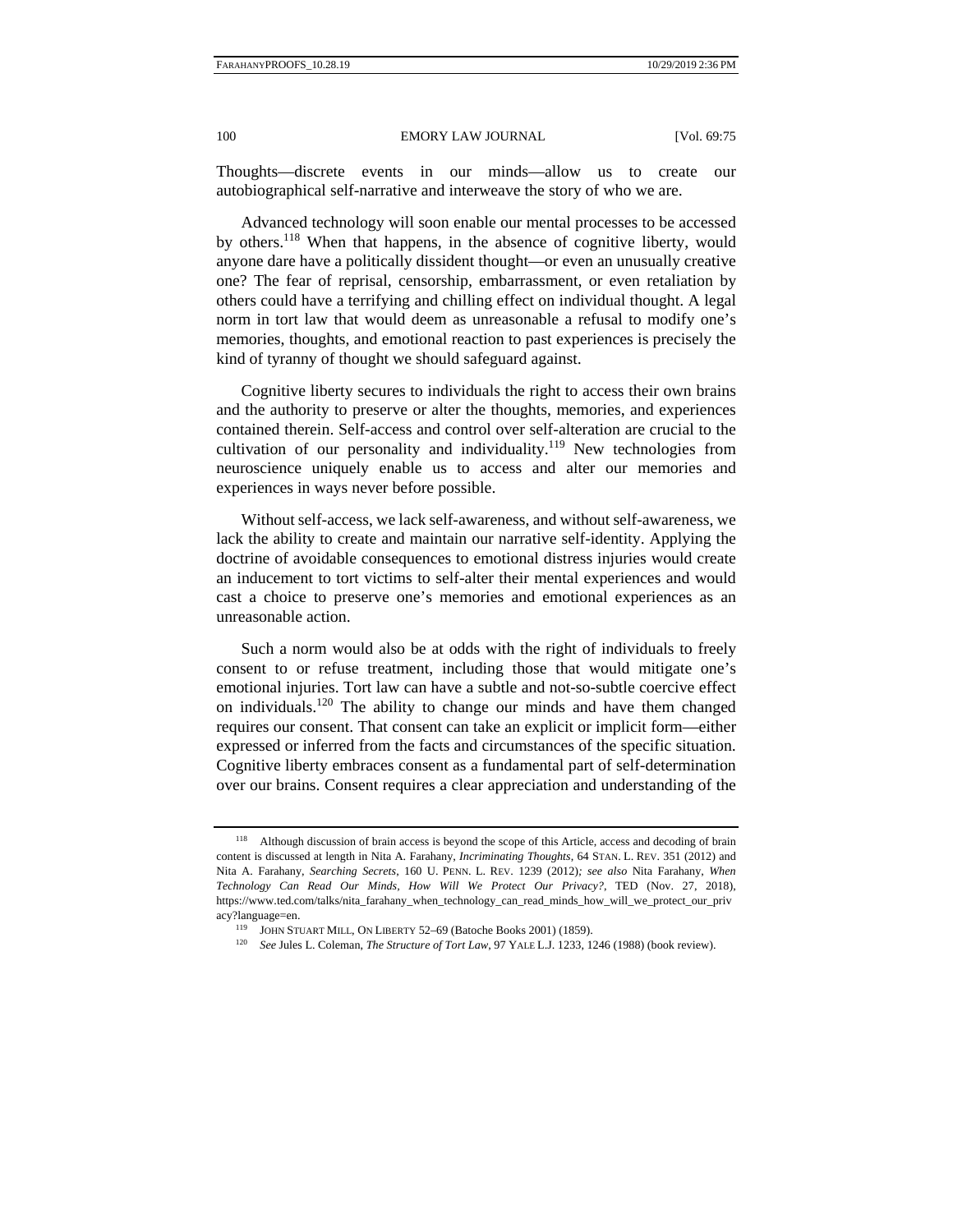facts, and the implications and consequences of available treatment options. That includes the right to decide what information is shared with others and what is not and what changes one will make and which changes one will refuse.

In short, the right to cognitive liberty is essential to all other legal rights and is threatened by a legal norm in tort law that would condemn as unreasonable a choice to preserve one's memories and mental experiences.

## *B. Applying Cognitive Liberty to Tort Law*

By explicitly recognizing the role of cognitive liberty in our lives and law, courts and legislators could craft a more deliberate two-tiered approach to applying the doctrine of avoidable consequences to emotional distress damages in tort law. As described in detail below, courts could and should decide that certain treatments would violate a plaintiff's cognitive liberty as a matter of law and would therefore be legally unreasonable as a form of mitigation. For other treatments, its impact on cognitive liberty will be less clear, so a case-by-case determination with clear instructions to juries will be more appropriate. This two-tiered approach to addressing the impact of a treatment would allow this area of law to co-evolve with emerging technology.

First, when a defendant raises the issue of failed mitigation by pointing to the plaintiff's forgone emotional distress treatment, when relevant a plaintiff ought to raise the violation of their cognitive liberty as a reason they chose to forgo treatment. The court should then evaluate whether, as a matter of law, such a treatment would impact self-identity and therefore clearly violate the plaintiff's cognitive liberty. If so, the court should decide as a matter of law that choosing to forgo such a treatment was not unreasonable.

If the proposed treatment is not per se unreasonable, but instead a kind that would enable an individual to facilitate self-healing without altering their core identity, a court should then submit the issue to the jury to decide the reasonableness of choosing to forgo the potential treatment, $121$  with instructions about the definition, role, and relevance of cognitive liberty as an interest. Jurors would be asked to balance the individual interests in cognitive liberty, and the degree to which the mitigating treatment runs afoul of that interest, against the societal interest of putting self-care in the hands of the plaintiff to lessen their own suffering over time.

<sup>121</sup> Much like the cases on conscientious objection to care, discussed *infra* Part II.C.iii.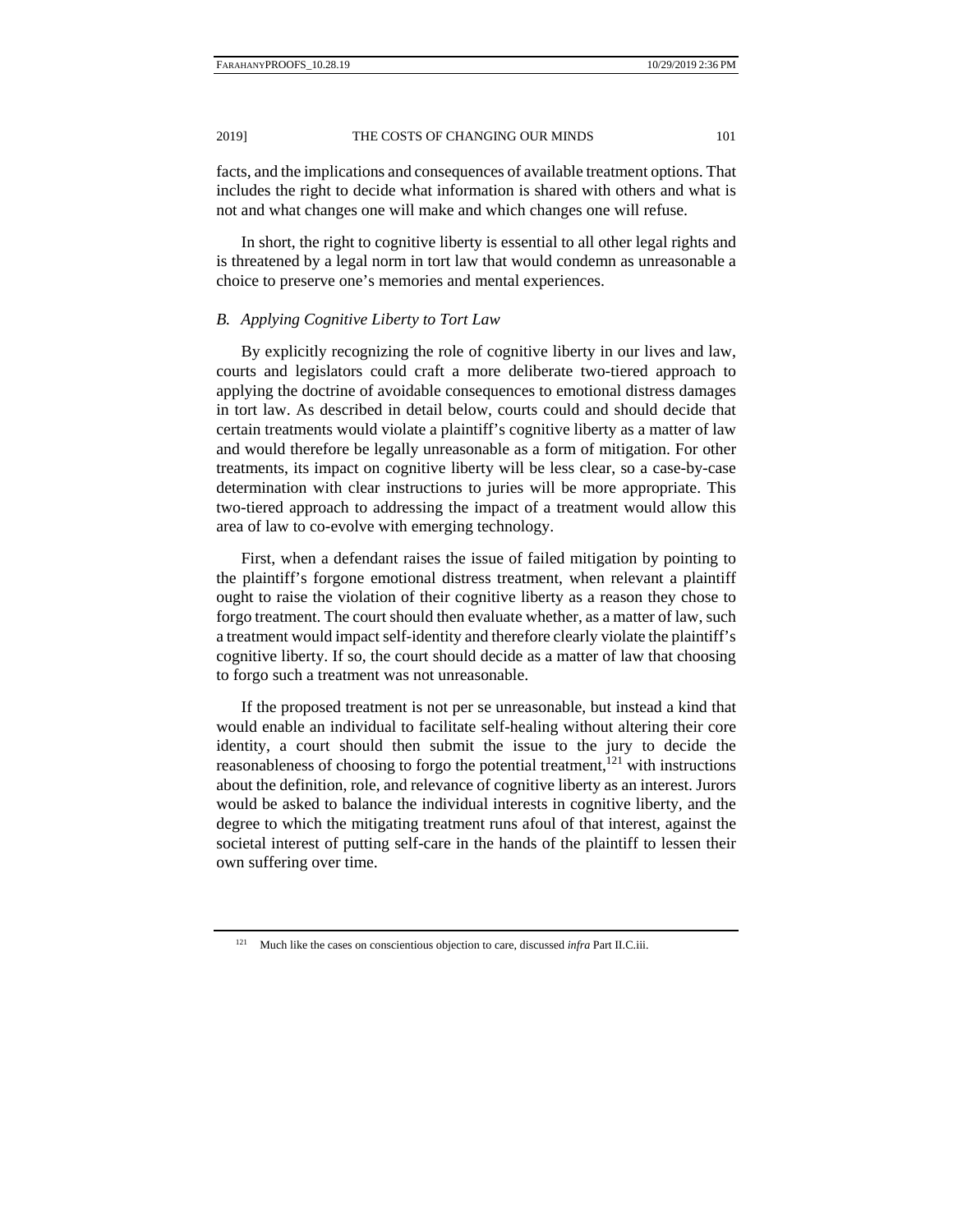Under this approach, treatments that would erase the affective experience of an event would be unreasonable as a matter of law.122 That a rape victim, a witness or sufferer of trauma, or a combatant of war chooses to live with their memories—both factual and emotional—should not be regarded as an unreasonable choice if it best honors their experience and personality. Embodying legal norms in tort law that would honor their preservation of memory, rather than condemning them to erase and ignore their life experiences, better reflects and celebrates the human condition. It is not unreasonable for society to value personal choices when those choices reflect a critical aspect of self-identity.

By contrast, some treatments that less clearly impact cognitive liberty—like some ordinary forms of psychological counseling or "talk therapy"—should be evaluated by the jury on a case-by-case basis to determine whether one ought reasonably to submit to such treatments to address and ultimately alleviate their own suffering. In these cases, in making its determination of reasonableness, the jury would consider whether the proposed treatment negatively impacts plaintiff's interest in cognitive liberty, as well as the ordinary risks and benefits of the proposed treatment.

Through this two-tiered approach, society (through its jurors) would begin to demarcate the more nuanced contours of cognitive liberty by deciding on a case-by-case basis whether treatments that are not clearly identity-changing (and therefore unreasonable as a matter of law) may still negatively impact cognitive liberty. Plaintiff would request a jury instruction that explicitly accounts for cognitive liberty in such cases along the following lines:

If you find a health care provider advised the plaintiff to submit to an operation or any other treatment, you would not necessarily conclude that plaintiff acted unreasonably in declining such an operation or treatment.

In determining whether the plaintiff's conduct was reasonable, you must consider all of the circumstances as they appeared to the plaintiff at the time he chose not to follow the health care provider's advice. These may include:

- The financial condition of the plaintiff
- The degree of risk involved

<sup>&</sup>lt;sup>122</sup> Scholars have advanced compelling arguments about the economic value of applying the doctrine of avoidable consequences to emotional distress injuries. But these economic values are insufficient to overcome the implications for individuals and society as technology develops that society will condemn their choice to leave their minds technologically unaltered.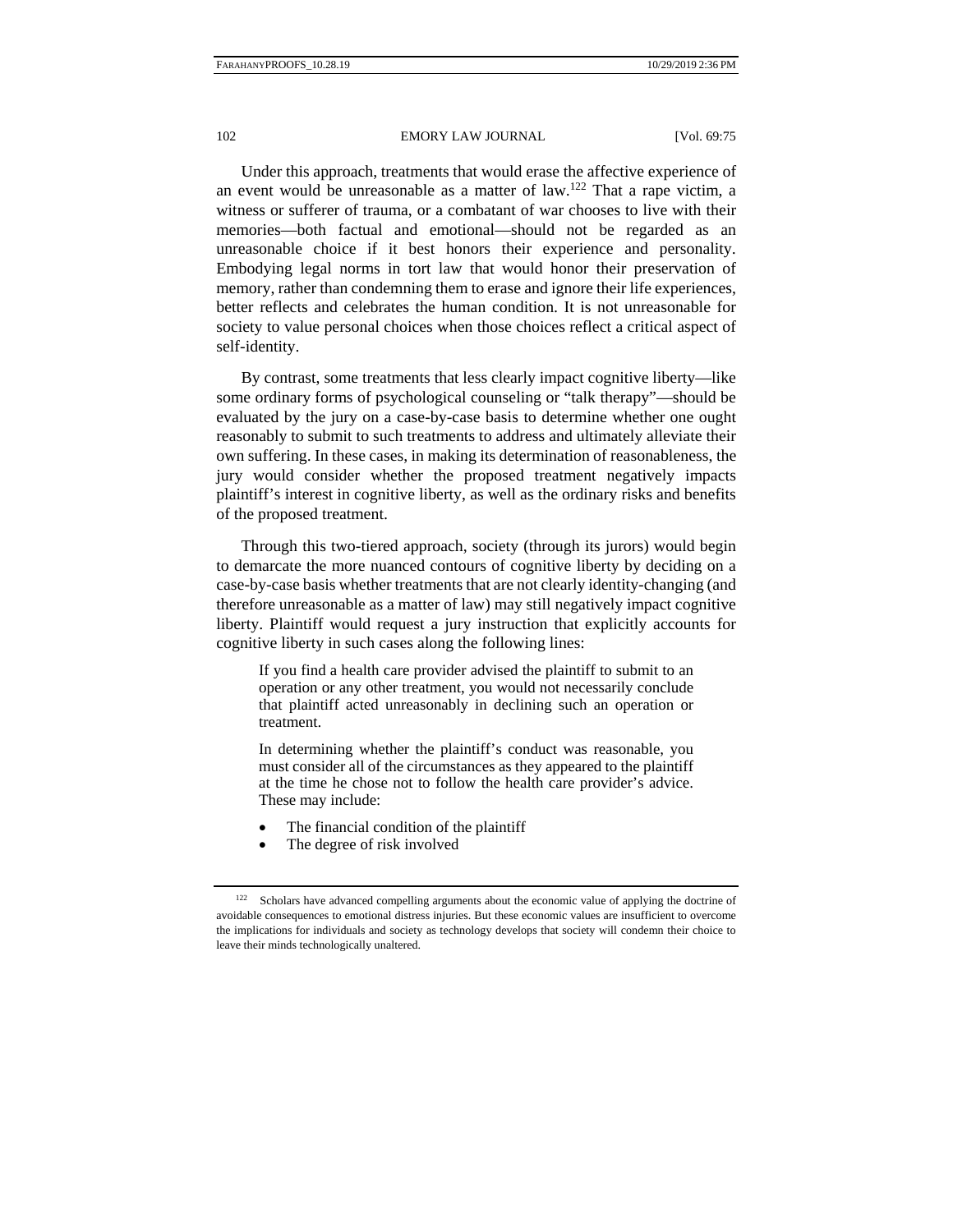- The amount of pain involved
- The chances for success
- The benefits to be obtained from the procedure
- The availability of alternate procedures
- Whether health care providers agree among themselves as to the advisability of the procedure
- The knowledge or lack of knowledge of the plaintiff
- The plaintiff's investigation into and beliefs about whether the treatment would impact their interest in cognitive liberty

Cognitive liberty is the right to self-determination over our own brains and mental experiences. It encompasses freedom of thought and rumination, the right to self-access and self-alteration, and to consent to or refuse changes to our brains and our mental experiences. Like all individual interests, it is not absolute, but must be balanced against the societal costs it introduces. You must decide if plaintiff reasonably believed the treatment would negatively impact their cognitive liberty, and if so, find that the plaintiff did not unreasonably decline such treatment.

This approach enables society to grapple with both the straightforward and the difficult cases for invoking cognitive liberty to respect the competing personal and societal interests at stake.

An individual who unwittingly and irresponsibly leaves their emotional well-being untreated, or who takes no responsibility for addressing their emotional well-being *ex ante*, would still face a limitation on the award of their emotional damages. And in the case of suffering a tortious wrongdoing *ex post*, a plaintiff could evaluate the risks and benefits of treatments—such as antidepressants, psychotherapy, or memory modification—and reasonably decide, without risk of social condemnation, that such treatments would come at too high of a cost to their personality, self-identity, and continuity of thought and personal history.

It is precisely this type of reflective self-determination that has led some courts to decide, as a matter of law, that plaintiff's efforts at mitigation were not unreasonable. But courts have given little coherence to the principles underlying these choices. The *ex post* analysis should explicitly rely upon the right to cognitive liberty as the reason that forgoing such identity-altering treatments is not unreasonable. We should at the same time enable juries to help shape the contours of cognitive liberty by deciding which treatments, while not clearly identity-altering, are still the kind of treatments that run afoul of cognitive liberty. To be clear, jurors would not and should not assess the reasonableness of a plaintiff's interest in cognitive liberty, but rather whether a plaintiff's belief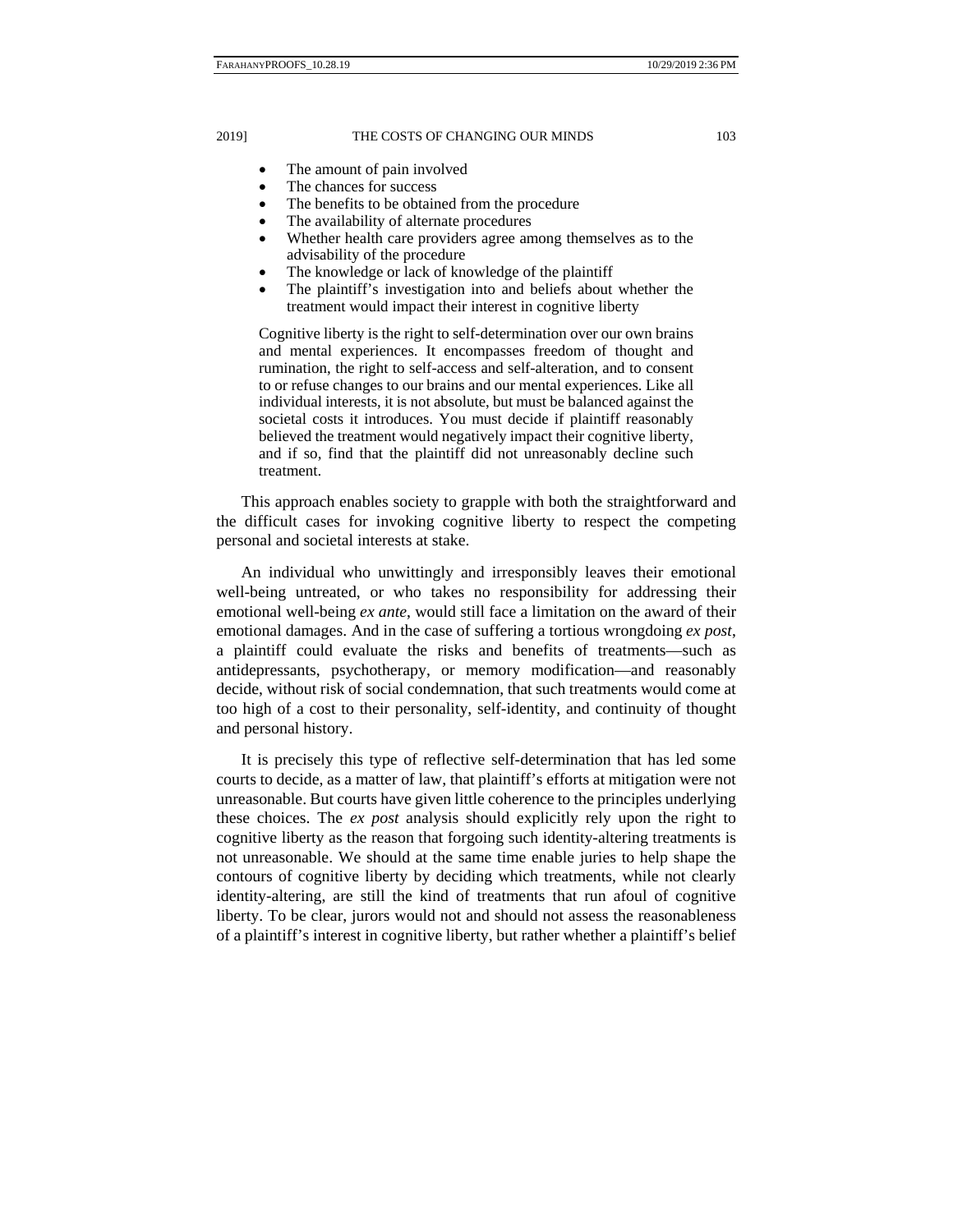about a less clear identity-changing treatment impacted the plaintiff's interest in cognitive liberty. This step-wise approach will enable us, over time, to develop a coherent body of tort law that is responsive both to novel developments in science and our social understanding of cognitive liberty across law.

Tort law "reflects a judgment that the maintenance of one's emotional wellbeing in the face of adversity is something for which a plaintiff ordinarily must take responsibility."<sup>123</sup> Requiring individuals to have a certain degree of fortitude and resilience in facing the possibilities of emotional insult in life is different than expecting, *after* they have suffered from a cognizable injury, to limit their recovery based on whether they choose to dampen their emotional suffering that follows. A norm of self-reliance and emotional fortitude should not encompass an expectation that individuals use novel scientific developments to blunt themselves *ex ante* against emotional insults.<sup>124</sup> And it most certainly should not require that *ex post* individuals be labeled as unreasonable for forgoing treatments that would alter their self-identity.

#### *C. The Role of Cognitive Liberty Across Law*

The current doctrine of mitigation of emotional distress injuries becomes more intelligible when approached through the lens of cognitive liberty. When the court in *Dohman*<sup>125</sup> rejected electroshock therapy as a form of mitigation that the plaintiff ought to have undergone, it did so because electroshock would have "work[ed] a change in his personality."<sup>126</sup> Changes to personality are at odds with cognitive liberty, and the court was implicitly recognizing the limits of the doctrine in light of cognitive liberty. Electroshock therapy changes areas of the brain that are essential to how people feel, learn, and respond to positive and negative environmental factors.<sup>127</sup> It does so by changing the structural integrity and functional connectivity in the brain.<sup>128</sup> While effective for some individuals with severe depression, common side effects include some degree of both transient and pervasive amnesia, and on very rare occasions heart attacks, stroke,

<sup>&</sup>lt;sup>123</sup> Goldberg & Zipursky, *supra* note 8, at 1683.<br><sup>124</sup> If courts or scholars were to argue that even *ex ante* individuals have a duty to use modern neuroscience to safeguard against emotional insults by blunting their reactions to those insults, then cognitive liberty would be at issue *ex ante* as well.<br>
<sup>125</sup> See infra Part II.A.<br>
<sup>126</sup> Dohmann v. Richard, 282 So. 2d 789, 793 (La. Ct. App. 1973).<br>
<sup>127</sup> Shantanu H. Joshi et al., *Structural Plasticity of the Hippocampus and Amygdala Induce* 

*Electroconvulsive Therapy in Major Depression*, 79 BIOLOGICAL PSYCHIATRY 282, 287 (2016). 128 Antoni Kubicki et al., *Variations in Hippocampal White Matter Diffusivity Differentiate Response to* 

*Electroconvulsive Therapy in Major Depression*, 211 BIOLOGICAL PSYCHIATRY: COGNITIVE NEUROSCIENCE & NEUROIMAGING 300, 301 (2019).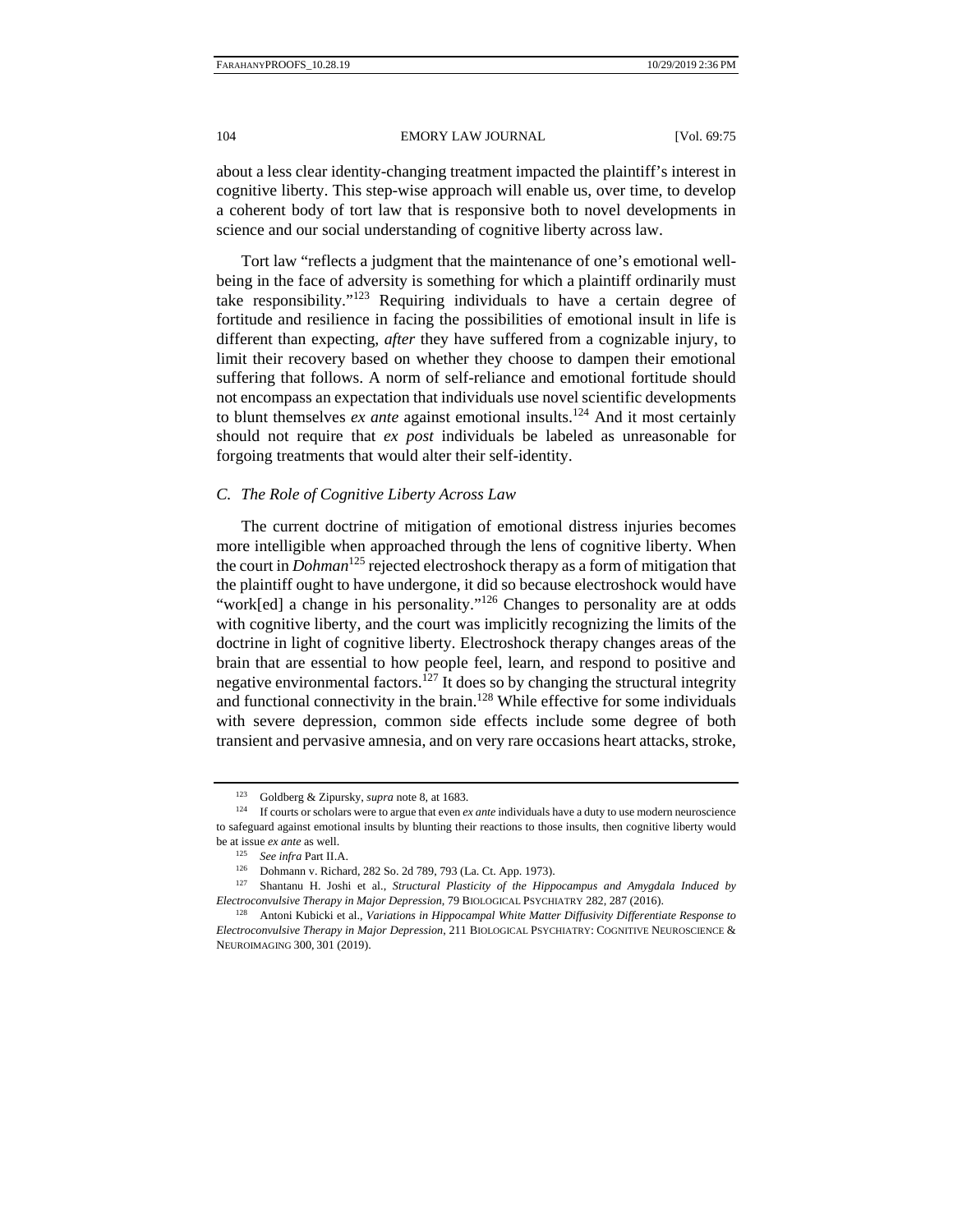and even death.129 Courts ought to follow the *Dohman* court's approach, but do so because electroshock therapy violates trauma victims' cognitive liberty.

The seemingly puzzling distinction another court drew between in deciding that a plaintiff reasonably mitigated his emotional distress by attending psychological counseling but forgoing antidepressant medications<sup>130</sup> also makes sense through a lens of cognitive liberty. Antidepressant medications change the neurochemistry underlying affective experiences, and commonly cause emotional blunting in individuals. Psychological counseling, by contrast, is usually geared toward enabling individuals to face and cope with their life experiences rather than blunt or ablate them.

Even some inapposite cases where courts have found plaintiffs unreasonable for failing to mitigate their emotional distress injuries become more coherent through the two-tiered lens of cognitive liberty. Cases like *EEOC v. Fred Meyer*  Stores, Inc.,<sup>131</sup> in which the plaintiff alleged that the defendant created a sexually hostile work environment and had her damages reduced for failing to seek psychological counseling, seemed odd at first. But it now makes sense where the issue was the reasonableness of forgoing psychological counseling. Many, if not most, forms of psychological counseling may alleviate suffering without creating a discontinuity of self, and are therefore the kinds of treatment a judge ought to submit to the jury to resolve. But a better outcome in these cases would be to instruct the jury to also weigh the impact on cognitive liberty when evaluating the risks and benefits of a forgone treatment.

Other cases would come out differently, such as when courts have submitted to the jury to decide whether a plaintiff ought to have taken antidepressant medications<sup>132</sup> or submitted to electroshock therapy.<sup>133</sup> Cognitive liberty would enable courts to more easily distinguish between therapeutic treatments designed to work a change in the personality, memory, or individual affect, versus treatments that by design help individuals incorporate their experiences and memories into their self-identity.

Looking beyond tort law, cognitive liberty may be implicitly lurking behind other legal doctrines where making its presence known could enable greater coherence and reasoning. Judicial deliberative privilege may be one such area.

<sup>129</sup> Richard D. Weiner, *Ethical Considerations with Electroconvulsive Therapy*, 5 VIRTUAL MENTOR 352, 352 (2003).<br>
<sup>130</sup> See In re Air Crash Disaster at Charlotte, N.C. on July 2, 1994, 982 F. Supp. 1101, 1112 (D.S.C. 1997).<br>
<sup>131</sup> Alberini, *supra* note 2.<br>
<sup>132</sup> See Maynard v. Ferno-Washington, Inc., 22 F. Supp. 2d 1171

<sup>133</sup> *See* Gottfried v. Ill. Cent. R.R. Co., No. 94 C 5249, 1995 WL 12478, at \*2 (N.D. Ill. Jan. 10, 1995).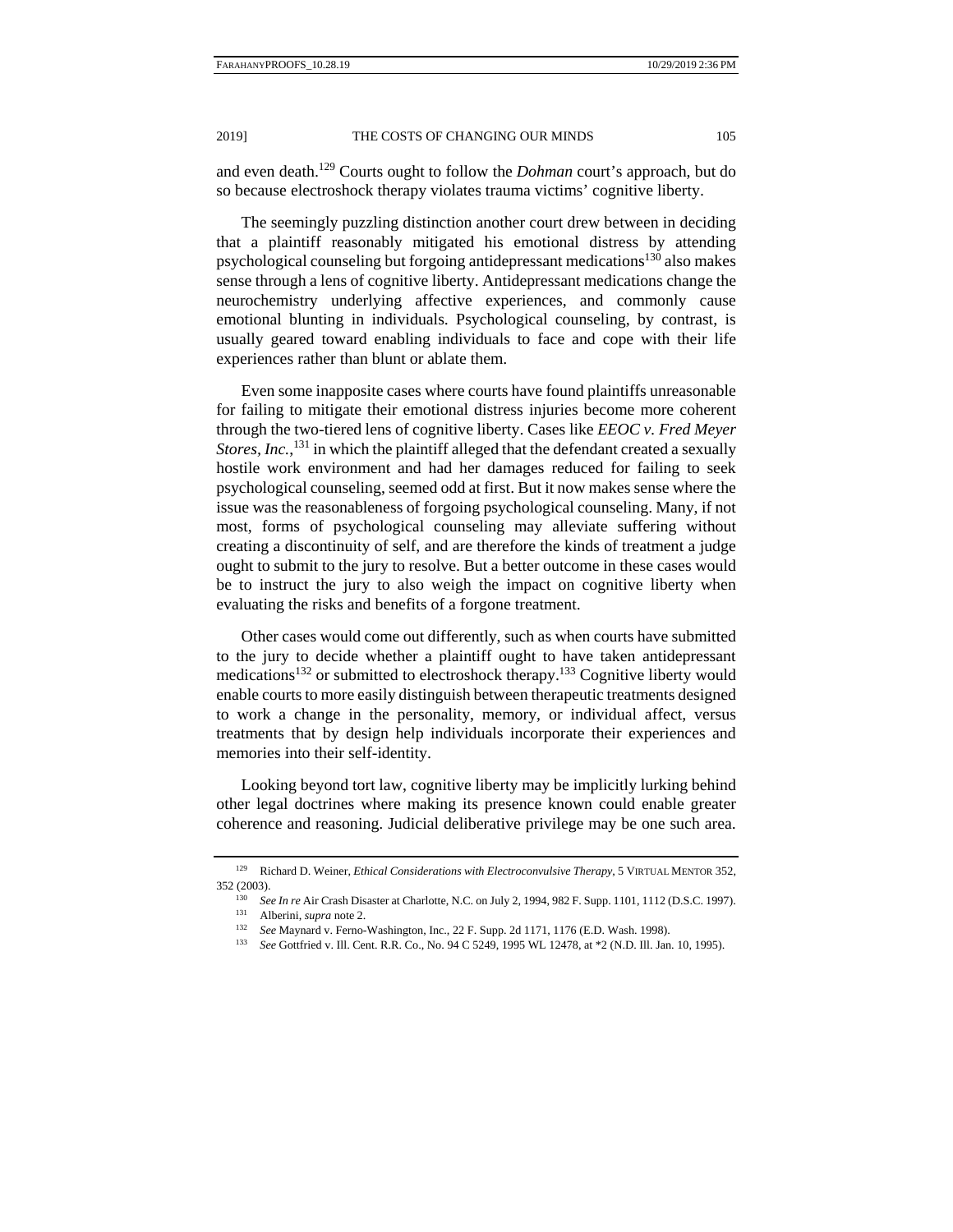This seemingly obscure doctrine of evidentiary law has long been implicitly recognized in law as securing to judges confidentiality for their judicial communications and deliberations.134 The procedural safeguards that are in place already grant life tenure to federal judges without the risk of capricious removal from office, so the privilege cannot be understood merely as a safeguard to separation of powers.135

In 2012, the Massachusetts Supreme Judicial Court explicitly recognized an absolute right to judicial deliberative privilege, finding it "deeply rooted in our common-law and constitutional jurisprudence and in the precedents of the United States Supreme Court and the courts of our sister States."<sup>136</sup> The absolute privilege protects a "judge's mental impressions and thought processes in reaching a judicial decision, whether harbored internally or memorialized in other nonpublic materials."137 The court recognized an absolute but narrowly tailored privilege that excludes "a judge's memory of nondeliberative events in connection with cases in which the judge participated," and other biases or external influences that are "outside the protected sphere of the judge's internal deliberations."138 The privilege ensures the finality of judicial decision-making, the quality and integrity of their decision-making, and the independence and impartiality of the judiciary from other branches of government.<sup>139</sup>

Considering the privilege anew from the lens of cognitive liberty, the mental thought processes of judges would also be protected. Cognitive liberty would give the theoretical core one could draw upon to help resolve the growing divide between courts concerning the contours of the privilege, including whether it is absolute or qualified. $140$ 

<sup>134</sup> Kevin C. Milne, Note, *The Doctrine of Judicial Privilege: The Historical and Constitutional Basis Supporting A Privilege for The Federal Judiciary*, 44 WASH. & LEE L. REV. 213, 213 (1987); *see also* Grant v. Shalala, 989 F.2d 1332, 1344–45 (3d Cir. 1993) (noting the difficulty with being able to decide cases on the evidence alone if thought processes are subject to scrutiny); Thomas v. Page, 837 N.E.2d 483, 490–91 (Ill. Ct. App. 2005); *In re* Enforcement of Subpoena, 972 N.E.2d 1022, 1026 (Mass. 2012); *In re* Cohen's Estate, 174 N.Y.S. 427, 428–29 (Sup. Ct. 1919); Leber v. Stretton, 928 A.2d 262, 270 (Pa. Super. Ct. 2007); State *ex rel*. Kaufman v. Zakaib, 535 S.E.2d 727, 735 (W. Va. 2000). In *United States v. Morgan*, the Court drew the analogy between the decision-making process of the Secretary of Agriculture to that of a judge, stating that "[s]uch an examination of a judge would be destructive of judicial responsibility." 313 U.S. 409, 422 (1941).<br>
<sup>135</sup> See Milne, *supra* note 134, at 214 n.7, 217–18.<br>
<sup>136</sup> In re Enforcement of Subpoena, 972 N.E.2d at 1026.<br>
<sup>137</sup> I

Illinois Appellate Court find the privilege absolute but narrow. *See id.* at 1033; Thomas v. Page, 937 N.E.2d 483, 493 (Ill. Ct. App. 2005); State *ex rel.* Kaufman v. Zakaib, 535 S.E.2d 727, 736 (W. Va. 2000).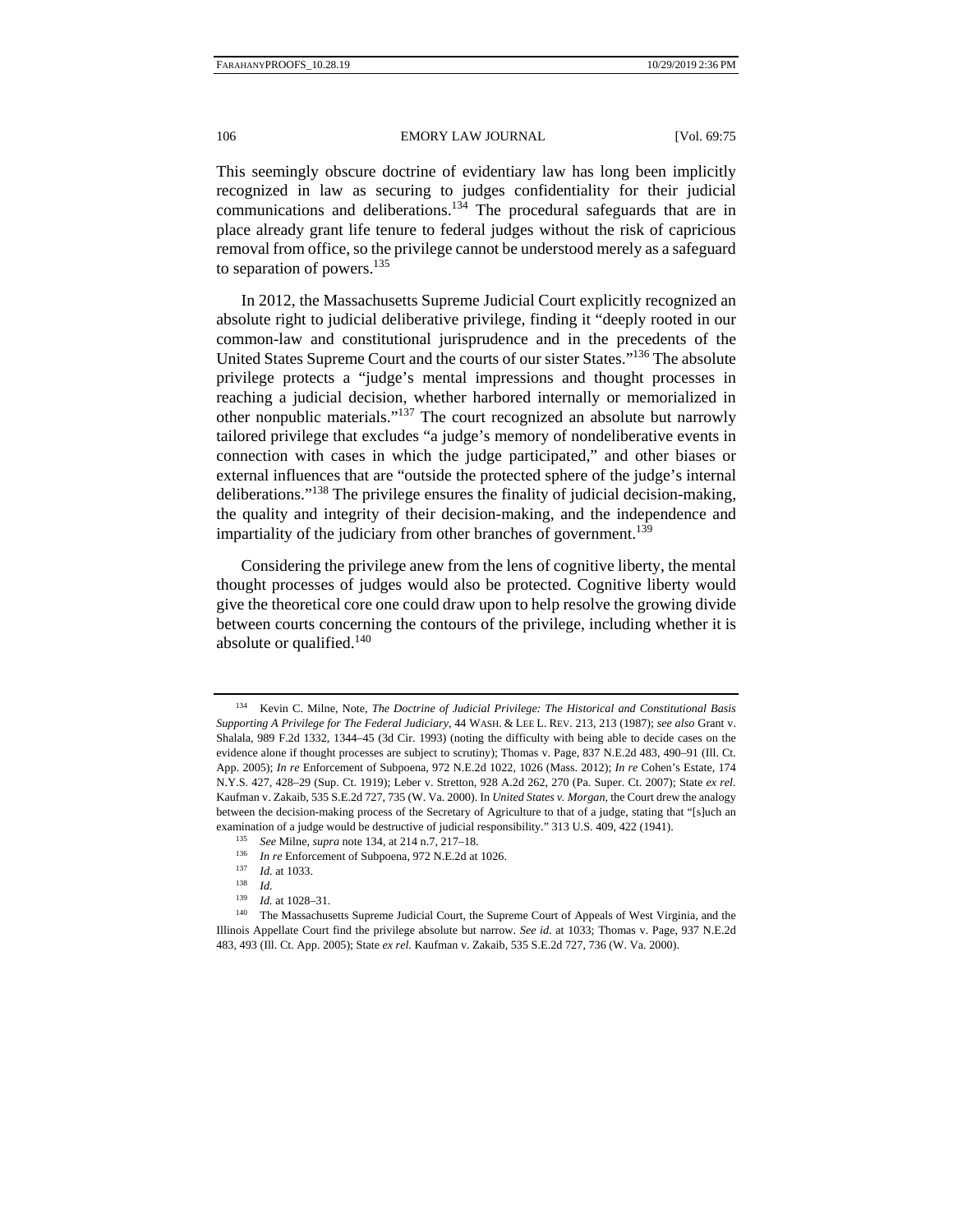Cognitive liberty, like other liberties, is not absolute but ought to be balanced against other societal interests at stake. Deliberative privilege enables judges to think freely, speak frankly, and withstand the pressure of public opinion in rendering their decisions.<sup>141</sup> If it is qualified, a party seeking to pierce the privilege ought to have to show "the importance of the information sought and the difficulty of obtaining it from other sources  $\ldots$ <sup>142</sup> If the privilege is rooted in cognitive liberty, the burden on a party seeking to pierce the privilege ought to be quite high—but not unyielding. The privilege should be tailored<sup>143</sup> consistent with its risks and benefits to society.

Cognitive liberty may also provide insights about the legitimacy of forcibly medicating prisoners to restore their competency. The Louisiana Supreme Court has found it unconstitutional to render a prisoner competent to be executed because it violates their "privacy and personhood," is an "unjustified invasion of [] brain and body," and "mind and thoughts."144 The Eighth Circuit, by contrast, believes that doing so serves the legitimate purposes of "prison security or medical need," and that it is even permissible to forcibly medicate a prisoner who has a set execution date.145 In *Sell v. United States*, the United States Supreme Court introduced a four-factor test for deciding if it is constitutional to forcibly medicate a prisoner to restore their competency to stand trial.<sup>146</sup> Courts have applied the *Sell* factors for purposes of forcibly medicating a prisoner to be sentenced as well.<sup>147</sup>

Forcibly medicating individuals runs afoul of cognitive liberty. Overriding individual consent and one's interest in self-determination is deeply troubling. And yet, the analysis does not end there. This is a more difficult case because at issue is *restoring* a person to competency which could be seen as *restoring* one's obscured identity and personality. As a first-blush analysis of this challenging

<sup>&</sup>lt;sup>141</sup> See Milne, *supra* note 134, at 232.<br><sup>142</sup> Harris v. Goins, No. 6: 15-151-DCR, 2016 WL 4501466, at \*3 (E.D. Ky. Aug. 26, 2016).<br><sup>143</sup> See, e.g., State ex rel. Veskma v. Steel, 894 N.W.2d 788, 803 (Neb. 2017) (findin

constitutional balance between judicial privilege and workable government to require the privilege be absolute

but narrowly tailored). 144 State v. Perry, 610 So. 2d 746, 755 (La. 1992); *see also* Singleton v. State, 437 S.E.2d 53, 61 (S.C. 1993) ("We hold that the South Carolina Constitutional right of privacy would be violated if the State were to sanction forced medication solely to facilitate execution.").<br><sup>145</sup> Singleton v. Norris, 319 F.3d 1018, 1026–27 (8th Cir. 2003).<br><sup>146</sup> 539 U.S. 166, 180–81 (2003) (holding that (1) a court must find important governmental

stake; (2) the court must conclude that forcibly medicating a defendant significantly advances the interest of ensuring a fair trial for a defendant; (3) the court must find that involuntarily medicating the defendant is necessary to that interest and that less invasive treatments will not yield substantially similar results; (4) and that it is medically appropriate to administer drugs). 147 United States v. Baldovinos, 434 F.3d 233, 240–41 (4th Cir. 2006).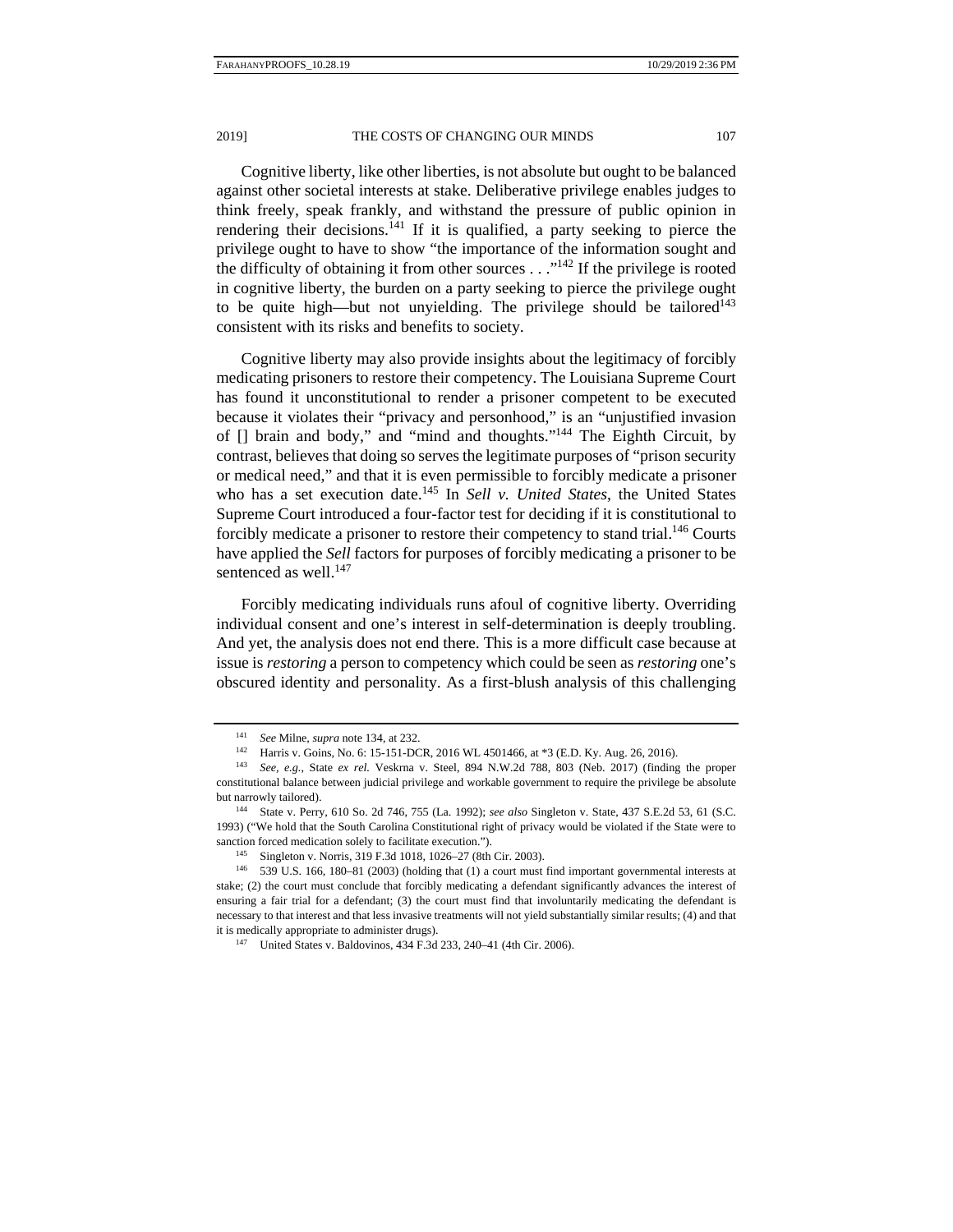issue, I would posit that one's interest in their own mental experiences and personality will be weaker when one's self-identity is already discontinuous due to mental illness. The interests in safeguarding prison guards and other prisoners from mentally ill inmates, or rendering an individual competent to assist in their own defense, may in some instances outweigh a weakened but violated interest in cognitive liberty. Notice, however, how bringing cognitive liberty into the foray allows us to take the analysis one layer deeper and begin to address the root concerns at issue.

Even our preference for silence-lovers over noisemakers in zoning law, the alienability of the mind in copyright law, and whether individuals can be forced to give passwords stored only in their minds will implicate cognitive liberty. And how will we come to regard the testimony of a rape victim who alters her memory through drugs or devices after giving her preserved testimony? Will her preserved testimony violate the perpetrator's rights to confront the witness under the Confrontation Clause of the Sixth Amendment?<sup>148</sup>

We will gain new insights into how to resolve each of these existing riddles in law through the lens of cognitive liberty. And we will bring greater coherence across our many legal doctrines implicated by making explicit the interest in cognitive liberty at stake. While these are subjects of future scholarship and case law, already we can see that cognitive liberty implicitly undergirds so much of our existing law. By making it explicit and defining its contours, many puzzling doctrines can have a common sensibility.

In tort law, specifically, there is even more to learn from whether the doctrine of avoidable consequences applies to emotional distress injuries: One ought not face the cruel dilemma of choosing between suffering the emotional consequences of a tortious wrongdoing or the emotional consequences of changing one's mind. Our legal norms ought to treat the unmitigated mind as reasonable.

#### **CONCLUSION**

Advances in neuroscience and medicine now offer easier ways to mitigate invisible injuries by making changes to one's brain. These changes—whether to brain chemistry, memories, or affect—impact our personalities, experiences, and perceptions. But that we *can* change our brains in ways that reduce pain and

<sup>148</sup> *But see* United States v. Owens*,* 484 U.S. 554, 562–64 (1988) (holding that the admission of a prior, out-of-court identification statement of a witness who suffered memory loss and could not explain the basis of the identification did not violate the Confrontation Clause).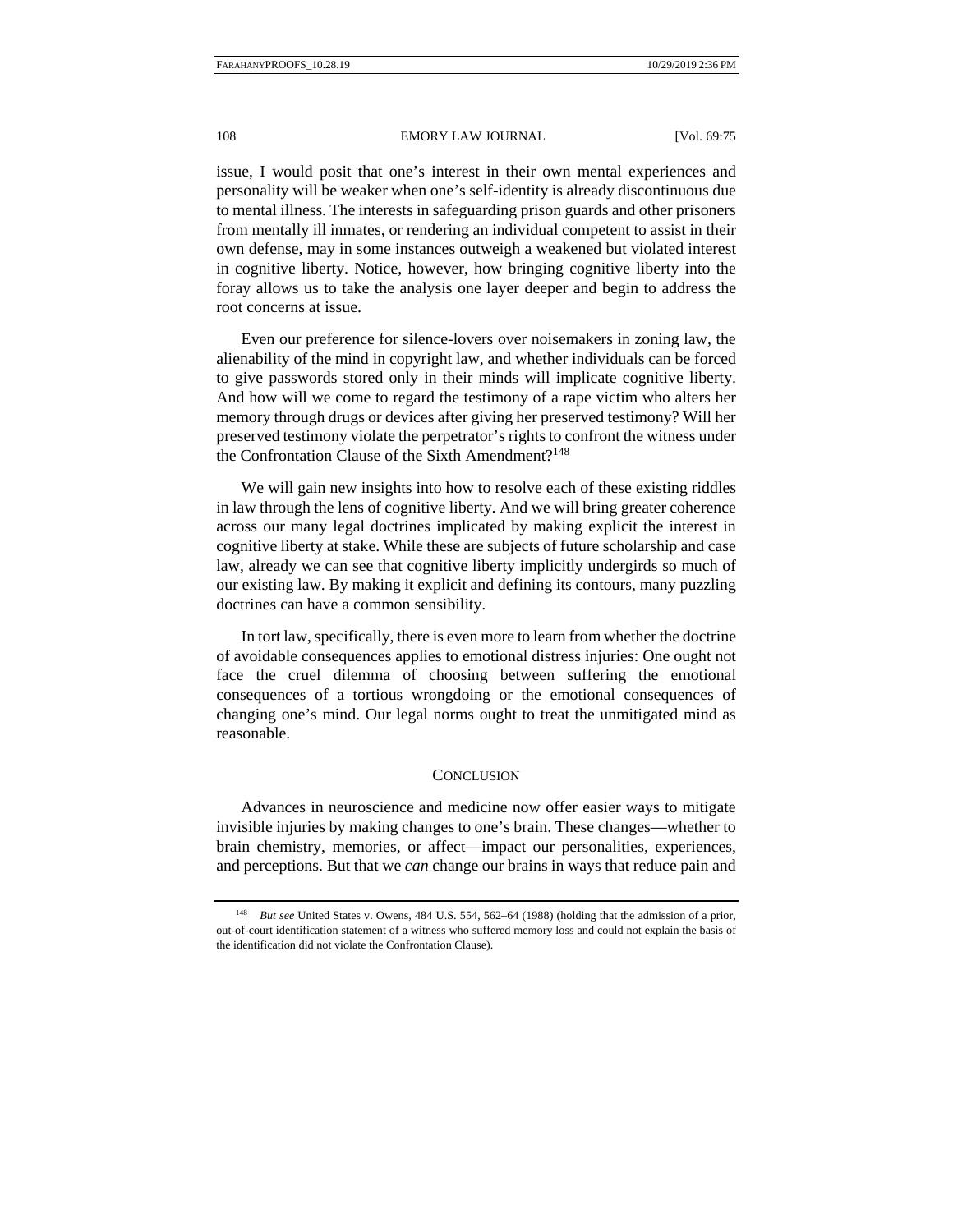suffering does not necessarily mean that our legal norms and rules should reward only those individuals who do so. Our ability to change our brains requires us to contemplate the bounds of whether and, if so, when we should be permitted or encouraged to do so. That inquiry requires us to decide and define the boundaries of cognitive liberty and its implications for law, ranging from tort law to the forcible competency of prisoners.

This Article offers a first step toward a systematic and thoroughgoing account of those boundaries. It suggests that our legal regimes have until now only dimly recognized an interest in cognitive liberty. And it offers a descriptive and normative account of cognitive liberty, and why its explicit recognition should impact judgments about whether a plaintiff has reasonably mitigated her emotional distress injuries. It offers a two-tiered approach to doing so, with treatments that clearly impact self-identity being per se reasonable for a plaintiff to forgo, and with other less clear treatments being submitted to a jury to weigh the treatment's impact on cognitive liberty versus societal interests in decreasing the costs of accidents.

Preserving individual and social memory are fundamental to freedom of thought, to the right to self-access and self-alteration, and to the right to consent to or refuse treatment. Combined, these interests are the interests in cognitive liberty, a fundamental interest essential to individual and social flourishing.

Cognitive liberty has far broader implications for law. It may help us unravel some of the most difficult conundrums in law, such as whether the government or employers can require individuals or employees to provide their passwords to social media accounts, which they store mentally but not in any other physical medium. Cognitive liberty better explains doctrines like absolute judicial deliberative privilege, which protects the deliberative process a judge uses in decision-making from discovery by others. Cognitive liberty makes plain that forcibly medicating prisoners who lack competency to stand trial may sometimes occur in contexts where a prisoner's cognitive liberty should trump societal interests in bringing that individual to justice. And it introduces some of the broader implications of memory modification—including the potential need to reexamine our current understanding of what it means to confront a witness under the Confrontation Clause of the U.S. Constitution.

While this Article leaves some of these difficult cases for future work to resolve, by laying down the principles of cognitive liberty in this article and